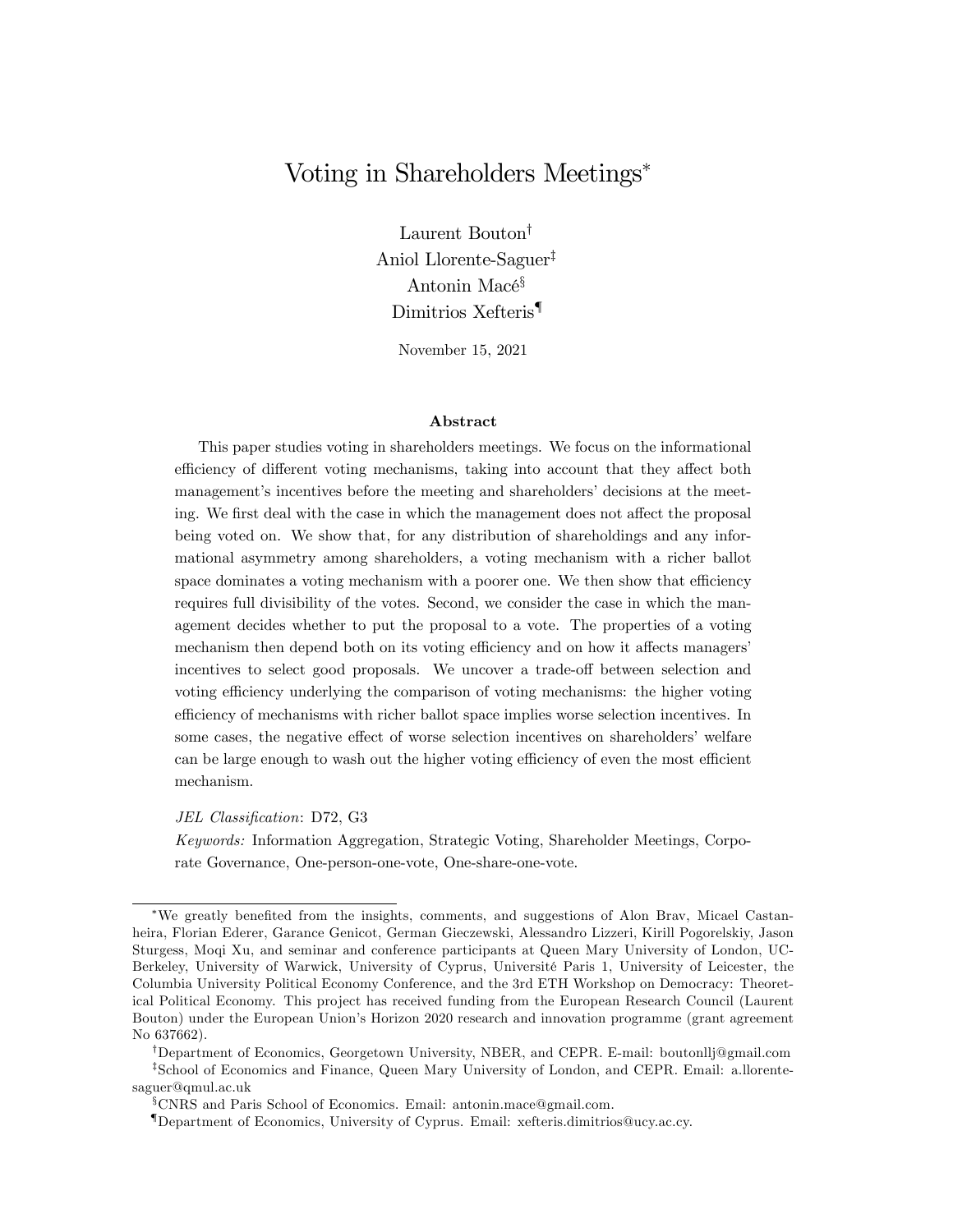## 1 Introduction

Shareholders typically hold different number of shares.<sup>1</sup> Corporations thus face a nontrivial choice of how to allocate voting rights. How should the number of votes a shareholder has depend on the number of shares she owns? Nowadays, most corporations follow the one-share-one-vote principle and attach one vote to each share. But recent trends are towards more progressive systems in which some shareholders are awarded an oversized share of the voting rights, e.g., dual-class stock (see, e.g., Adams and Ferreira 2008, and Hayden and Bodie 2008). By contrast, in the 19th century, deviations from the one-shareone-vote principle were more regressive.<sup>2</sup>

We consider a specific facet of the question of the allocation of voting rights. Our focus is on how it affects information aggregation, and hence the desirability of the outcome for shareholders. $3$  Crucial to this question is how different voting mechanisms affect both shareholders' decisions at the meeting and the management incentives before the meeting.

In the first part of the paper, we focus on the strategic behavior of shareholders at the meeting, taking the management proposal as given.<sup>4</sup> Since we allow for heterogeneity in shareholdings, shareholders differ in how much they care about the performance of the Örm, and hence about the decision at the meeting. Yet, in line with most of the literature on shareholders meetings, we focus on cases in which (most) shareholders have state-contingent preferences: if the management proposal increases the value of the firm, they are all better off if approved. Otherwise, they prefer to stick to the status quo. The issue is that, at the time of the vote, shareholders are only imperfectly informed about the desirability of the proposal. Moreover, as is the case in practice, some shareholders may be more precisely informed than others, and their information precision need not be publicly observed.

We establish two main results for this case with an exogenous proposal. First, we compare mechanisms with a finite ballot space in terms of their information aggregation efficiency (i.e., the likelihood of selection of the best alternative). We show that, for any distribution of shareholdings and any informational asymmetry among shareholders, a

<sup>&</sup>lt;sup>1</sup>For instance, 96% of the firms in a representative sample of US firms have at least one *blockholder*, i.e., a shareholder who own more than 5% of the outstanding shares (Holderness 2009). Similarly, as Edmans and Holderness (2017) discuss, many institutional investors hold less than 5% of the outstanding shares of a given Örm but still hold a very substantial number of shares. By contrast, retail shareholders hold much fewer shares of a given firm. Moreover, the dispersion of shareholdings among retail shareholders is substantial (Brav et al. 2019).

<sup>&</sup>lt;sup>2</sup>In the 19th century most corporations used to restrict the voting power of any given shareholder; with many of them employing one-person-one-vote mechanisms (see, e.g., Hansmann and Pargendler 2013).

<sup>&</sup>lt;sup>3</sup>The heterogeneity in shareholdings, and hence the question of which voting mechanism to use, has been overlooked by most of the literature on voting in shareholders meetings. Bar-Isaac and Shapiro (2020) is a notable exception.

 $4$ As discussed in Christoffersen et al. (2007) and Yermack (2010), management's proposals include, e.g., possible mergers and acquisitions, the issuance of new shares, the sale of the firm, amendments to governance procedures, changes in voting rights of directors, and new compensation package for directors.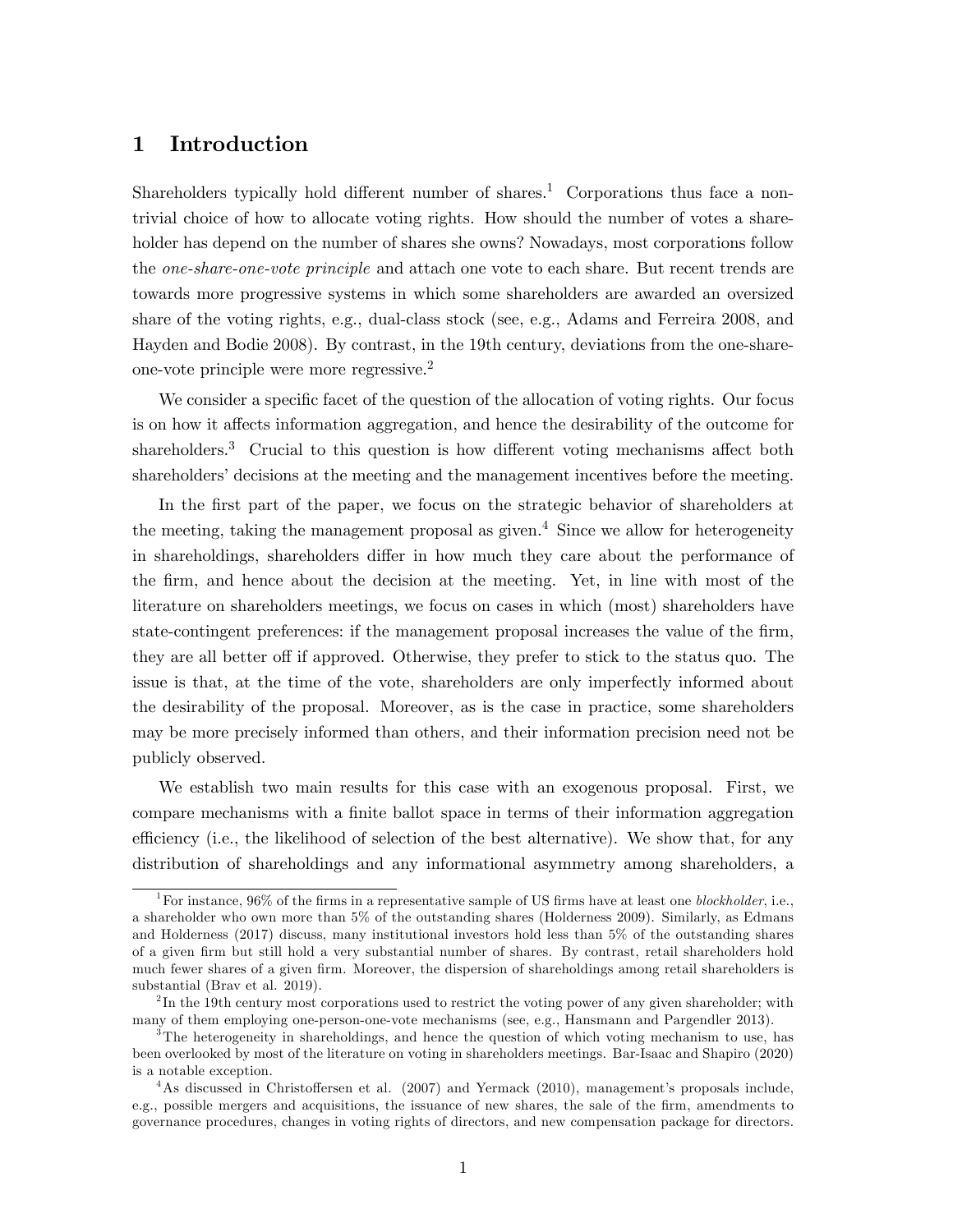voting mechanism with a richer ballot space dominates a voting mechanism with a poorer one. This is because strategic shareholders can use the richer ballot space to adjust their impact on the voting outcome to the accuracy of their information.

Second, we show that efficiency requires votes to be fully divisible. This is so because, under any mechanism with fully divisible votes (the *continuous voting mechanisms*), such as  $1S1V-D$  and  $1P1V-D$ <sup>5</sup>, all shareholders have the ability to reveal their information fully, even if they hold only a small number of shares. This second result highlights that, from an information aggregation standpoint, the distribution of votes across shareholders becomes irrelevant when votes are fully divisible (and all shareholders have at least one vote). Thus, as long as votes are made fully divisible, decisions about how to distribute voting power across shareholders can focus on other facets of the issue (e.g., fairness, effects on takeovers or on the firms' choice of ownership and financing). The efficiency of mechanisms with fully divisible votes is robust to the presence of (i) partisan shareholders, (ii) super-majority thresholds, (iii) ambiguity about the information technology of other shareholders, and (iv) endogenous acquisition of information by shareholders.

In the second part of the paper, we explore how voting mechanisms affect the management's incentives to shape the proposal before the meeting. We focus on the extensive margin: the management decides whether to put a proposal to the vote after observing a signal about its quality. If the management blocks the proposal, then the status quo remains. The properties of a voting mechanism then depend both on (i) selection (i.e., the incentives it provides the management to select good proposals and veto bad ones), and (ii) voting efficiency (i.e., the quality of information aggregation at the meeting).

Following the corporate governance and finance literature, we allow for conflict between shareholders and the management (see Tirole 2005 and references therein). We consider two specific dimensions of conflict. First, the manager may be *misaligned*, in the sense that she wants the proposal to be adopted even when it is undesirable for the shareholders.<sup>6</sup> Second, the manager may incur a (reputation) cost if a proposal is rejected at the shareholder meeting.<sup>7</sup>

 ${}^{5}$ Under 1S1V-D shareholders can, for every share they own, allocate any fraction of point between 0 and 1 in favor or against the managementís proposal. The proposal is approved if and only if the total number of points in favor is larger than the ones against. The  $1PIVD$  is similar except that every shareholder has only one point to allocate.

 $6$ For instance, as discussed in Becht et al. (2016), there is empirical evidence showing that a substantial share of corporate acquisisions are associated with negative returns for acquirer shareholders. One explanation is that, in the case of M&A, managerial wealth and shareholder wealth are decoupled (Grinstein and Hribar 2004; Harford and Li 2007; Fu, Lin, and Officer 2013). Another area of conflict is Say-on-Pay proposals (Cunat, Gine, and Guadalupe 2016). Finally, Bach and Metzger (2016) and Babenko, Choi, and Sen (2019) find evidence that managers manipulate the voting process to increase the success rate of their proposals. Those manipulations appear to be value-destroying. For a more thorough discussion of conáict between managers and shareholders see, e.g., Tirole (2005, Chapter 1).

<sup>&</sup>lt;sup>7</sup>Becht et al. (2016) and Gantchev and Giannetti (2020) mention the existence of such reputational costs but we are not aware of direct evidence. However, there is suggestive evidence. For instance, Cai, Garner, and Walking (2009) and Aggarwal, Dahiya, and Prabhala (2017) Önd that dissent votes in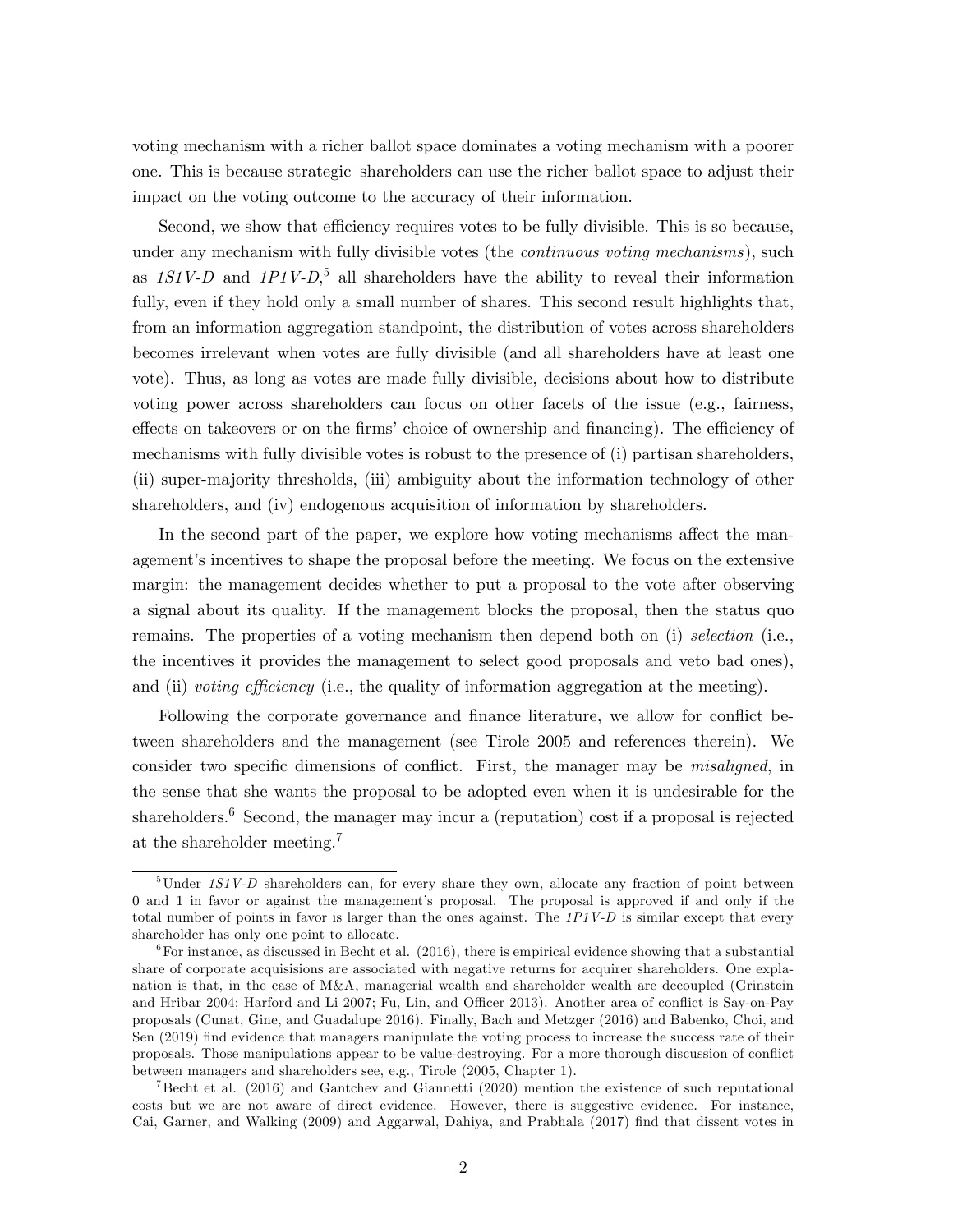We uncover a trade-off between selection and voting efficiency underlying the comparison of continuous voting mechanisms and other mechanisms with lower voting efficiency (we focus on the comparison of 1P1V-D and 1P1V for the sake of expositional clarity).<sup>8</sup> We identify two different effects of the voting mechanism on the behavior of the manager. First, higher voting efficiency reduces the incentives of an aligned manager to veto any reform because she trusts that the shareholders will choose correctly with high probability. Therefore, the proposals she puts forward under  $1P1V-D$  are, on average, inferior to the proposals she puts forward under 1P1V. This better selection of proposals under 1P1V is not strong enough to compensate for the higher voting efficiency of  $1PIV-D$ .

Second, when rejection of the proposal at the meeting is costly for the manager, she may have incentives to veto the proposal even when misaligned. We show that, in equilibrium, the misaligned manager also vetoes bad proposals with some probability; a selection of proposals that is beneficial to shareholders. We then find that the incentives to veto bad proposals can be stronger under  $1PIV$  because the shareholders are more likely to reject the proposal if it reaches the meeting. In some cases, the difference in selection of proposals between  $1P1V-D$  and  $1P1V$  can be sufficiently strong to compensate for the higher voting efficiency of  $1P1V-D$ . Then, shareholders are better off under  $1P1V$  than 1P1V-D. This result suggests one possible explanation of why, in practice, corporations do not make votes fully divisible.

### 1.1 Related Literature

There is a large empirical literature studying the effect of shareholder voting on firms performance and managementís behavior. Overall, this literature Önds that control by shareholders (i) affects positively firms' performance, and (ii) is key to provide proper incentives to the management. $9$  The specifics of corporate governance rules and procedures

uncontested director elections have negative consequences for both directors and executives. The rejection of a management proposal at the meeting could have similar implications for the management. Also, Li et al. (2018) Önd that managers trying to acquire another corporation implement various strategies to avoid shareholder voting on the acquisition, and hence the risk of an embarassing rebuke at the shareholder meeting.

 $8$ Under 1P1V, shareholders are endowed with only one point that they can cast in favor or against the proposal. The proposal is approved if the number of points in favor is larger than a predetermined (super-)majority threshold (50% in the case of simple majority).

 $9$ For instance, Appel, Gormley, and Keim (2016) find that even passive investors affect positively firms' longer-term performance through voting; Fos, Li, and Tsoutsoura (2018) find that the proximity to an election affects the behavior of directors; Li et al. (2018) finds that, in the US, shareholder voting help mitigate agency problems that plague corporate acquisitions; Becht et al. (2016) find that shareholder voting has a substantial positive effect on the quality of acquisitions by firms in the UK; Richardson (2000) finds a positive relationship between information asymmetry between managers and shareholders, which impedes the ability of the latter to control efficiently the former, and earnings management (i.e., funky accounting by managers); Cai et al. (2006) and Aggarwal et al. (2019) focus on directors elections in US firms and find that even uncontested elections affect the firms and directors in various dimensions; Conyon and Sadler (2010), Ferri and Maber (2012), and Alissa (2015) study the effects of say-on-pay votes in the UK and find that they constrain the size and the structure of top managers' pay.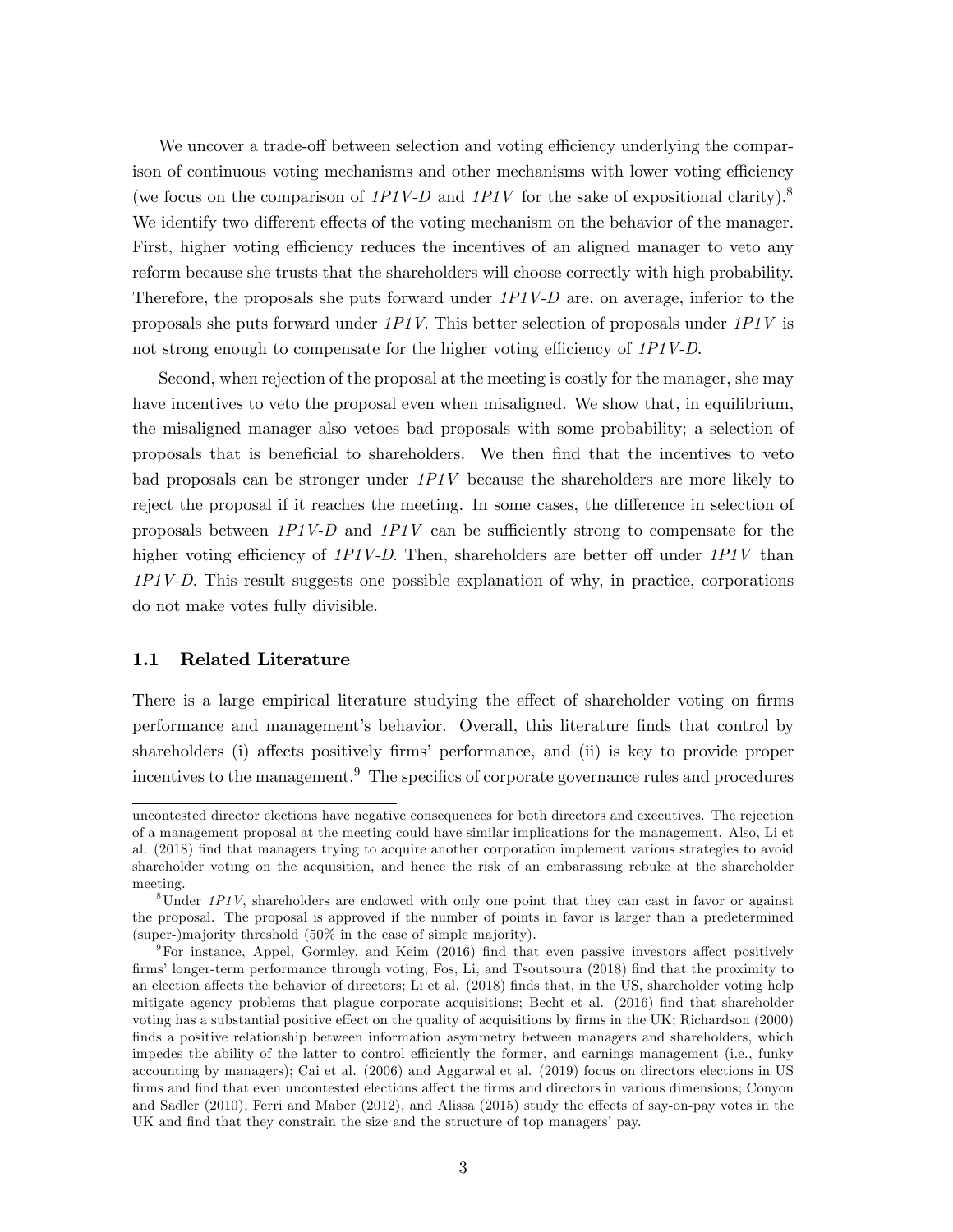appear to play an important role. As summarized by Yermack (2010, p. 106): research that studies the  $\lceil \ldots \rceil$  general effects of voting restrictions on firm value and performance, often [Önds] that Örms perform worse when the shareholder franchise is curtailed [...]. Notable recent papers in this large literature include Gompers et al. (2003), which examines a range of takeover defenses and voting restrictions; Bebchuk and Cohen (2005) and Faleye (2007), both of which focus on staggered boards; and Gompers et al. (2009), which studies dual-class voting structures.<sup> $n10$ </sup> More directly connected to us, Burkart and Lee (2008) review the theoretical literature on the one-share-one-vote principle and highlight three classes of effects of the security-voting structure (aka allocation of voting rights): effects on takeovers, effects on incentives of blockholders, and effects on the firms' choice of ownership and financing.<sup>11</sup> We complement that literature by highlighting the effects of voting mechanisms on the quality of decisions at shareholders meetings, and how that shapes managers' incentives. Particularly relevant for that literature is our result that, as long as votes are made fully divisible, decisions about how to distribute voting power across shareholders can focus on other facets of the issue.

The exogenous proposal part of our paper contributes to the literature on information aggregation in committees and elections with exogenous alternatives (see, e.g., Austen-Smith and Banks 1996, Feddersen and Pesendorfer 1996, 1997, 1998, Fey 1997, Myerson 1998, Mandler 2012; Bouton and Castanheira 2012, Bhattacharya 2013, McMurray 2013, Bouton et al. 2018, Barelli et al. 2019, Herrera et al. 2019, and Bar-Isaac and Shapiro 2020). The closest paper to ours is Bar-Isaac and Shapiro (2020). They consider a setup with one blockholder who owns many shares, and many retail shareholders who own one share each. We generalize their model, and their result of the desirability of partial abstention, by considering (i) any distribution of shares among shareholders, including but not limited to multiple blockholders, (ii) any correlation between shareholdings and information precision, and (iii) imperfect information about shareholders' information precision. Three other key differences are that, first, we compare the properties of various voting mechanisms in our generalized setup. This includes the identification of the optimal voting mechanisms for any shareholdings. Second, we study the information aggregation properties of voting mechanisms taking into account of their effects on the management's incentives. That allows us to identify situations in which partial abstention, through its effects on the management's incentives, is detrimental to information aggregation. Finally, they identify share trading before the meeting as a possible factor reducing the desirability of partial abstention. As we discuss in Section 6, share trading a la Bar-Isaac and Shapiro does not eliminate the desirability of partial abstention when the quality of information of each shareholder is her private information.

 $10$ Note however that Frankenreiter et al. (2021) have recently cast some serious doubts on the reliability of the datasets used in this literature.

 $11$  See Adams and Ferreira (2008) for a survey of the empirical literature on the topic.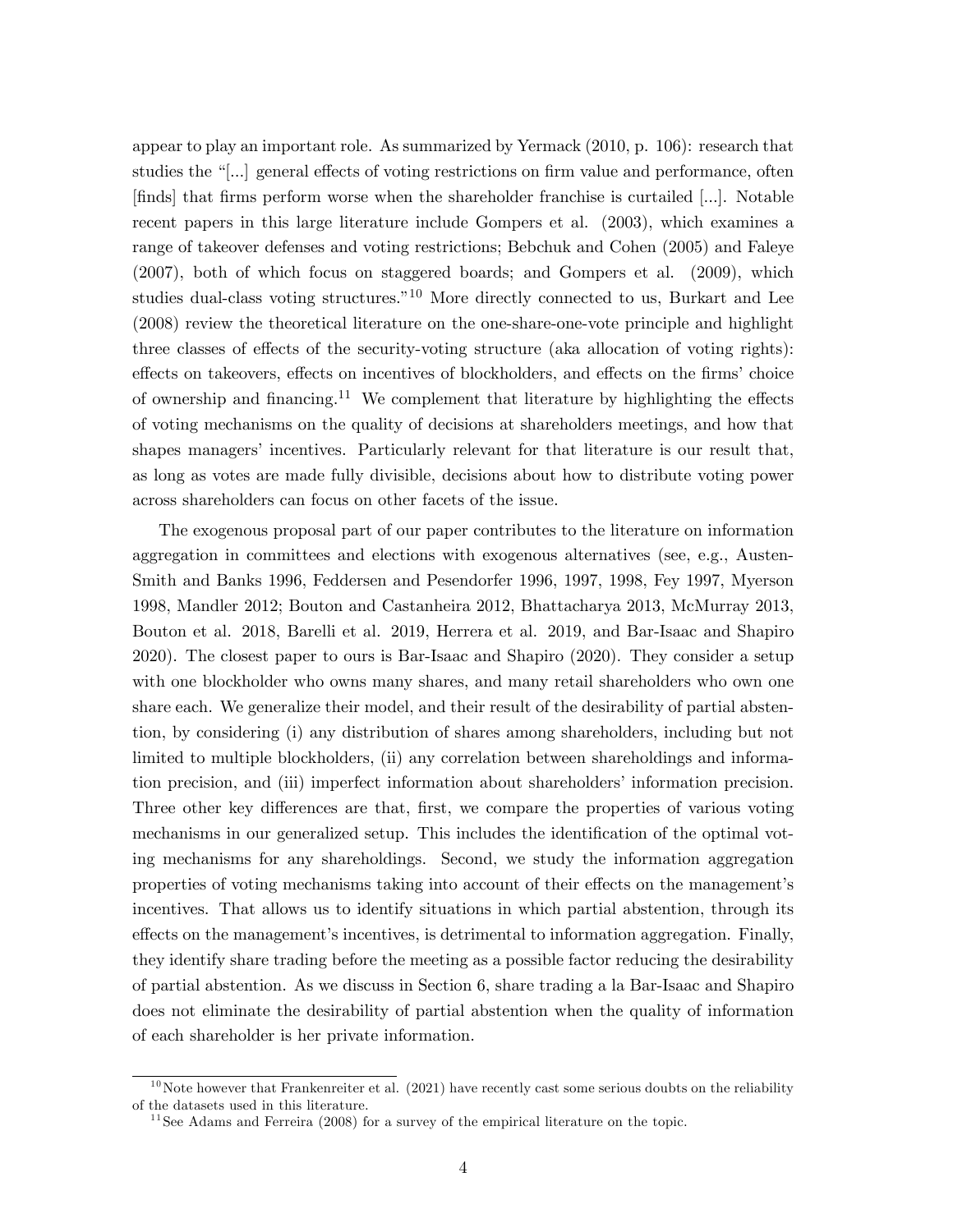Our result that, from an information aggregation standpoint, the distribution of votes across shareholders becomes irrelevant when votes are fully divisible and voters are strategic stands in stark contrast with the predictions of sincere-voting models which prescribe that voting power should be proportional to information precision for full-information equivalence to be achieved (see, e.g., Nitzan and Paroush 1982 and Azrieli 2018). As we show, in settings of applied interest where it is hard to assign voting rights proportionally to information precisions (e.g., because they are privately observed), vote divisibility is enough to guarantee the existence of an efficient equilibrium outcome. This is because, when given the flexibility, strategic voters endogenously choose the optimal voting power.

The endogenous proposal part of our paper contributes to the literature on information aggregation with endogenous alternatives. We are only aware of two papers exploring that question: Henry (2008), and Bond and Eraslan (2010). The latter is the closest to our paper. It stresses the importance of endogenizing the proposal when one studies the information properties of a voting system. But, given our focus on shareholders meetings, our model and insights are quite different than those in Bond and Eraslan (2010). Crucially, we permit the distribution of votes to depend on the shareholding structure. This allows us to compare mechanisms which differ along three dimensions: the balance of power across shareholders, the divisibility of the votes, and the super-majority threshold. By contrast, Bond and Eraslan (2010) focus on the super-majority threshold comparing oneperson-one-vote mechanisms such as majority and unanimity. Moreover, by comparing mechanisms which admit an unambiguous ranking in terms of voting efficiency (richer vs. poorer ballot space), we uncover a general tradeoff between voting efficiency and selection incentives that is not possible to detect when limiting attention to classes of one-personone-vote mechanisms.<sup>12</sup> Also, we focus on the extensive margin of action for the manager, instead of the intensive margin in Bond and Eraslan (2010). That allows us to show that selection incentives can upset the welfare ordering of two mechanisms even if the manager only controls the agenda and has limited power to adjust the details of the proposal.

## 2 Model

In this section we present our baseline model. In Section 6 we provide a discussion of some of the key assumptions, including restrictions on communication, share trading, and vote trading. In Appendix D, we prove the robustness of our results to various extensions of the model.

Consider a firm with a set  $N = \{1, 2, ..., n\}$  of shareholders, with  $n > 2$ , and  $m \geq$ n shares. A shareholder  $i \in N$  holds  $d_i \in \mathbb{N}$  shares, with  $\sum_{i \in N} d_i = m$ . Let  $d =$ 

 $12$ Super-majority rules–a prominent class of 1P1V mechanisms–do not admit a clear ranking in terms of voting efficiency: each super-majority rule is optimal under certain informational assumptions (see, e.g., Maug and Rydqvist 2009).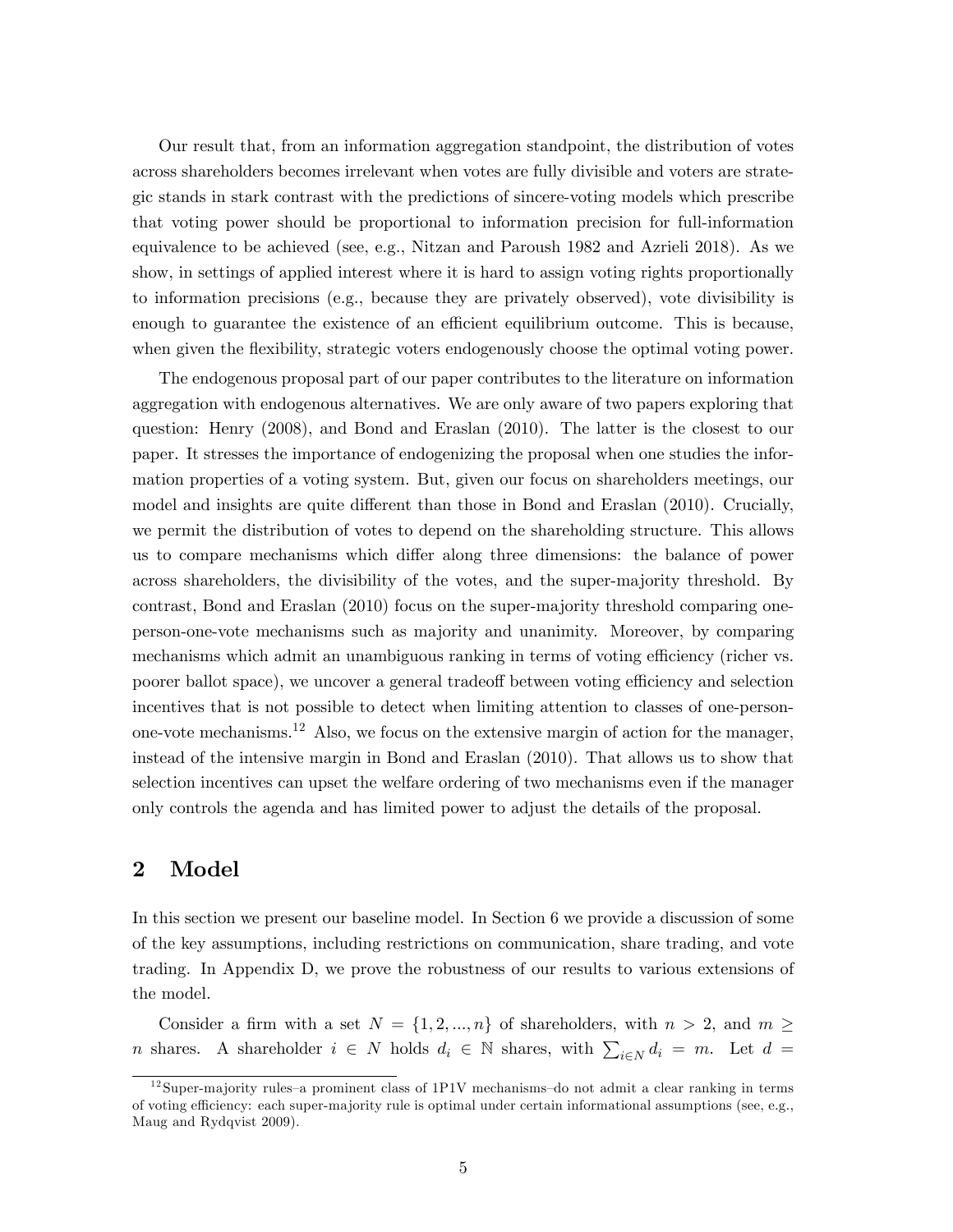$(d_1, d_2, ..., d_n)$  be the vector of the shares among the n shareholders,  $h_i = \frac{d_i}{m}$  be the fraction of shares held by shareholder i, and  $h = (h_1, h_2, ..., h_n)$  the vector of the fraction of shares held by the  $n$  shareholders.

At the shareholders meeting, they have to choose, through voting, whether to approve a proposal by the management,  $A$ , or keep the status quo,  $B$ . We denote the set of alternatives by  $O = \{A, B\}$ . For now, we assume that the proposal is exogenously given. In Section 5 we allow the management to shape the proposal.

Shareholders are uncertain about the quality of the proposal. There are two states of the world,  $\omega \in \Omega = {\alpha, \beta}$  that are unobserved at the time of the vote. For the sake of simplicity, we assume that the states are equiprobable.

Preferences. While shareholders do not necessarily have the same stakes, they all agree that the proposal is good in state  $\alpha$  but bad in state  $\beta$ :

$$
u_i(A|\alpha) = h_i, u_i(A|\beta) = -h_i
$$
  

$$
u_i(B|\alpha) = u_i(B|\beta) = 0.
$$

;

**Information.** Before the meeting, each shareholder i receives a signal  $s_i \in S :=$ [0,1] distributed according to a shareholder-specific distribution function,  $F_i(\cdot|\omega)$ , with density  $f_i(\cdot|\omega)$ .<sup>13</sup> Conditional on the state, signals are drawn independently. The type of shareholder *i* after the draw of the signal is  $t_i = \frac{f_i(s_i|\alpha)}{f_i(s_i|\beta)}$  $\frac{f_i(s_i|\alpha)}{f_i(s_i|\beta)} \in T_i = [\delta_i, 1/\delta_i].^{14}$  We make the following assumption about the signal technology:

Assumption 1 (Strong MLRP and Bounded Support) For every shareholder  $i \in$  $N, t_i$  is strictly increasing in  $s_i$  and there exists  $\delta_i \in (0,1)$  such that  $\frac{f_i(0|\alpha)}{f_i(0|\beta)} = \delta_i$  and  $\frac{f_i(1|\alpha)}{f_i(1|\beta)}=1/\delta_i$ .

The first part of Assumption 1 means that shareholders who receive higher signals attach a larger probability to the state of the world being state  $\alpha$ , while the second part means that there is no shareholder with arbitrarily precise information about the state of the world. This assumption allows for various structures of shareholders' information technology. For instance, it allows for arbitrarily large differences in the (expected) information quality of two shareholders, and for any type of correlation between (expected) information quality of a shareholder and the number of shares she owns.

Voting Mechanisms. We consider a broad class of voting mechanisms. A voting mechanism V associates to any share distribution d a voting rule  $V(d) = X$ , where X  $(X_1, X_2, ..., X_n)$  with  $X_i \subseteq \mathbb{R}$ , and is such that each shareholder  $i \in N$  chooses  $x_i \in X_i$ 

 $13$  In Appendix D, we endogenize the acquisition of information by shareholders.

<sup>&</sup>lt;sup>14</sup>The type  $t_i$  of a shareholder summarizes the strategically relevant information contained in her signal  $s_i$ , which corresponds to the relative likelihood of state  $\alpha$  once the signal has been received.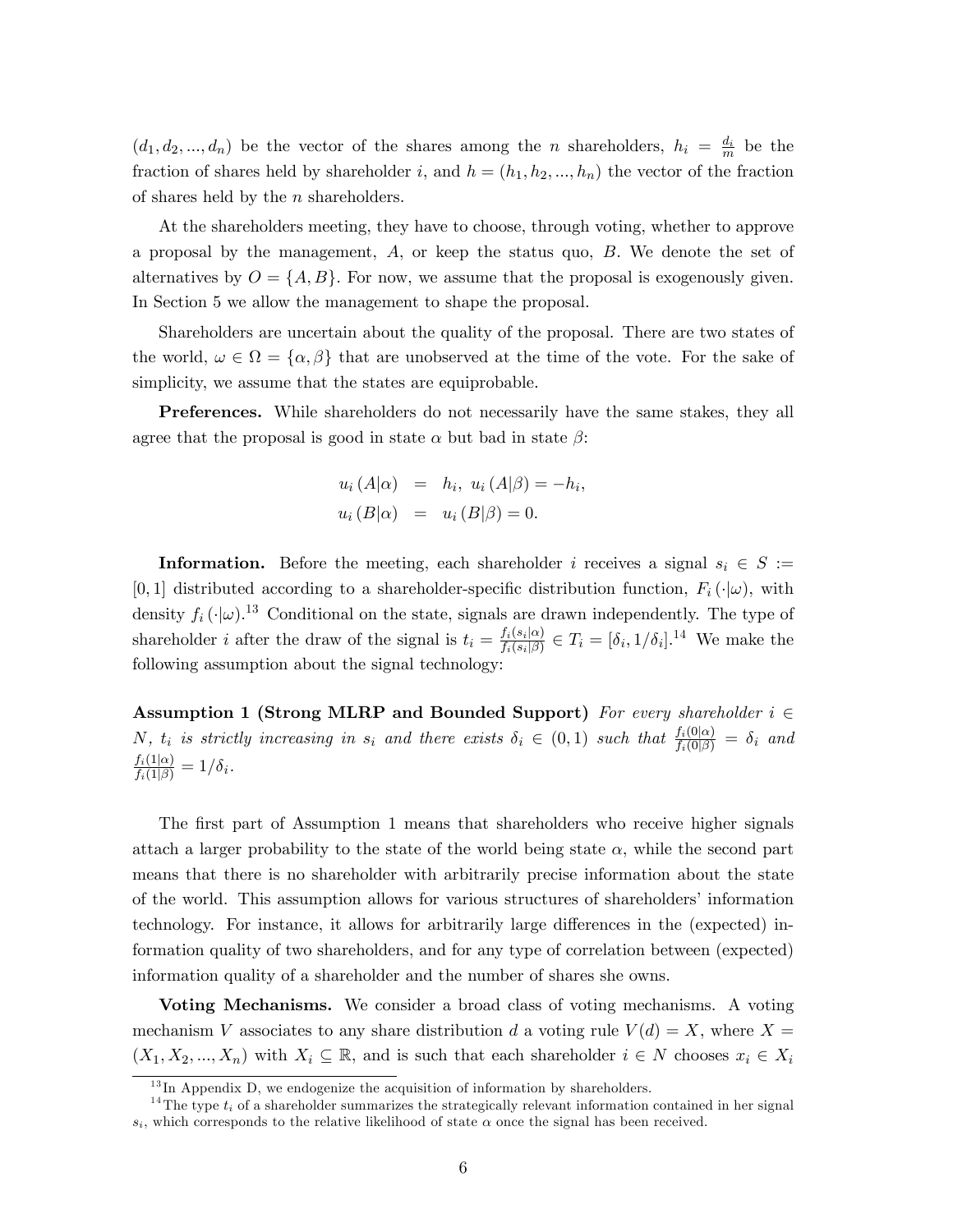and the outcome is:

$$
G^{w}(x) = \begin{cases} A & \text{if } \sum_{i \in N} x_i > 0 \\ AB & \text{if } \sum_{i \in N} x_i = 0 \\ B & \text{if } \sum_{i \in N} x_i < 0, \end{cases}
$$

where  $AB$  denotes the fair lottery between A and  $B$ .<sup>15</sup>

This class of voting mechanisms nests most popular mechanisms, including some that are closer to one-person-one-vote procedures, like majority rule, and some that distribute voting power depending on the exact number of shares that each shareholder holds. For instance, the widely studied one-person-one-vote mechanism,  $V^{1PIV}$ , is such that  $V^{1PIV}(d) = \times_{i \in \mathbb{N}} \{-1, 1\}.$  Each shareholder has to choose among two ballots, voting for A (action 1) or voting for B (action  $-1$ ).<sup>16</sup> The one-share-one-vote mechanism,  $V^{1S1V}$ , is such that  $V^{1S1V}(d) = \times_{i \in \mathbb{N}} \{-d_i, -d_i + 1, -d_i + 2, ..., d_i\}$ . Each shareholder i can choose from a rich set of ballots: either fully supporting A (action  $d_i$ ), fully supporting B (action  $-d_i$ , or intermediate intensities of support (integer numbers between  $-d_i$  and  $d_i$ ).<sup>17</sup> Under both mechanisms, the proposal is approved if the total support for  $A$  is strictly larger than the total support for  $B$ , and ties are broken randomly. Due to their empirical relevance in shareholders meetings and the literature, we will often mention those two mechanisms and their specific properties.

Variations of  $1PIV$  and  $1SIV$  in which votes are fully divisible will also prove of particular interest. First, the one-person-one-vote with divisible votes mechanism,  $V^{1PIV-D}$ , is such that  $V^{1P1V-D}(d) = \times_{i \in N} [-1,1]$ . Second, the one-share-one-vote with divisible votes mechanism,  $V^{1S1V-D}$ , is such that  $V^{1S1V-D}(d) = \times_{i \in N} [-d_i, d_i]$ . Under both mechanisms, the vote divisibility is maximal: for each of their votes, shareholders can choose any intermediate intensity of support, not only integers. The ballot space is thus richer under 1P1V-D than 1P1V and under 1S1V-D than 1S1V.

The 1P1V-D and 1S1V-D mechanisms belong to the class of continuous voting mechanisms:

**Definition 1** A voting mechanism V with associated rules  $V(d) = X$  is a continu**ous voting mechanism** if for every d there exists  $(\psi_i)_{i \in N} \in \times_{i \in N} int(X_i)$ , such that  $\sum_{i\in N}\psi_i = 0.$ 

The class of continuous voting mechanisms is such that (i) all shareholders have access

 $15$ Note that our setup encompasses rules with super-majority threshold requirements. For instance, a rule where A passes whenever  $\sum_{i\in N} x_i > w$  for  $x_i \in Y_i$  and  $w \in \mathbb{R}$  can be considered in our setup by setting  $X_i = \{x_i - \frac{w}{n} | x_i \in Y_i\}$  for each shareholder i, as  $\sum_{i \in N} x_i > w \Leftrightarrow \sum_{i \in N} (x_i - \frac{w}{n}) > 0$ .

<sup>&</sup>lt;sup>16</sup>We do not allow for abstention for simplicity of exposure. However, as it will become clear in section 4, all our results are robust to allowing for abstention.

 $17$  Note that in this definition of one-share-one-vote, shareholders can partially abstain, i.e., can cast only some of their shares in favor of one of the alternatives. As discussed in Bar-Isaac and Shapiro (2020), in practice such partial abstention may not be feasible for some shareholders.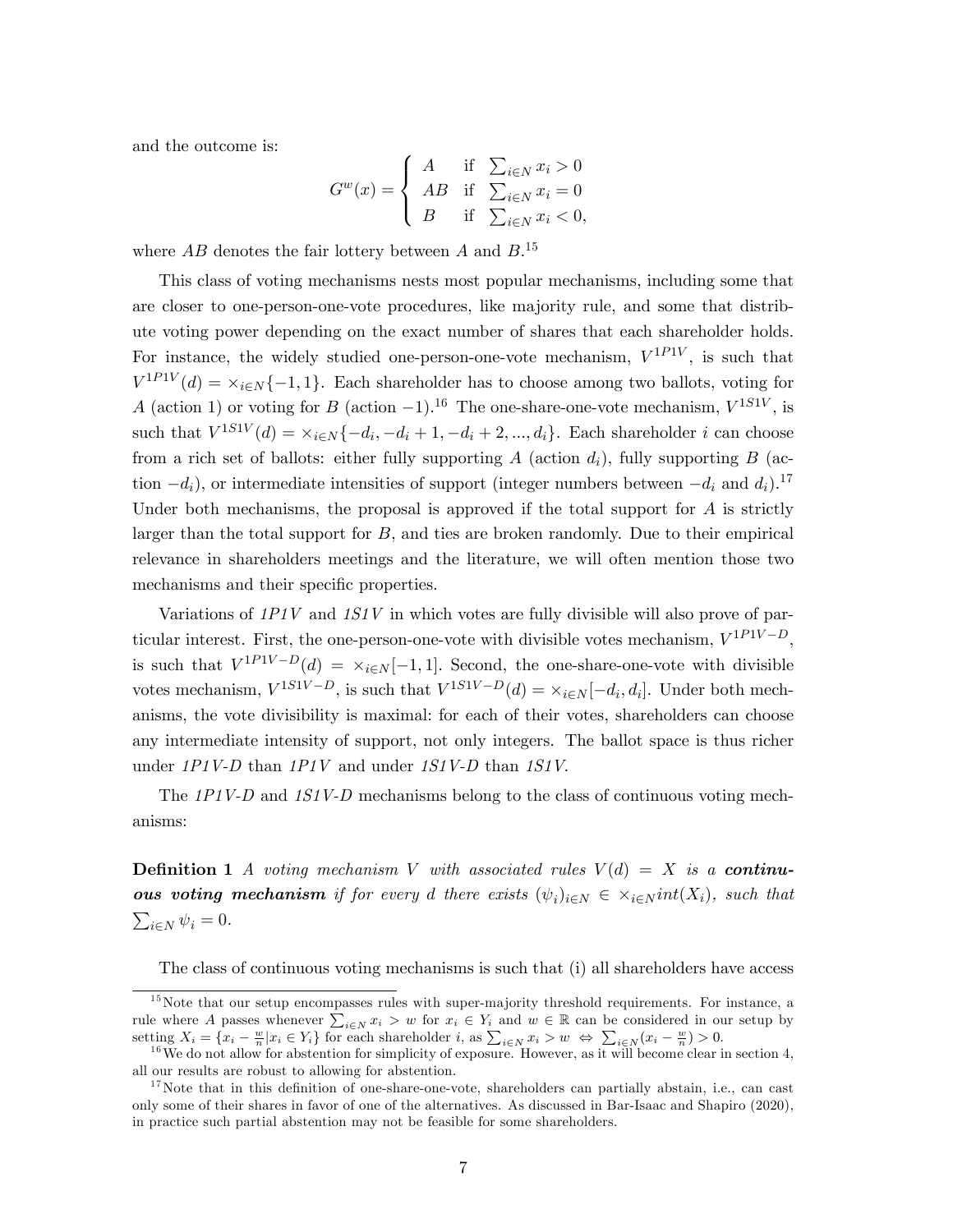to a continuous ballot space, and (ii) the ballot space allows for a tie in which each voter can increase and decrease the net vote total by any arbitrarily small degree.

While we formally consider simple capital structures consisting only of common shares, our model also accommodates dual class structures with both common shares (which carry voting rights) and preferential shares (which do not carry voting rights). Indeed, if each shareholder holds some common shares, and some preferential ones, then, again, the voting rules should depend only on the distribution of the common shares, leaving the model intact.<sup>18</sup>

It will be useful to distinguish between cases in which there is a shareholder who can always affect the outcome independently of the choices of the other shareholders, and the more interesting cases in which such a player is not present. In particular, we say that there is no decisive shareholder if, for a given voting mechanism  $V$  and a share distribution d, there exists a strategy profile such that  $A(B)$  wins with certainty and the outcome cannot be affected by any individual deviation. In all other cases, we say that a decisive shareholder exists.

**Strategies and Equilibrium Concept.** For each voting rule  $X$  and each shareholder  $i \in N$ , a strategy is a function  $\sigma_i : T_i \to \Delta(X_i)$ . As it is standard in the literature,  $\Delta(X_i)$ is the set of all probability distributions on  $X_i$ . When  $\sigma_i$  is a pure strategy, we sometimes abuse notation and denote by  $\sigma_i(t_i)$  the action x that the shareholder picks with probability 1. Since  $\sigma_i$  can be a mixed strategy, it is useful to distinguish the random variable,  $\sigma_i$ , from a potential realization,  $\hat{\sigma}_i$ : we say that  $\hat{\sigma}_i$  is a potential realization of  $\sigma_i$  if and only if  $\hat{\sigma}_i$  belongs in the support of  $\sigma_i$ . Consequently, when  $\sigma_i$  is a pure strategy we have  $\sigma_i(t_i) = \hat{\sigma}_i(t_i)$  for every  $t_i \in T_i$ .

We focus on (interim) *Bayesian Nash Equilibria* (BNE) such that equilibrium strategies are best responses at the interim stage (when each shareholder knows her own type).

## 3 Welfare Benchmarks

We consider two different welfare benchmarks, which serve different purposes: one is to assess the efficiency of a mechanism, and the other to compare mechanisms which are not efficient.

Our efficiency benchmark corresponds to the preferred outcome of shareholders when they have access to all the information dispersed in the electorate (i.e., if they were able to observe the signal profile). In that case, shareholders would prefer the alternative that is most likely to match the state of the world, conditional on the available information:

<sup>&</sup>lt;sup>18</sup>In this more general case one should allow  $h_i$  to depend on both kinds of shareholdings. As it will be made clear in our analysis, the exact value of  $h_i$  does not alter shareholder is incentives, and hence the equilibria of the game.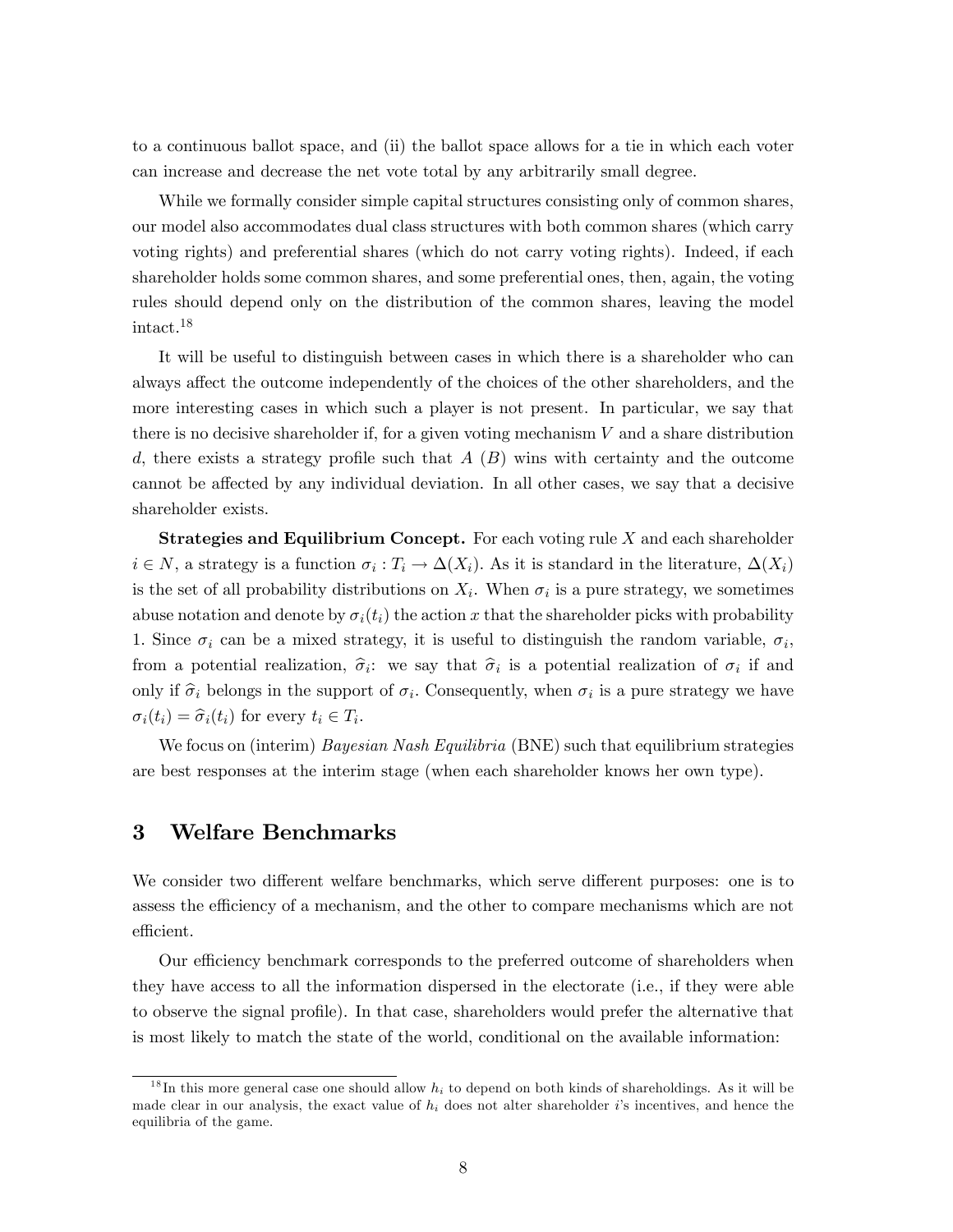**Definition 2** Given a vector of signals  $s = (s_1, s_2, ..., s_n)$ , the efficient outcome, E, is equal to A if  $Pr(\alpha|s) > 1/2$ , B if  $Pr(\beta|s) > 1/2$ , and AB otherwise.

This leads to a natural implementation notion:

**Definition 3** Given a voting rule X, a BNE  $\sigma = (\sigma_1, ..., \sigma_n)$  is efficient if  $G^w(\sum_{i\in N} \widehat{\sigma}_i(t_i)) = E$  for every  $t \in \Pi_{i\in N} T_i$  and every potential realization  $\widehat{\sigma}(t)$  of the random variables  $\{\sigma_1(t_1), \sigma_2(t_2), ...\}$ . A voting mechanism V implements the efficient outcome in equilibrium, if for every d,  $V(d)$  admits an efficient BNE.

Our second welfare benchmark corresponds to the preferred outcome of shareholders when they know the state of the world:

**Definition 4** Given the state of the world  $\omega$ , the correct outcome is A in state  $\alpha$ , and B in state  $\beta$ .

The two welfare benchmarks are fully compatible: when the state of the world is unobservable, then the alternative that is most likely the correct outcome given the available information coincides with the efficient outcome. Moreover, in our common value environment, both these welfare benchmarks are aligned with utilitarian principles. The correct outcome is the utilitarian outcome (i.e. the alternative that maximizes the sum of ex-post utilities), and the efficient outcome is the outcome most likely to be the utilitarian one given all the shareholders' information.

We then compare the performance of voting mechanisms focusing on the ex-ante (i.e. before the state of the world and types are drawn) probability with which they implement the correct decision, considering both the best equilibria (in terms of selecting the correct outcome), and the worst ones:

**Definition 5** Voting mechanism V dominates voting mechanism  $V'$  given a share distribution d if (i) for every BNE of  $V'(d)$ , there is a BNE of  $V(d)$  such that the ex-ante probability of implementing the correct outcome is higher under  $V$  than  $V'$ ; and (ii) for every BNE of  $V(d)$ , there is a BNE of  $V'(d)$  such that the ex-ante probability of implementing the correct outcome is lower under  $V'$  than V. If, moreover, either (i) or (ii) (or both) hold strictly, we say that  $V$  strictly dominates  $V'$ .

Voting mechanisms typically admit multiple equilibria. Therefore, assessing the potential performance of a mechanism considering only the best (worst) equilibrium, in terms of the ex-ante probability of selecting the correct alternative, might be overly optimistic (pessimistic). For this reason, we opt for a comparative criterion that combines both the best and the worst possible equilibrium outcomes. We say that a mechanism dominates another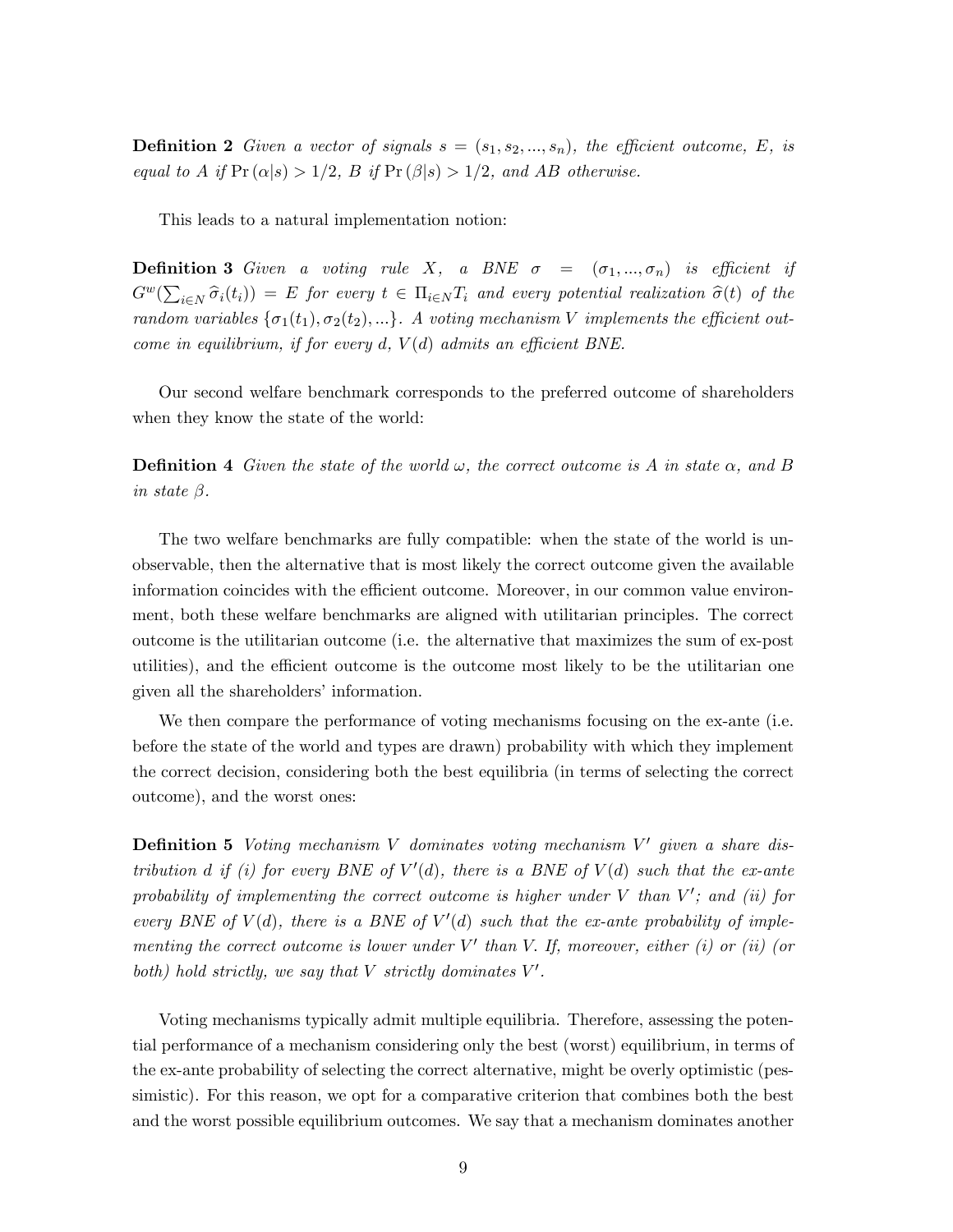if and only if the former is superior to the latter in both dimensions. This is particularly important in our case because, as we will illustrate below, mechanisms with richer ballot spaces allow for both better and worse outcomes compared to mechanisms with poorer ballot spaces. Hence, focusing only on the best (worst) equilibrium of each mechanism might not be very informative with respect to the range of equilibrium performances.

Note that we do not limit attention to equilibria in undominated strategies. Importantly, we will show next that both the best and the worst equilibrium are typically not in dominated strategies. Hence, in most cases, the comparison between voting mechanisms cannot become any sharper by focusing on this oft-used refinement in voting games (see, e.g., Bouton and Castanheira 2012).

## 4 Equilibrium Analysis: Exogenous Proposal

In this section, we analyze the equilibrium performances of various voting mechanisms when the manager is passive, i.e., the proposal is exogenously given. We split the section in two parts. First, we compare the information aggregation properties of finite voting mechanisms, i.e., mechanisms with finite ballot spaces such as  $1PIV$  and  $1SIV$ . Second, we focus on the informational efficiency of all types of voting mechanisms. In Appendix D, we explore the robustness of our results when we relax the assumption that all shareholders agree whether the proposal should pass by allowing for partisan shareholders, and when we endogenize the acquisition of information by shareholders.

We first introduce the following Lemma, which is not only useful to prove some of our key results, but also to understand the benefits and pitfalls of a mechanism with a richer ballot space.

**Lemma 1** 
$$
\Pr(\alpha|s) > \frac{1}{2} \Leftrightarrow \sum_{i \in N} \ln(t_i) > 0.
$$

### **Proof.** See Appendix A. ■

This lemma, which is an application of Bayesí rule, is reminiscent of the results in Nitzan and Paroush (1982), which characterizes the weights that a rule should attach to votes in situations where agents have heterogeneous information precision in a canonical jury setting.<sup>19</sup>

This result suggests that if a voting mechanism allows shareholders with different information precision to cast votes in proportion to the logarithm of their type, then efficiency can be reached. For instance, let us consider a group of voters with the same type space  $T = \{e^{-10}, e^{-1}, e, e^{10}\}$ . The voting mechanism  $V = \frac{\times_{i \in N} \{-10, -1, 1, 10\}}{2}$  allows

 $19$ Azrieli (2018) further compares the benefits of weighing the votes of individuals differently instead of assigning the same weight to everybody, considering that voters engage in sincere voting.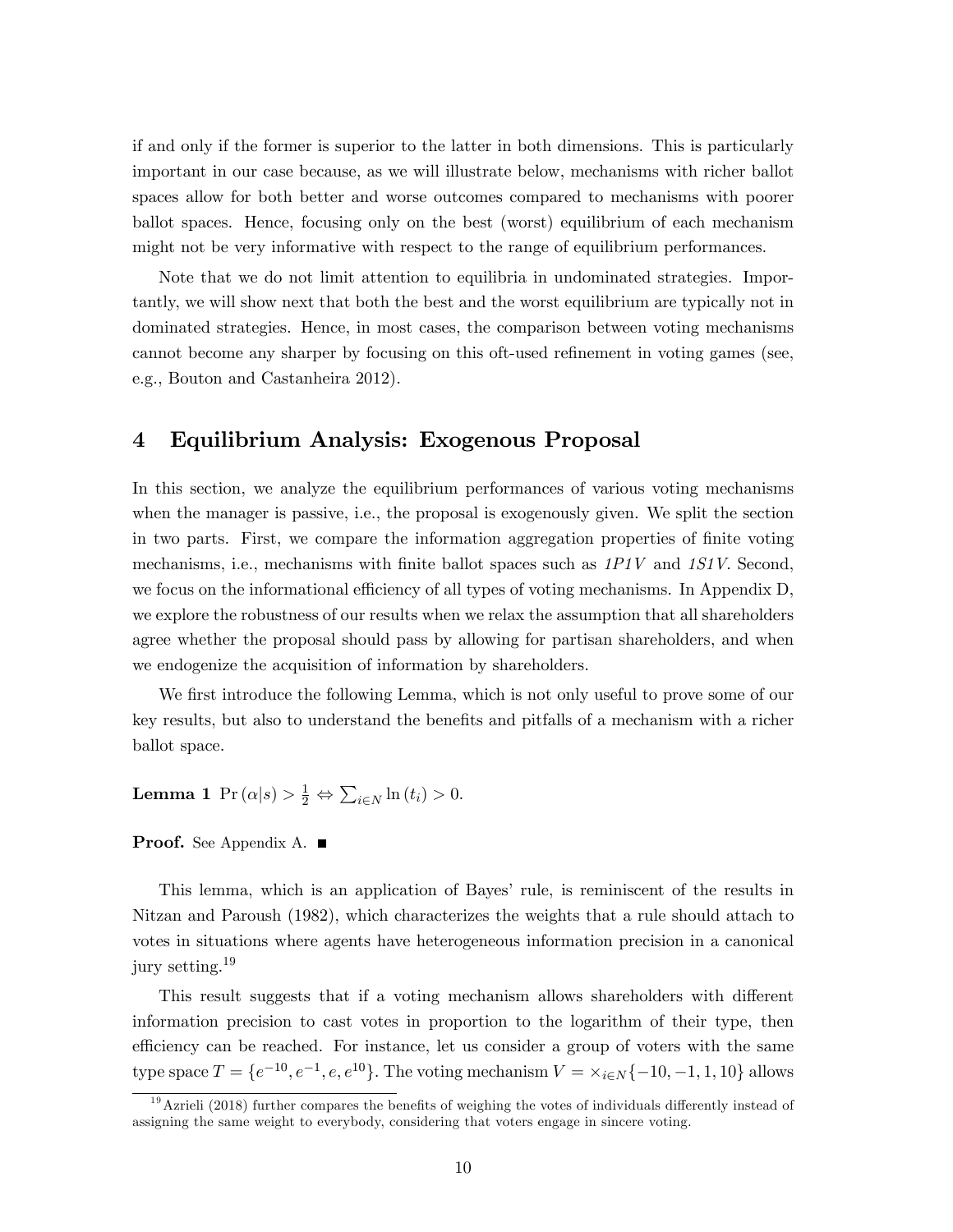them to secure the efficient outcome if they each cast  $\ln(t_i)$  votes in favor of A. Of course, such a mechanism also makes the "inefficient" outcome (i.e., A when  $Pr(\alpha|s) < \frac{1}{2}$  $\frac{1}{2}$  and B when  $\Pr(\alpha|s) > \frac{1}{2}$  $\frac{1}{2}$ ) attainable, since a voter of type  $t_i$  could cast  $-\ln(t_i)$  votes in favor of A. By contrast, the mechanism  $V' = \times_{i \in N} \{-10, 10\}$  does not allow the voters to reach the efficient outcome, nor the inefficient one. Hence, it is not obvious how to rank mechanisms  $V$  and  $V'$  in terms of potential outcomes. As we prove in the rest of this section, when we focus on equilibrium outcomes, this indeterminacy is resolved.

### 4.1 Comparison of Finite Mechanisms

We start this section by comparing two arbitrary finite mechanisms, with one having a ballot space that is a subset of the other's ballot space. To state our results in a compact manner it is useful to pin down this possible relationship between two voting mechanisms.

**Definition 6** Consider two voting mechanisms,  $V$  and  $V'$ , with associated rules  $V(d) = X$  and  $V'(d) = X'$ . If  $X'_i \subseteq X_i$  for every shareholder i and every share distribution d, then  $V$  is said to have a richer ballot space than  $V'$ .

Thus, we have that  $1S1V$  has a richer ballot space than  $1P1V$  since, independently of the share distribution, every shareholder  $i$  has at least the same ballots available to her under 1S1V as under 1P1V.

We are now ready to state our first main result: $20$ 

**Proposition 1** Under Assumption 1, if a finite mechanism  $V$  has a richer ballot space than mechanism  $V'$ , and there is no decisive shareholder, then V dominates  $V'$ .

**Proof.** See Appendix A. ■

Why does the mechanism with the richer ballot space dominate the other? First, let us consider the comparison of the best equilibria under those two mechanisms. Recall from McLennan (1998) that in a pure common value environment, a strategy profile producing the maximal ex-ante utility must be an equilibrium.<sup>21</sup> Given that mechanism V has a richer ballot profile, any outcome under mechanism  $V'$  can be reproduced under V by simply replicating the strategy. Hence, there always exists an equilibrium under  $V$  that

 $^{20}$ We prove the result under Assumption 1 for clarity of exposition. The result would still hold under the milder assumption of Weak Monotone Likelihood Property. The proof can indeed be directly adapted to that case, by defining shareholders' strategies as functions defined on the (compact) signal space rather than on the type space.

 $^{21}$ McLennan (1998) assumes that types are finite to guarantee the existence of such a utility-maximizing profile. We prove that profiles that maximize ex-ante utility under any finite mechanism also exist in settings with infinite types, like ours.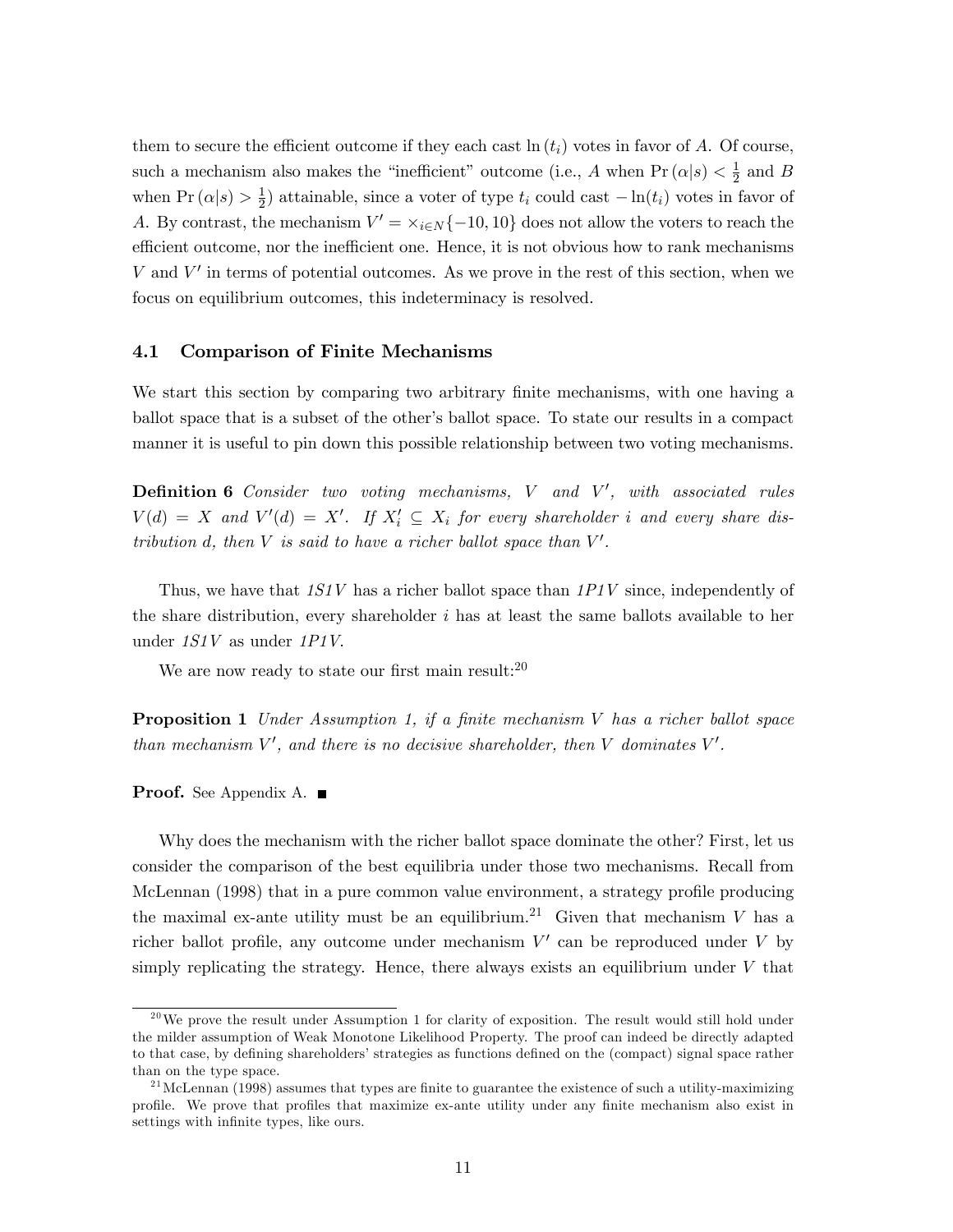produces an ex-ante utility at least as high as in the best equilibrium under  $V'.^{22}$  Notice that for this argument to hold it is not necessary that the best equilibrium of  $V$  is efficient, nor that a decisive player is absent. As long as V provides more ballot options to the shareholders than  $V'$ , then the best equilibrium of V leads to the correct outcome with at least as high a probability as the best equilibrium of  $V'$ .

Second, let us consider the comparison of the worst equilibria under those two mechanisms. The proof has two main steps. In the Örst step, we prove the intuitive result that under any voting mechanism, a profile of monotone strategies is at least as good as a profile where all voters vote in favor of the same outcome independently of their signal. This last profile is in fact an equilibrium in undominated strategies under any voting mechanism, provided that there is no decisive shareholder (as defined above).<sup>23</sup> The second step is more involved and consists in proving that any equilibrium is welfare-equivalent to a profile of monotone strategies. We show that if an equilibrium exhibits strategies that are not monotonic, with a shareholder i casting  $x_i$  votes when of type  $t_i$  but a larger amount  $x'_i > x_i$  when of lower type  $t'_i < t_i$ , then it must be that the difference between  $x'_i$  and  $x_i$ is small enough that it does not affect the outcome. By following this line of reasoning, the equilibrium can be shown to be equivalent to a profile of monotone strategies.

A direct implication of Proposition 1 is that 1S1V dominates 1P1V. Given Lemma 1, the dominance of  $1S1V$  over  $1PIV$  seems intuitive when shareholdings are positively correlated with information accuracy (especially, when  $d_i$ s are proportional to  $\ln(t_i)$ s). But, if one relies on this intuition to try to assess which mechanism is better when there is no correlation between information accuracy and shareholdings, one might end up with the wrong conclusion that in such cases  $1PIV$  should perform better than  $1SIV$ . This would be true only if shareholders behaved in an unsophisticated manner (i.e., if they always cast the maximum allowed number of votes for the alternative they consider more likely to be correct). As we prove, and explain after Proposition 1, when the shareholders are strategic, then  $1S1V$  dominates  $1P1V$  independently of whether there is a correlation between information precision and shareholdings. We can actually show, using numerical examples, that for some values of the parameters, the dominance is strict (see Appendix C).

Another implication of Proposition 1 is that  $1S1V$  becomes more efficient when we multiply the shares that all shareholders hold (i.e., when we split stocks).<sup>24</sup> In particular,  $V^{1S1V}(k \cdot d)$  weakly dominates  $V^{1S1V}(d)$  for any  $k \in \mathbb{N}$ . This result shows that, through

 $2<sup>22</sup>$ Ahn and Oliveros (2016) use a similar argument to show the superiority of approval voting over plurality in multi-alternative elections.

<sup>&</sup>lt;sup>23</sup>When the shares are fragmented across several shareholders, and all are expected to employ a sufficiently biased strategy towards acceptance of the proposal, then one has incentives to vote against the proposal with all one's votes for any possible signal. Hence, casting all your votes against the reform is the unique best response to certain beliefs, and thus an undominated strategy.

<sup>&</sup>lt;sup>24</sup>Note that increasing the number of shares proportionally has no effect under  $1P1V$  and  $1P1V-D$ .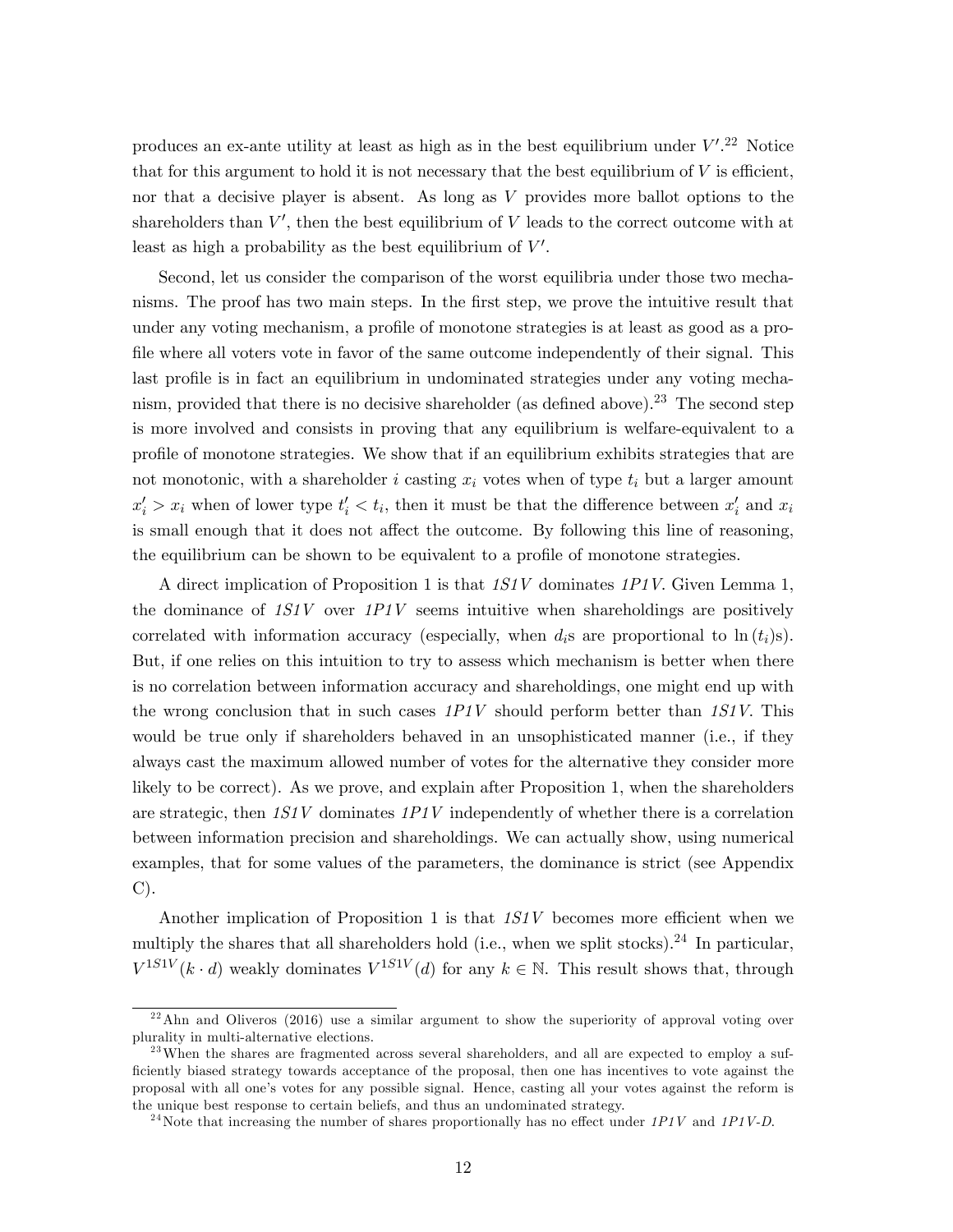their effect on the ballot space of shareholders, stock splits indeed increase shareholders' ability to reveal their information about the quality of management proposals through voting.

Finally, Proposition 1 also has implications for dual class capital structures in which some shares do not carry voting rights. Allowing for shares with no voting rights reduces the effective ballot space of some shareholders, limiting their ability to convey information through voting. This affects negatively information aggregation. Therefore,  $1S1V$  where all shares have voting rights dominates dual class systems.

### 4.2 Efficiency of Continuous Mechanisms

In this section, we consider all voting mechanisms and focus on their efficiency. We can achieve a full characterization, both of the voting mechanisms that lead to efficiency in equilibrium, and of the complete set of efficient equilibria corresponding to each such mechanism. The overall message is two-fold: (i) to be efficient, a voting mechanism must have a ballot space at least as rich as the type space, and (ii) when votes are fully divisible, the distribution of voting rights across shareholders is irrelevant from an information aggregation standpoint.

To prove the results in this section, we need one additional assumption:

**Assumption 2** For every shareholder  $i \in N$ ,  $T_i = T$  (i.e.  $\delta_i = \delta \in (0,1)$ ) and  $t_i$  is  $continuous$  in  $s_i$ .

This assumptions requires that all types that are possible for one shareholder are possible –but not necessarily equally likely– for any other. Even with this assumption, our model allows for arbitrarily large differences in the expected information quality of two shareholders.<sup>25</sup>

We first characterize the unique efficient equilibrium under  $1S1V-D$ :

**Proposition 2** Under Assumptions 1 and 2, for any share distribution d, the one-shareone-vote with divisible votes mechanism,  $V^{1S1V-D}(d)$ , admits a unique (up to admissible multiplicative and additive constants) efficient BNE, such that  $\sigma_i^{1S_1V-D}(t_i) = c \ln t_i + \kappa_i$ with  $\sum_{i \in N} \kappa_i = 0$  and  $c \in (0, \min\{\frac{-d_i - \kappa_i}{\ln \delta}, \frac{-d_i + \kappa_i}{\ln \delta}\}]$  for every  $i \in N$ .

Proof. See Appendix A. ■

 $25$ The continuity of the mapping from signals to types amounts to having a connected type space. This helps us to fully focus on the essential nature of the strategies in an efficient equilibrium, without being distracted by the possibility of multiple best responses. Indeed, when gaps in the type space are allowed all the equilibria that we identify still exist, but additional ones emerge due to indifferences of types close to points of discontinuity.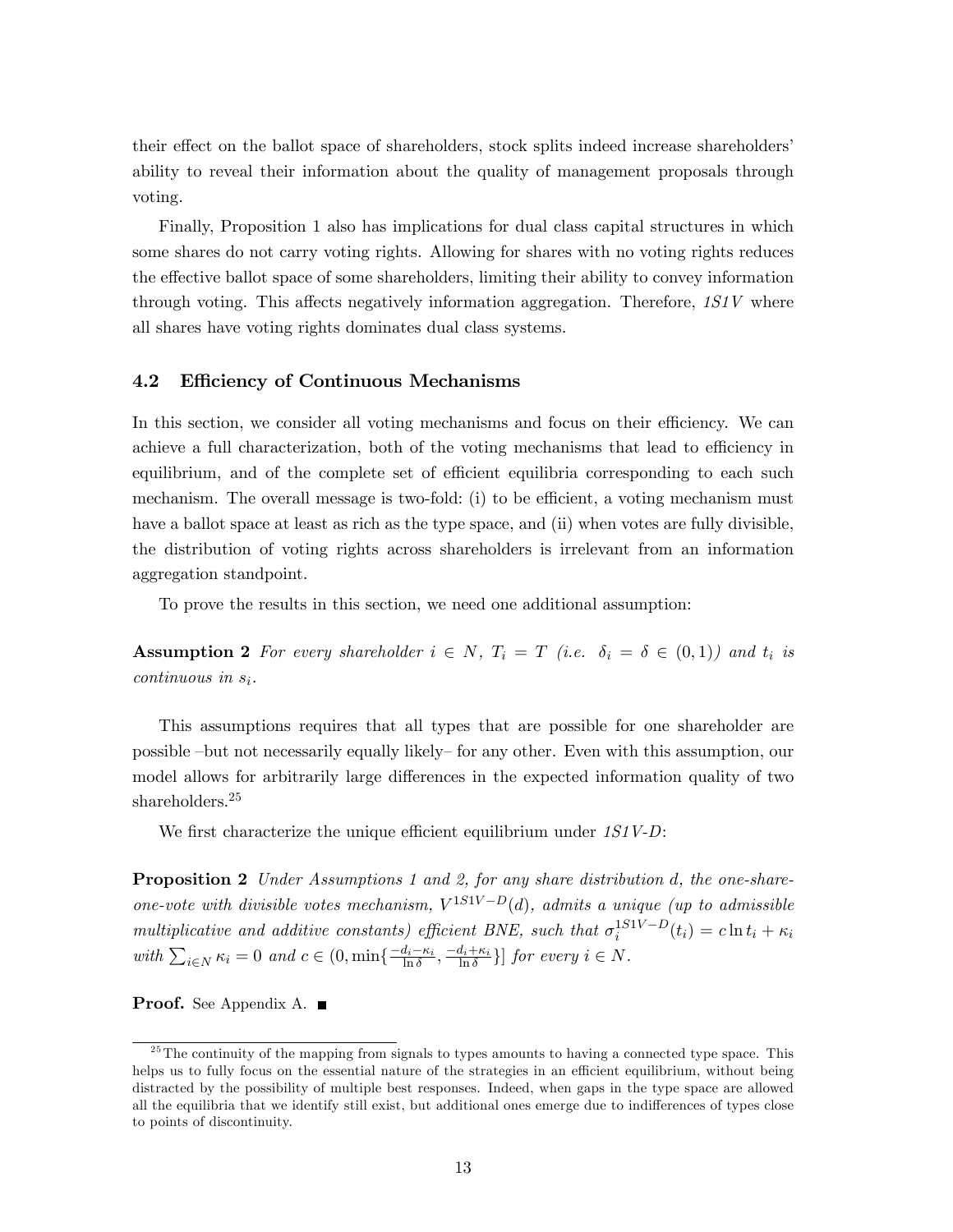The equilibrium strategy implies that A wins if and only if  $\sum_{i\in N} c \ln(t_i) > 0$ , which guarantees that the outcome is efficient. As mentioned above, we know from McLennan (1998) that a strategy that maximizes ex ante welfare must be an equilibrium.<sup>26</sup> Uniqueness (up to a multiplicative and an additive constant) follows from the fact that any efficient BNE  $\sigma$  must guarantee that  $sgn(\sum_{i\in N}\sigma_i(t_i)) = sgn(\sum_{i\in N}\ln(t_i))$ . Only strategies such that  $\sigma_i (t_i) = c \ln t_i + \kappa_i$  with  $\sum_{i \in N} \kappa_i = 0$  and  $c \in (0, \min\{\frac{-d_i - \kappa_i}{\ln \delta}, \frac{-d_i + \kappa_i}{\ln \delta}\}]$ for every  $i \in N$  satisfy that condition.<sup>27</sup> The maximum value of c simply guarantees that the ballot of any given type of voter fits in the ballot space.

Next, we show that continuous voting mechanisms, like  $1PIV-D$  and  $1SIV-D$ , are the only efficient mechanisms:

**Proposition 3** Under Assumptions 1 and 2, a voting mechanism implements the efficient outcome in equilibrium if and only if it is a continuous voting mechanism.

## Proof. See Appendix A. ■

The "if" part of the proposition follows from the fact that the efficient equilibrium of the  $1S1V-D$  mechanism can be properly rescaled to fit the ballot space of any continuous voting mechanism (i.e. to fit within any open set around any vector  $(\psi_i)_{i\in\mathbb{N}}$  such that  $\sum_{i\in\mathbb{N}}\psi_i = 0$ . The "only if" part of the proposition follows from the fact that any efficient equilibrium must be strictly increasing in the shareholder's type, and only continuous voting mechanisms satisfy that requirement. To understand why it must be strictly increasing, just consider two type profiles t and t' such that (i)  $t_{-i} = t'_{-i}$ , (ii)  $\Pr(\alpha|t) > \Pr(\beta|t)$ , and (iii)  $\Pr(\alpha|t') < \Pr(\beta|t')$ . It must then be that  $t_i > t'_i$ . But, if  $\sigma_i(t_i) \leq \sigma_i(t'_i)$ , then either the outcome for t or for t' is not efficient (or both).

Proposition 3 shows that all continuous voting mechanisms are efficient. This is a broad class of mechanisms, which encompasses vastly different balances of voting power across shareholders. Two extreme cases are  $1P1V-D$ , for which shareholders have the same number of votes independently of the number of shares they hold, and  $1S1V-D$ , for which shareholders who hold many shares have much more voting power than other shareholders who hold few shares. The equivalence of those different mechanisms from an information aggregation standpoint highlights that vote divisibility is a crucial feature of voting mechanisms, which makes imbalances in voting power across shareholders irrelevant. This means that decisions about how to distribute voting power across shareholders can be oblivious to information aggregation issues as long as votes are made fully divisible.

<sup>&</sup>lt;sup>26</sup>We can even show that  $\sigma^{1S_1V-D}$  is an ex-post equilibrium: no shareholder has incentives to deviate ex post, when all types are known.

 $^{27}$ This result highlights a challenge for shareholders: they need to coordinate on the correct multiplicative and additive constants. It seems that a focal equilibrium is the one in which shareholders use the highest possible vote weight when they receive the most informative signal and zero votes when completely indifferent. This prediction could be tested in the laboratory.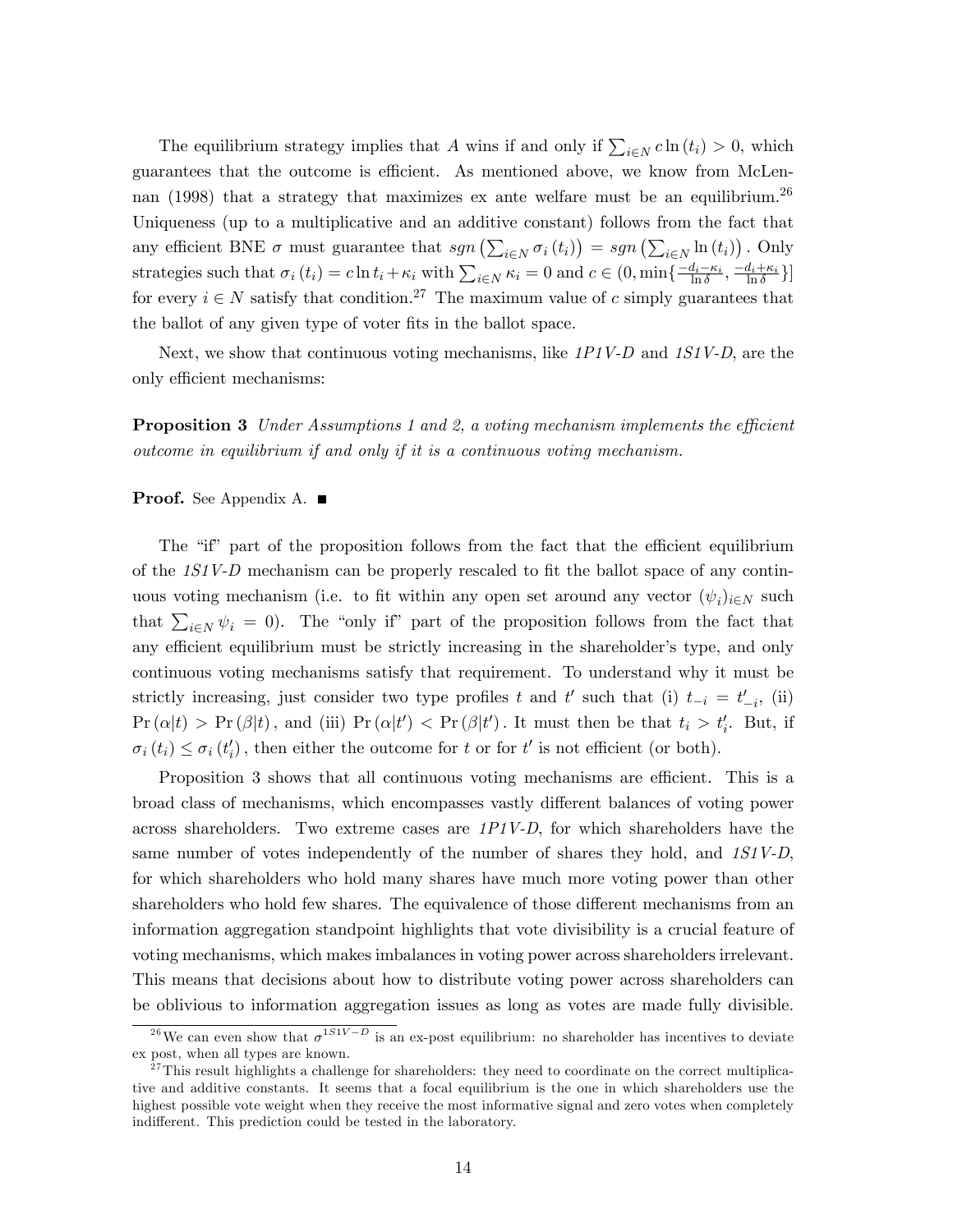Note that this requires all shareholders to have at least one vote. Full divisibility of votes is thus not sufficient to make dual-class voting mechanisms efficient from an information aggregation standpoint.<sup>28</sup>

There are various specific weaknesses of finite voting mechanisms (e.g.,  $1PIV$  and  $1S1V$ ) that continuous voting mechanisms solve. For instance, we know that  $1P1V$  aggregates information asymptotically in various sets of situations (see, e.g., Feddersen and Pesendorfer 1997, Myerson 1998, Bhattacharya 2013, and Barelli et al. 2019), but that it does not typically aggregate information well in relatively small groups (see, e.g., Feddersen and Pesendorfer 1996). By contrast, continuous voting mechanisms perform well both in large and small groups.

Another weakness of finite voting mechanisms is that shareholders need to know the information technology of all other shareholders, i.e.,  $F_i(\cdot|\omega)$ , in order to determine their optimal strategy. If they are mistaken or have ambiguous beliefs about the information technology of others, then  $1PIV$  may even fail to aggregate information asymptotically. By contrast, it is clear from Proposition 2 that the equilibrium strategy for any shareholder under  $1S1V-D$  is independent of the information technology of other shareholders. This directly implies that  $1SJV-D$ , and other continuous voting mechanisms, remains efficient even in presence of such mistakes or ambiguities.

## 5 Equilibrium Analysis: Endogenous Proposal

As we discussed in the Introduction, a key role of shareholder meetings is to provide proper incentives to managers.<sup>29</sup> The first part of our analysis abstracts from the issue of managers' incentives with respect to the design and selection of proposals, to instead focus on the information aggregation properties of voting mechanisms. In this section, we explore the effect of the voting mechanism on the managers' incentives. In particular, we allow the management to decide whether to put a proposal (of exogenously given quality) to the vote. The management thus has veto power on the proposal. We allow for

<sup>&</sup>lt;sup>28</sup>This equilibrium characterization also provides interesting insights regarding the optimal majority threshold for the passing of a proposal (see, e.g., Maug and Rydqvist 2009). Indeed, under one-personone-vote mechanisms or one-share-one-vote mechanisms that do not allow for vote divisibility, we know that the majority requirement maximizing the probability of implementing the correct alternative varies with the information structure (i.e. for different  $F_i$ s). By contrast, any mechanism with fully divisible votes is efficient, for any (super-)majority requirement (see footnote 15, p.7). Hence, continuous voting mechanisms remain efficient even if a super majority threshold is necessary for alternative reasons (e.g. to prevent aggressive acquisition attempts) or is mandated by law (e.g., for changes in the Bylaws of the firm).

<sup>&</sup>lt;sup>29</sup>The proper use of information by shareholders appears to be crucial. As mentioned in Harford et al. (2018, p. 425): "Monitoring by imperfectly informed market participants can lead managers to make myopic investment decisions (Stein, 1988). Indeed, most managers admit that they are willing to sacrifice long-term shareholder value for short-term profits (Graham et al., 2005)." Similarly, Richardson (2000) finds a positive relationship between information asymmetry, between shareholders and managers, and earnings management (i.e., funky accounting practices by managers).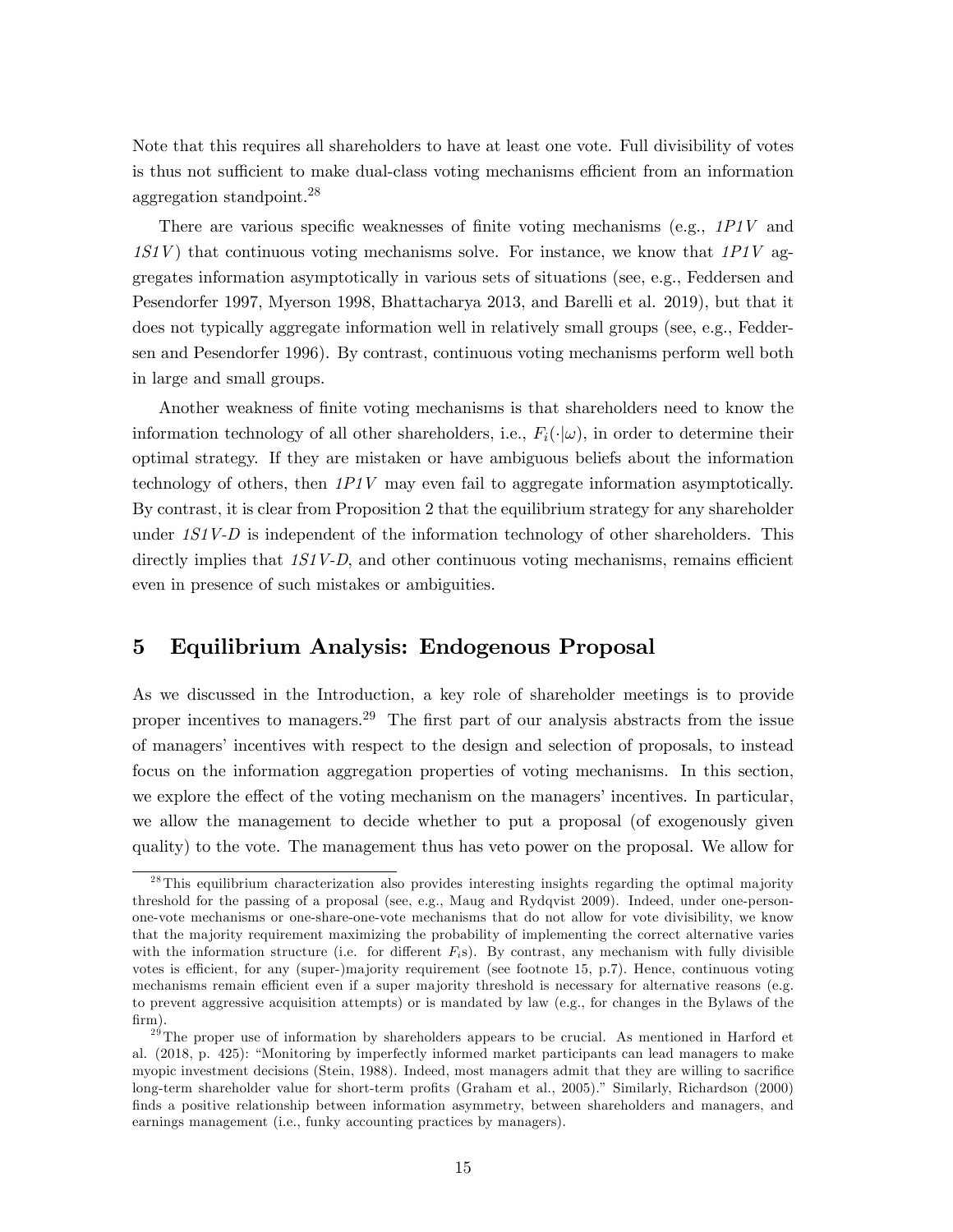management's preferences to differ from shareholders' preferences over two dimensions. First, the manager may prefer the proposal to be adopted in both states. We then say that the manager is misaligned. Second, the manager may incur a cost if a proposal is rejected at the shareholder meeting. As we explain in more details below, it is useful to consider separately the cases with costless rejection and the one with costly rejection. The former is indeed especially appropriate to explore how the behavior of the aligned manager is affected by the voting mechanism, whereas the latter is about the behavior of the misaligned manager.

### 5.1 A General Model

We introduce a general model that encompasses all the cases discussed in this section. The shareholders are modeled as in our baseline model. We focus on the comparison between continuous voting mechanisms (such as  $1PIV-D$  and  $1SIV-D$ ), that are efficient at the voting stage, and finite voting mechanisms (such as  $1PIV$  and  $1SIV$ ), that are not efficient at the voting stage. For the sake of conciseness and concreteness, we focus on two specific mechanisms:  $1P1V$  and  $1P1V-D$ .

We introduce a new player: the manager, denoted by  $M$ . She does not belong to the set of shareholders.<sup>30</sup> After receiving a signal (more details below), the manager decides to either put the proposal to a vote  $(x_M = P)$  or veto it  $(x_M = V)$ . If the manager vetoes, the proposal is not considered by the shareholders, and the outcome is B. If the manager calls for a vote, shareholders decide whether to accept it (outcome  $A$ ) or reject it (outcome  $B$ ).

Before making her decision, the manager receives a signal  $s_M \in [0, 1]$ . In any state  $\omega$ , the signal  $s_M$  is drawn from a distribution  $F_M(\cdot|\omega)$ , with density  $f_M(\cdot|\omega)$ , independently from the signals of the shareholders. We assume that the manager's type  $t_M$  is weakly increasing in  $s_M$ . In what follows, we consider two cases: either the manager's type space  $T_M$  is compact, i.e.  $T_M = [\delta_M, 1/\delta_M]$  (as for the shareholders), or the manager knows the state of nature, i.e.,  $T_M = \{0,\infty\}.$ 

The utility of the manager  $u_M$  can be decomposed into two parts: an outcome-utility  $u_M^o$  and a reputation cost c. The outcome-utility depends on whether the manager is aligned  $(a = 1)$  with the shareholders or *misaligned*  $(a = 0)$ . When aligned, the manager has the same outcome-utility as a shareholder holding one share. In particular, for any decision  $O \in \{A, B\}$  and state  $\omega \in \{\alpha, \beta\}$ , we have:

$$
u_M^o(O|\omega, a=1) = \mathbf{1}_{\{O=A, \omega=\alpha\}} - \mathbf{1}_{\{O=A, \omega=\beta\}}.
$$

<sup>&</sup>lt;sup>30</sup>This assumption is not crucial for our results except for the case of a fully aligned manager under 1P1V-D. Without that assumption, the manager never vetoes in that case, making it less interesting.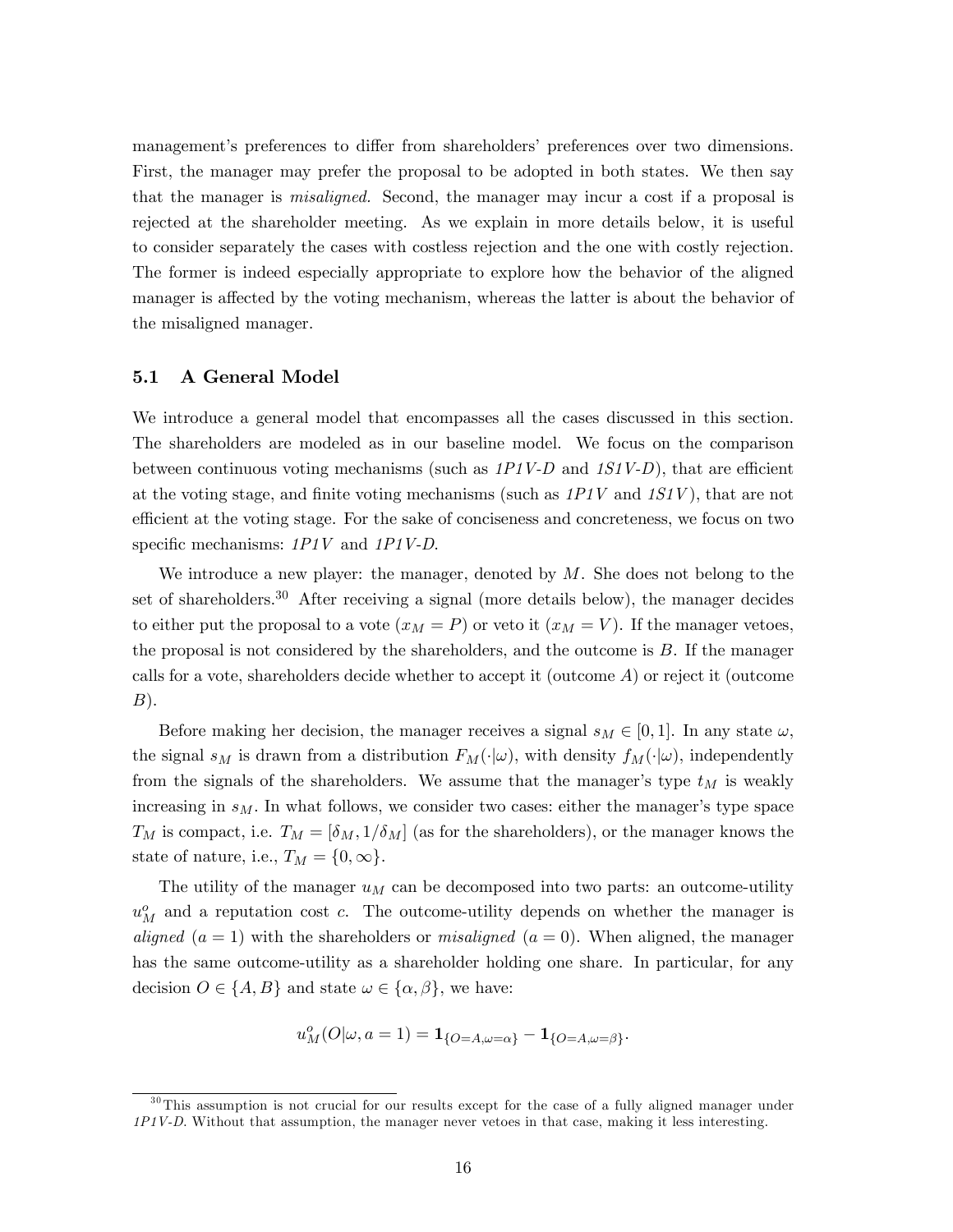When misaligned, the manager wants the reform to pass in both states:

$$
u_M^o(O|\omega, a=0) = \mathbf{1}_{\{O=A\}}.
$$

We assume that the manager has an ex-ante probability  $\mu \in [0, 1]$  to be misaligned, and that the draw of a is independent of both the state and the signals. Only the manager knows whether she is aligned.

The manager also incurs a cost  $c \geq 0$  if the proposal is turned down by shareholders at the meeting. Shareholders know the value of c. The utility of the manager can be written as:

$$
u_M(O, x_M|\omega, a) = u_M^o(O|\omega, a) - c \times \mathbf{1}_{\{x_M = P, O = B\}}.
$$

While the game has now an additional player, we still use the notion of dominance defined for the exogenous proposal case: a voting mechanism dominates another if the best and worst equilibria of the former mechanism (in terms of informational efficiency, taking both shareholders' and the manager's signals into account) outperform the best and worst equilibria of the latter.

In order to analyze the endogenous proposal case, we need to consider asymmetric priors. In particular, shareholders may attach di§erent probabilities to each state because of the strategic behavior of the manager. Crucial to the analysis that follows, our result that continuous voting mechanisms such as  $1P1V-D$  dominate finite voting mechanisms such as  $1PIV$  is robust to asymmetric priors. In fact, continuous voting mechanisms remain efficient in that case. $31$ 

### 5.2 Costless Rejection

We start by investigating the case for which the manager does not incur a cost if her proposal is turned down at the shareholders meeting  $(c = 0)$ . The only potential source of conflict with shareholders is then whether the proposal should pass only in state  $\omega = \alpha$ , or in both states. This case is useful to explore the effect of voting mechanisms on the behavior of the manager when aligned. Indeed, when rejection is costless for the manager, the misaligned manager always calls for a vote, independently of the voting mechanism. We show that full divisibility of the votes remain desirable in this case (i.e., 1P1V-D dominates  $1PIV$ ).

<sup>&</sup>lt;sup>31</sup>A simple modification of Lemma 1 to allow for asymmetric priors shows that the posterior  $Pr(\alpha|s) > \frac{1}{2}$ if and only if  $\sum_{i\in N} \ln(t_i) > \ln\left(\frac{1-\Pr(\alpha)}{\Pr(\alpha)}\right)$ . Thus, in order to implement the efficient decision at the voting stage, shareholders need to compensate for the different likelihood across states. Under  $1PIV-D$ , shareholders can still implement the efficient decision with the equilibrium  $\sigma_i^{1PIV-D}(t_i) = c \ln t_i + \kappa_i$ , with  $\sum \kappa_i = c \ln \left( \frac{\Pr(\alpha)}{1 - \Pr(\alpha)} \right)$ .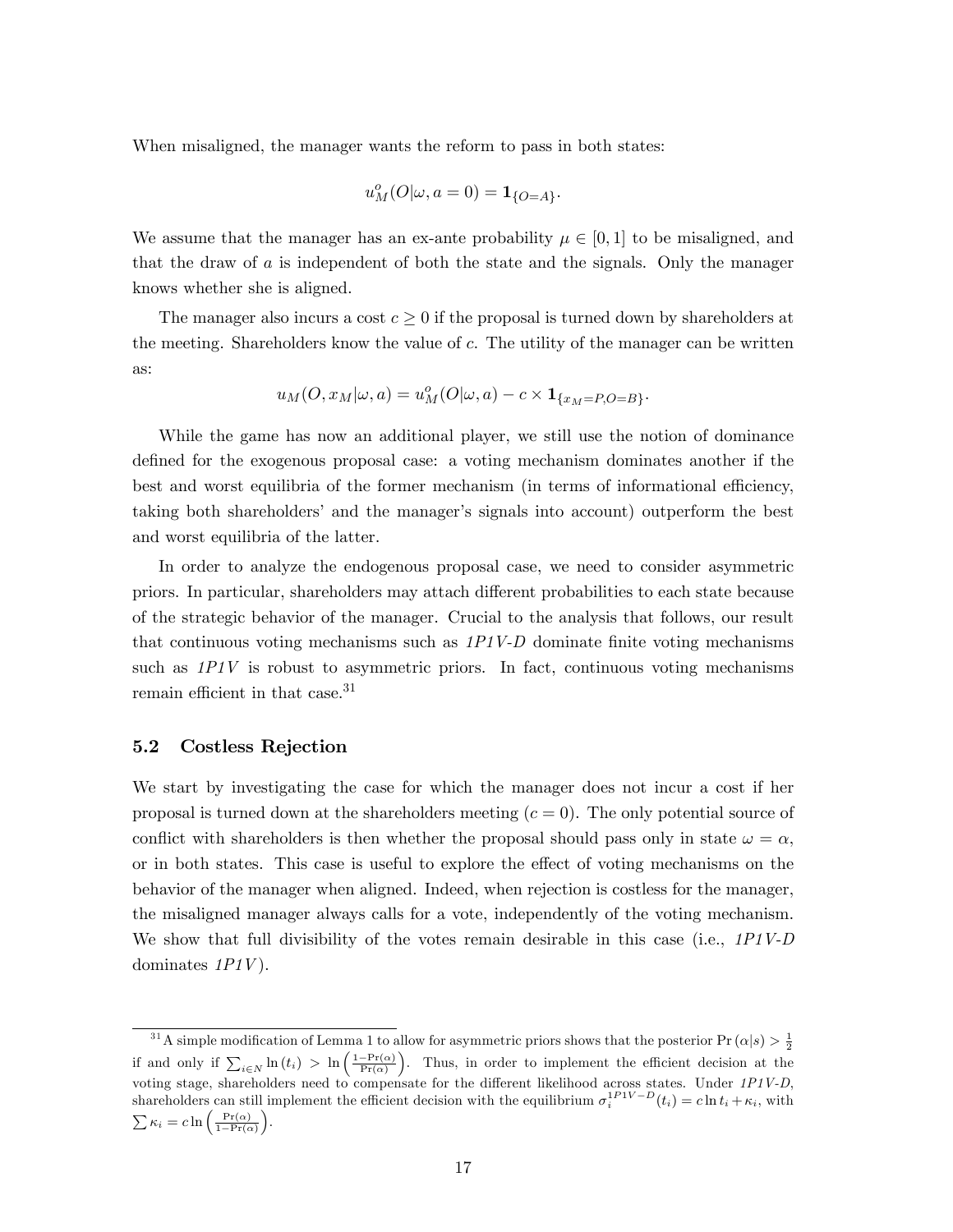#### 5.2.1 Comparison of Voting Mechanisms

The following proposition shows that, when rejection of the proposal at the meeting is costless for the manager,  $1PIV-D$  continues to perform better than  $1PIV$ :

**Proposition 4** Under Assumptions 1 and 2, for every probability  $\mu \in [0, 1]$  that the manager is misaligned, the one-person-one-vote with divisible votes mechanism  $(V^{1P1V-D})$ dominates the one-person-one-vote mechanism  $(V^{1P1V})$ . For some parameter values, the dominance is strict.

#### **Proof.** See Appendix B. ■

To understand this result, let us first suppose that the manager is aligned with shareholders with probability one (i.e.,  $\mu = 0$ ). When an aligned manager takes the behavior of shareholders as given, she calls for a vote only if she believes that it is sufficiently likely to be a good proposal (i.e., that the state is  $\alpha$ ). The definition of "sufficiently likely" depends on the magnitude of type-I (outcome A in state  $\beta$ ) and type-II (outcome B in state  $\alpha$ ) errors at the voting stage. The higher the overall probability of error, the higher the manager's incentives to veto. As we have seen in the previous section, for any given information structure, errors at the voting stage are higher under  $1PIV$  than  $1PIV$ -D. Hence, the aligned manager has stronger incentives to veto the proposal under  $1PIV$  than 1P1V-D.

Given that the manager is (partially) informed about the state of the world, her decision of whether to veto ináuences the beliefs of shareholders about the quality of the proposal. The higher propensity of the manager to veto under  $1PIV$  implies that the decision to call for a vote is a stronger signal that the proposal is good under  $1P1V$  than  $1P1V-D$ . Hence, shareholders start their meeting with more precise information (and more favorable to A) under  $1PIV$  than  $1PIV-D$ , which increases the probability that they make a correct decision.

There is thus a trade-off between the informational efficiency of  $1PIV-D$  in the voting phase and the poorer selection incentives it gives to the manager before the meeting. In Proposition 4, we prove that, despite this trade-off,  $1PIV-D$  continues to dominate  $1PIV$ . For the case of a perfectly aligned manager, the intuition is similar to that of previous results: conditional on the state, all players prefer the same outcome. Since 1P1V-D gives more flexibility to transmit information than  $1PIV$ , it dominates.

The trade-off between selection and voting efficiency remains when the manager is misaligned with positive probability, i.e.,  $\mu > 0$ . However, it is attenuated because, under both 1P1V-D and 1P1V, when the manager is misaligned  $(a = 0)$ , she always puts the proposal to a vote. This is true even if she receives a very precise signal that the proposal is undesirable. Hence, even if shareholders take into account that the ratio of bad proposals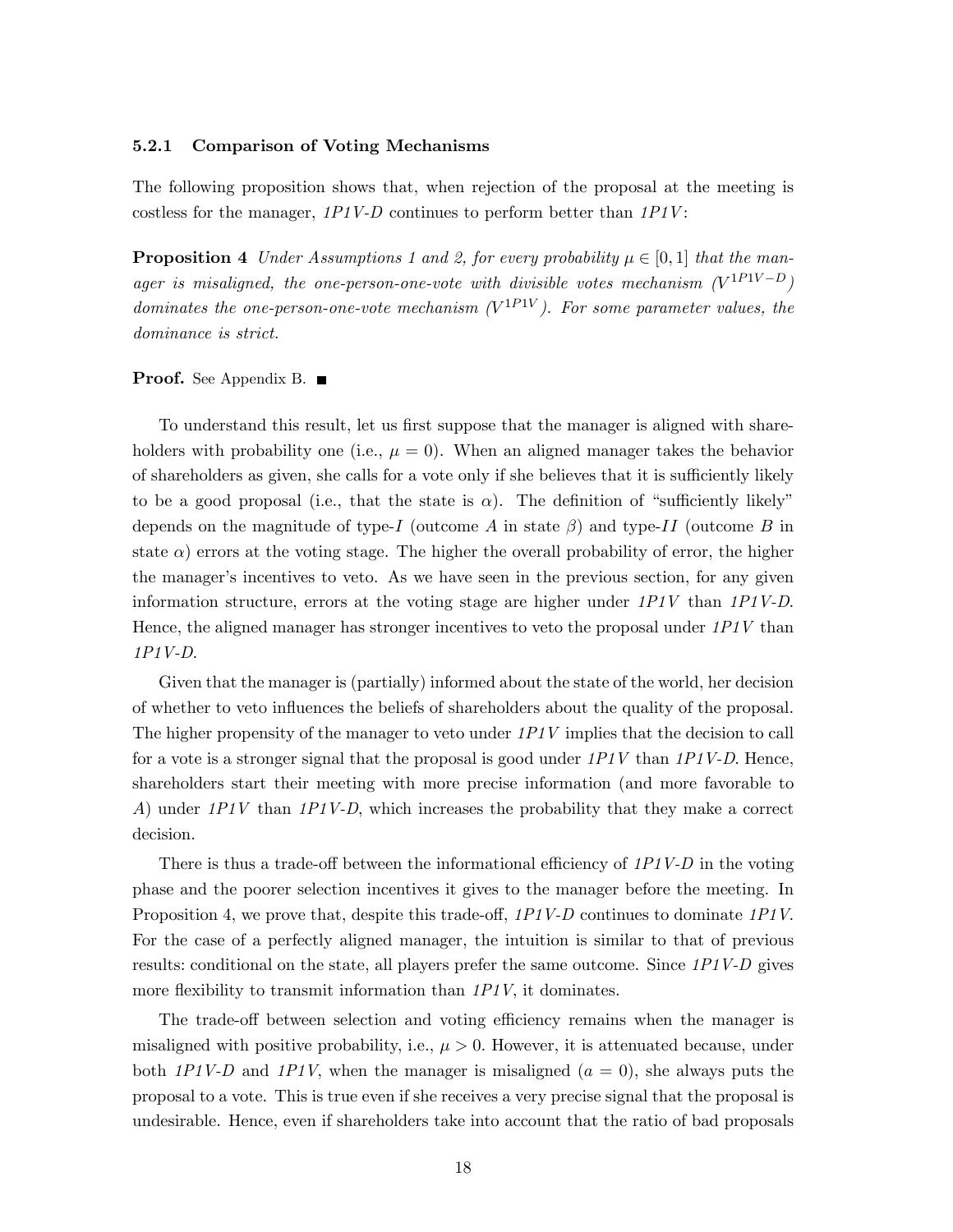over good ones proposed by a misaligned manager is higher than the same ratio for an aligned manager, the effect is the same under the two mechanisms. We thus have that the dominance of 1P1V-D over 1P1V is stronger the higher the probability  $\mu$  that the manager is misaligned.

#### 5.2.2 Empirical Implications

This analysis sheds a new light on the very high approval rate of management's proposals by shareholders in practice (see, e.g., Maug and Rydqvist 2009, Babenko et al. 2018, and Bach and Metzger 2019). It has been argued (informally) that such a high rate can be explained by the selection of proposals by managers (see, e.g., Becht et al. 2016). The idea is that the fear of having a proposal turned down, which has negative consequences for the managers, gives managers incentives to withhold low quality proposals. This means that only high quality proposals are put to a vote, and are approved at a very high rate.

In our model, shareholders approve the proposal more frequently when the manager has the power to veto it than when she does not. Yet, the mechanism at play is different. As we explained above, it does not necessarily rely on the management incurring a cost when its proposal is rejected by shareholders, as we assumed  $c = 0$  in this subsection. It instead relies on the manager's willingness to make decisions that are beneficial for the firm and shareholders. This is another source of selection for proposals at shareholders meetings that has implications for the empirical literature studying the effects of shareholders voting on firms' performance.

Our analysis also produces a testable prediction: the approval rate of proposals at the shareholder meeting is decreasing in  $\mu$ , the probability that the manager is misaligned. Different measures of alignment between shareholders and management could be used to test this prediction, such as the extent of the CEO equity-based compensation as in Datta et al. (2001), bonus-compensation as in Grinstein and Hribar (2004), and the sensitivity of the CEO compensation to stock performance post acquisition as in Harford and Li (2007).

### 5.3 Costly Rejection

We now analyze the case in which the manager incurs a cost when her proposal is rejected at the meeting  $(c > 0)$ . Costly rejection moderates the incentives of the manager to call for a vote. In contrast with the costless rejection case, the misaligned manager may then choose to veto the proposal. This moderating effect is stronger (i) the higher the cost of rejection  $c$ , and (ii) the higher the probability of rejection by shareholders. Given that the probability of rejection is generically different under  $1P1V-D$  and  $1P1V$ , the moderating effect affects manager's incentives differently under the two mechanisms.

Key to the overall information aggregation performance of a voting mechanism is how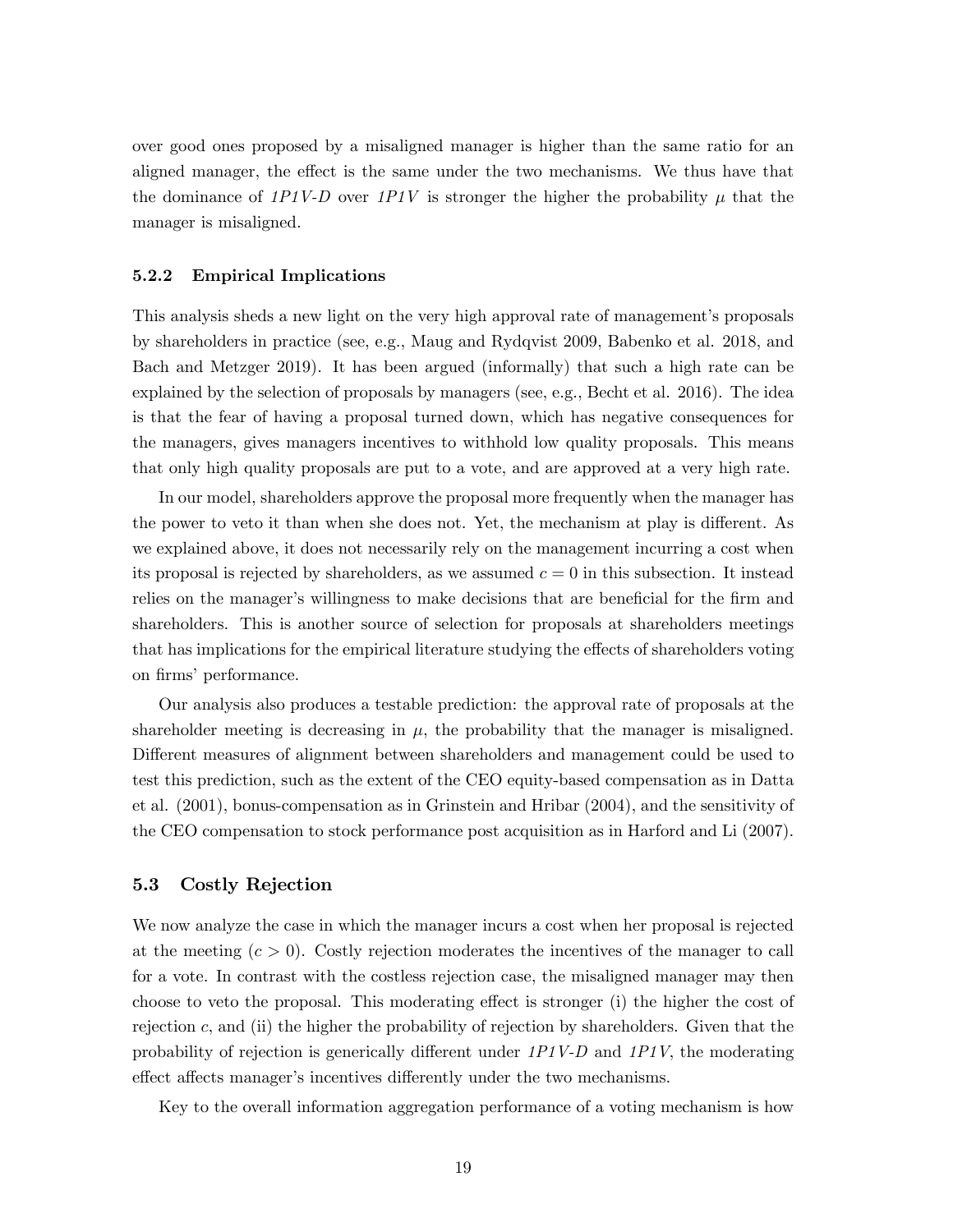it incentivizes the misaligned manager to veto the proposal when it is bad. To center the analysis on this dimension of the problem, we focus on the special case of our model in which the manager is perfectly informed about the quality of the proposal (i.e., she knows the state of the world); an assumption that also helps with tractability. As we show below, in that case, the only equilibrium choice by the manager that may vary with the voting efficiency of the mechanism is when she is misaligned and the proposal is bad.

Our main finding is that there are situations in which the moderating effect is sufficiently stronger under  $1PIV$  so that the better selection of proposals by the misaligned manager under  $1PIV$  more than compensates the higher voting efficiency of  $1PIV-D$ . Then,  $1PIV$  dominates  $1PIV$ -D.

### 5.3.1 Equilibrium Behavior

The following Lemma stems directly from the assumption that the manager is perfectly informed, the fact that in the good state  $(\omega = \alpha)$  both types of managers have the same preferences, and the fact that, under both 1P1V-D and 1P1V, the probability of rejection is higher in the bad state  $(\omega = \beta)$ .

**Lemma 2** In equilibrium, (i) in state  $\alpha$ , the manager makes the same decision whether aligned or misaligned, (ii) in state  $\beta$ , the aligned manager always vetoes, and (iii) the misaligned manager vetoes with a (weakly) higher probability in state  $\beta$  than in state  $\alpha$ .

Lemma 2 narrows down the potential equilibrium strategy to three types: (i) the manager only vetoes when aligned and the state is bad; (ii) when the state is good, the manager never vetoes, and when the state is bad, the manager vetoes with positive probability  $(< 1$ ) if misaligned and with probability 1 if aligned; (iii) the manager vetoes in both states. That latter type of equilibria, which occurs only with specific out-of-equilibrium beliefs for shareholders or very large  $c$ , is uninteresting. We thus focus on the two other types of equilibria in what follows.

In types of equilbria (i) and (ii), the manager never vetoes in the good state (regardless of her type), she always vetoes a bad reform when aligned, and vetoes in the bad state with probability  $\gamma_V \in [0, 1)$  when misaligned.<sup>32</sup> Together,  $\mu$  (the probability the manager is misaligned) and  $\gamma_V$  determine the shareholders' prior that the reform is good conditional on a vote (i.e.,  $Pr(\alpha|\gamma_V) = (1 + \mu(1 - \gamma_V))^{-1}$ ), which in turn determines the shareholders' optimal behavior at the meeting. In equilibrium, it must be that the probability of vetoing in the bad state is optimal given the best response of shareholders.

<sup>&</sup>lt;sup>32</sup>Note that if  $\gamma_V = 1$ , the shareholders can make the inference that conditional on voting, the state must be good. In that case, the incentives of shareholders is to always approve the reform. But this would give the manager incentives to deviate from  $\gamma_V = 1$ . Hence, this cannot be an equilibrium.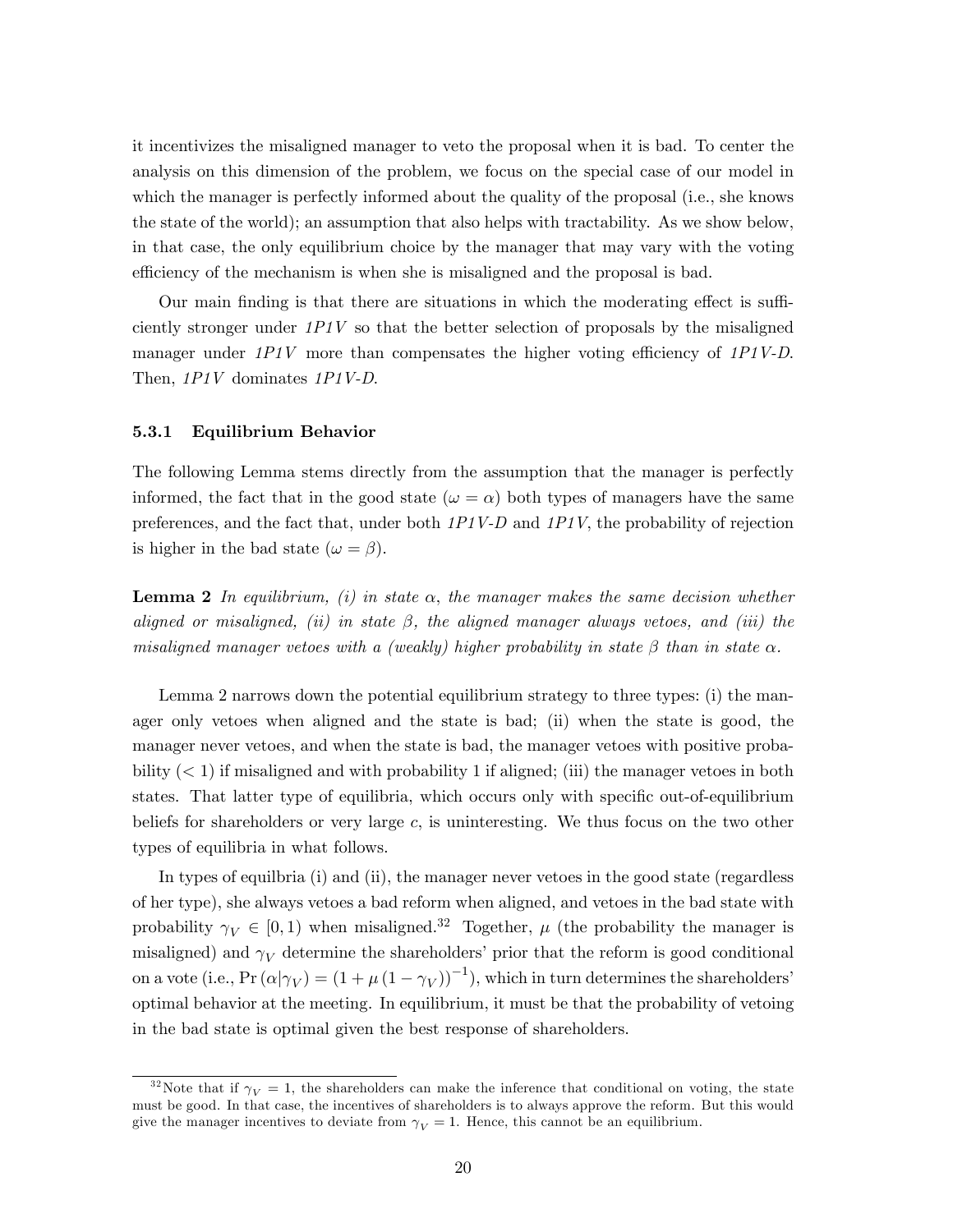A key driver of the manager's behavior is the probability that the proposal is rejected by shareholders. The following Lemma highlights that for the misaligned manager, the decision whether to veto the proposal in the bad state relies only on the probability that the proposal is rejected in that state, i.e., 1 minus the probability of type-I error,  $p_I(\gamma_V)$ .

**Lemma 3** In equilibrium, the probability that the misaligned manager vetoes in the bad state,  $\gamma_V^*$ , must be such that  $p_I(\gamma_V^*) \geq \frac{c}{1+1}$  $\frac{c}{1+c}$ . When  $p_I(0) > \frac{c}{1+c}$  $\frac{c}{1+c}$ , the equilibrium is such that the manager never vetoes, i.e.,  $\gamma_V^* = 0$ . When  $p_I(0) < \frac{c}{1+h}$  $\frac{c}{1+c}$ , the equilibrium is such that the misaligned manager vetoes in the bad state with positive probability, i.e.  $\gamma_V^* \in (0,1)$ , with  $p_I(\gamma_V^*) = \frac{c}{1+c}$ .

## **Proof.** See Appendix B. ■

To understand the behavior of the manager under the different mechanisms, we thus need to understand how the probability of type-I error,  $p_I$ , varies across voting mechanisms. The misaligned manager has stronger incentives to veto the proposal if the probability of type-I error is low. The issue is that  $1PIV-D$  and  $1PIV$  cannot be neatly ranked based on that probability of error: depending on the situation, it may be higher or lower under  $1PIV-D$  than  $1PIV$ . This is illustrated in Figure 1, which shows the probability of type-I errors as a function of the prior for the case of an exogenous proposal. This prior is relevant because, as explained above, it increases with  $\gamma_V$ , the probability that the manager vetoes the proposal in the bad state. The figure thus implicitly shows that for some values of  $\gamma_V$ , the probability of type-I error is higher under  $1P1V$ -D and for other values it is higher under  $1PIV$ . Whether the misaligned manager ends up vetoing more under one mechanism or the other in equilibrium thus depends on the specifics of the situations.<sup>33</sup>

#### 5.3.2 Comparison of Mechanisms

We are now in position to compare continuous and finite voting mechanisms.<sup>34</sup> First, we can show that there is always a cost of rejection  $c$  sufficiently small so that  $1P1V-D$ continues to dominate 1P1V.

**Proposition 5** Under Assumptions 1 and 2, when the manager is perfectly informed,  $\exists \bar{c} > 0$  such that, if  $c < \bar{c}$ , the one-person-one-vote with fully divisible votes mechanism  $(V^{1P1V-D})$  dominates the one-person-one-vote mechanism  $(V^{1P1V})$ .

 $33$  In the case of binary signals, the optimal decision is simply implemented with a threshold: the reform is only accepted given a number of signals in favor of the reform. All priors that have the same optimal threshold generate the same probability of type-I error. This, together with the fact that the optimal threshold decreases with the prior explains the step function under  $1PIV-D$  in Figure 1.

 $34$ In this subsection, we focus on the optimal symmetric equilibria at the voting stage.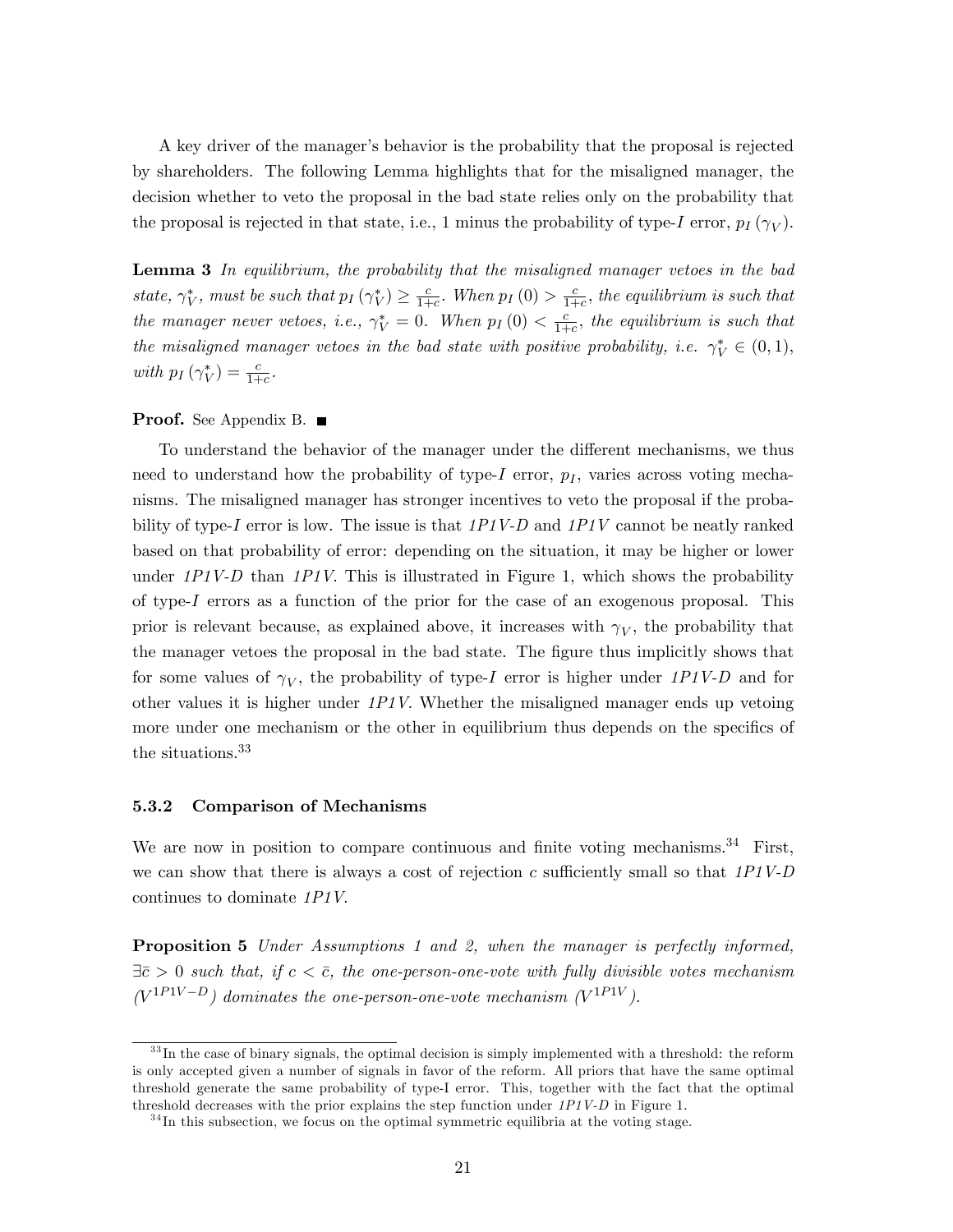

Figure 1: Probability of a type-I error under 1P1V and 1P1V-D as a function of the prior on state  $\alpha$  (with an exogenous agenda). Parameters assumed:  $n = 5$ , and binary signals with  $\Pr(s_{\alpha}|\alpha) = \Pr(s_{\beta}|\beta) = 0.6$ .

**Proof.** See Appendix B. ■

The intuition is as follows. As we have seen above, the incentives to veto of the misaligned manager depends the cost of rejection  $c$  and the probability of type- $I$  error. When  $c$  is sufficiently small, the incentives to veto of the misaligned manager are very weak under both  $1PIV-D$  and  $1PIV$  and she never vetoes. The comparison of the two mechanisms then depends exclusively on their voting efficiency. And we know from the results in the previous section that  $1PIV-D$  has a higher voting efficiency.

For larger cost of rejection  $c$ , the behavior of the misaligned manager in the bad state generally differs under the two mechanisms. However, the effect can either reinforce or compensate the higher voting efficiency of  $1PIV-D$  (which is defined in terms of both types of errors). When the probability of type-I error is lower under  $1P1V-D$  in equilibrium, the manager vetoes more often in the bad state under 1P1V-D. The better selection of proposals by the manager then reinforces the voting efficiency advantage of  $1PIV-D$ . By contrast, when the probability of type-I error is lower under  $1PIV$  in equilibrium, the manager vetoes more often in the bad state under 1P1V. The better selection of proposals by the manager under  $1PIV$  then compensates for its lower voting efficiency. As we show in the following proposition, in equilibrium, the selection effect can be strong enough to overturn the higher voting efficiency of  $1P1V-D$ .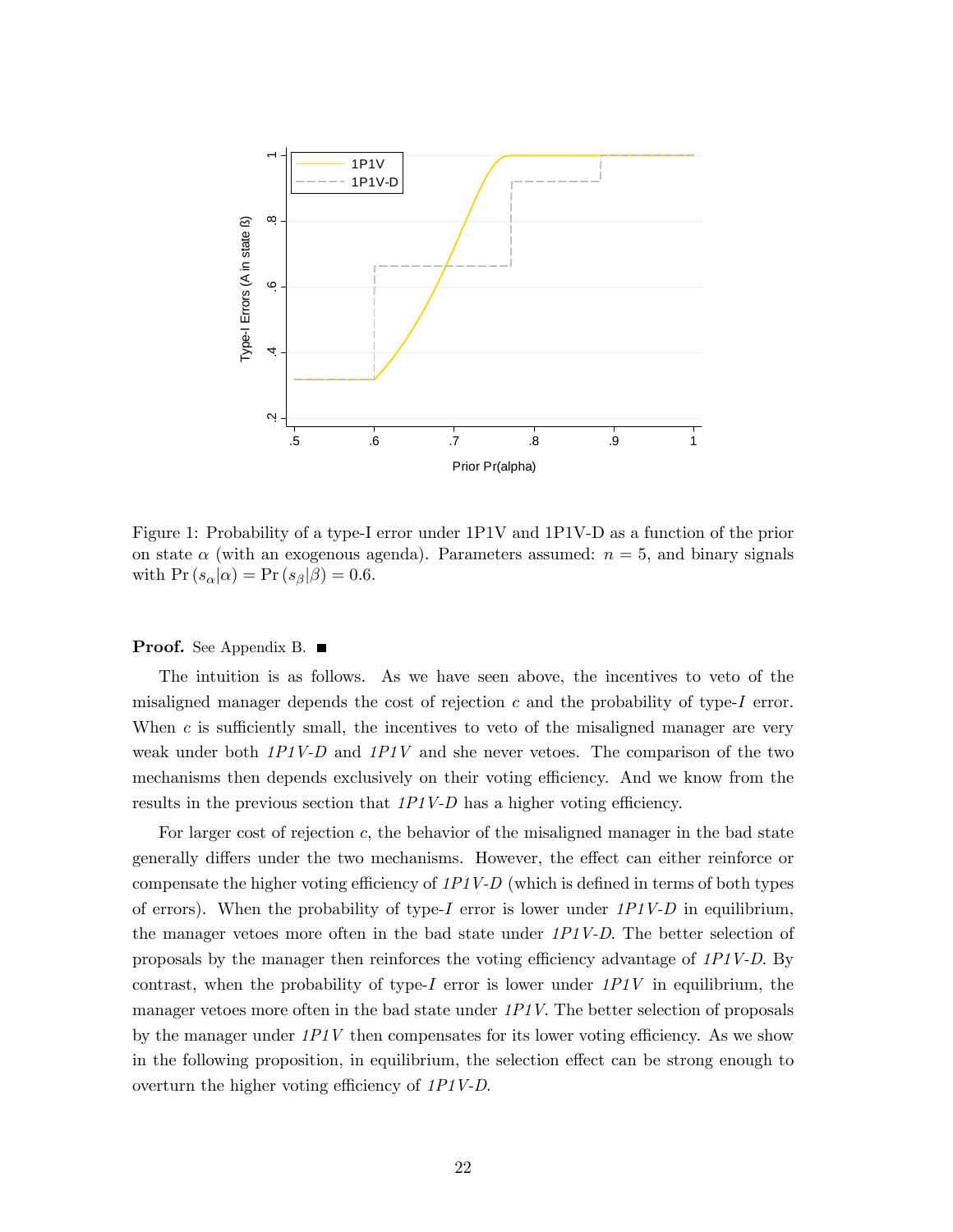**Proposition 6** Under Assumptions 1 and 2, when the manager is perfectly informed, the one-person-one-vote with fully divisible votes mechanism  $(V^{1P1V-D})$  does not necessarily dominate the one-person-one-vote mechanism  $(V^{1PIV})$ . For some parameter values, in the best symmetric equilibrium, shareholders are strictly better off under  $V^{1P1V}$  than  $V^{1P1V-D}$ .

The proof of this result relies on a numerical example. Let us consider the following case: there are 5 shareholders ( $n = 5$ ), the prior of the good state is  $Pr(\alpha) = 0.5$ , and there are binary signals with  $Pr(s_{\alpha}|\alpha) = Pr(s_{\beta}|\beta) = 0.6$ . Suppose, moreover, that the manager is misaligned with probability  $\mu = 0.6$ , and that the cost of rejection  $c \in [0, 1]$ . Figure 2 shows how the utility of shareholders varies with  $c$ . For sufficiently low values of c (below 0.63), when the manager calls for a vote with probability 1 in the bad state under both mechanisms, then  $p_I^{1P1V-D}(0)$ ,  $p_I^{1P1V}(0) > \frac{c}{1+1}$  $\frac{c}{1+c}$ . Hence, it is a best response for the manager not to veto, i.e.  $\gamma_V^* = 0$ , under both  $1PIV \cdot D$  and  $1PIV$ . Since there is no differential selection, the only difference across mechanisms comes from their ability to aggregate the information dispersed among shareholders. Consistent with what we have seen in the case of an exogenous proposal,  $1PIV-D$  then dominates  $1PIV$ . This illustrates the result in Proposition 5. By contrast, when  $c$  is higher than 0.63, the same strategy by the manager implies  $p_I^{1PIV-D}(0) > \frac{c}{1+c} > p_I^{1PIV}(0)$ . It is thus not a best response for the manager to always call for a vote under  $1PIV$  (but it is under  $1PIV-D$ ). In equilibrium, she vetoes the proposal in the bad state with probability  $\gamma_V^* \in (0,1)$  under  $1PIV$ , with  $\gamma_V^*$  increasing in c. This selection of proposal by the manager is beneficial to shareholders. For c sufficiently large (above 0.85),  $1PIV$  dominates  $1PIV-D$ .

Expanding on the previous example, we can compare the utility of shareholders under 1P1V-D and 1P1V for various values of c and  $\mu$ . Figure 3 shows that 1P1V dominates 1P1V-D when both c and  $\mu$  are sufficiently high. The high value of c guarantees that the manager vetoes in some situations, and hence that the stronger selection advantage of  $1PIV$  is present. The high value of  $\mu$  guarantees that the manager is often misaligned, and hence that the selection advantage of  $1PIV$  is large enough.<sup>35</sup>

#### 5.3.3 Empirical Implications

In equilibrium, the quality of the proposal conditional on a vote being called is increasing in c under both  $1PIV-D$  and  $1PIV$ . Thus, the probability of approval of the proposal is

 $35$  When aligned, the manager vetoes for sure when the state is bad. She does so under both  $1PIV-D$  and  $1PIV$ . When the state is good she has similar incentives as the misaligned manager (that is, she trades of the risk of rejection with the gain in case the proposal is adopted). Thus, the decision to put the proposal to a vote has a different effect on shareholders' beliefs than when the manager is always misaligned. In particular, due to the veto by the aligned manager in the bad state, the expected quality of the proposal conditional on a vote being called increases. This is beneficial for shareholders. Given that this positive selection effect when the manager is aligned occurs both under  $1PIV-D$  and  $1PIV$ , it results in a decrease of the overall advantage of  $1PIV$  in terms of selection (this advantage only materializes when the manager is misaligned).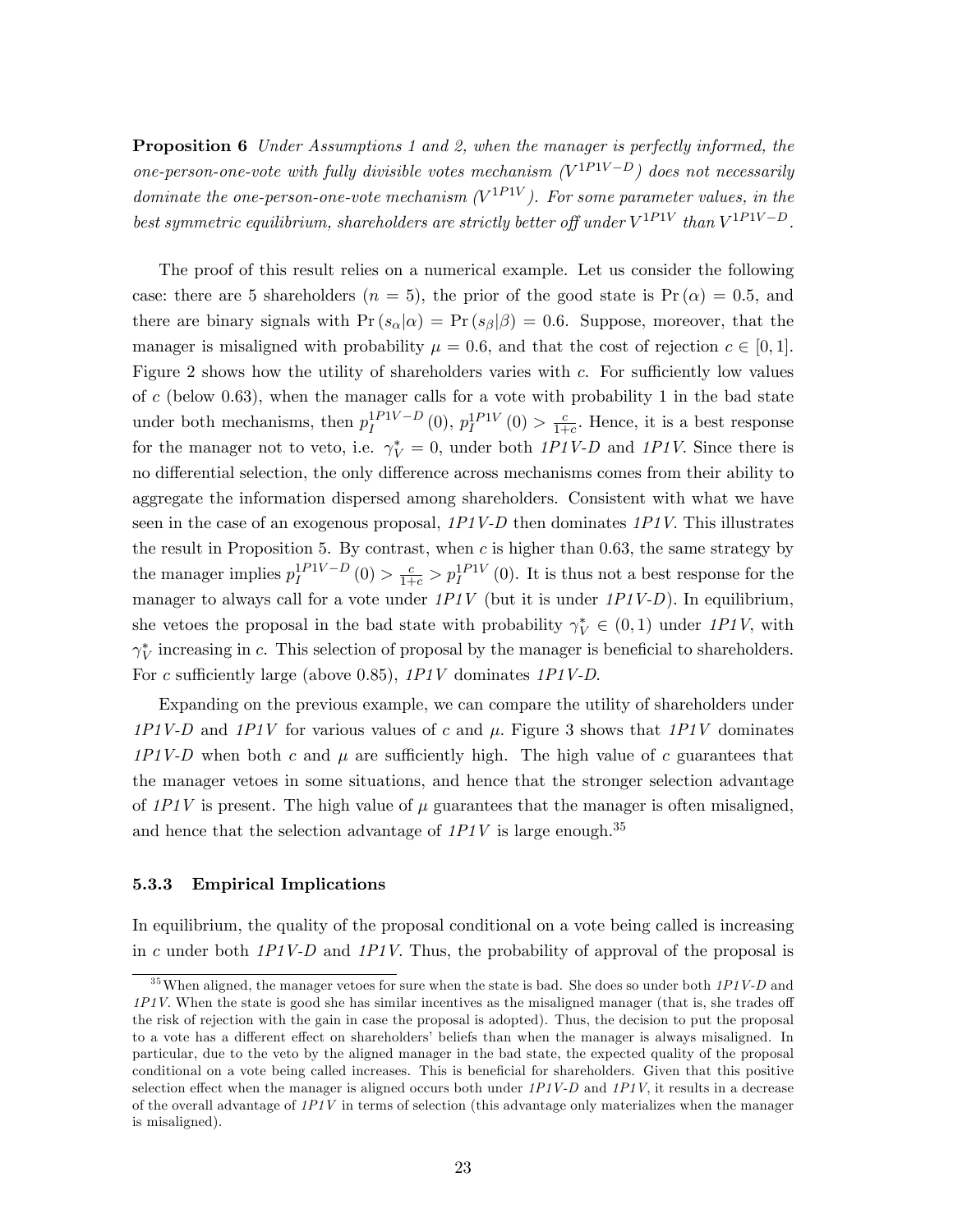

Figure 2: Welfare comparison between 1P1V-D and 1P1V. The parameters assumed for this comparison are  $n = 5$ ,  $Pr(\alpha) = 0.5$ , and binary signals with  $Pr(s_{\alpha}|\alpha) = Pr(s_{\beta}|\beta) =$ 0:6.



Figure 3: Welfare comparison across systems for different combinations of  $c$  (horizontal axes) and  $\mu$  (vertical axes). The parameters assumed for this comparison are  $n = 5$ ,  $\Pr(\alpha) = 0.5$ , and binary signals with  $\Pr(s_{\alpha}|\alpha) = \Pr(s_{\beta}|\beta) = 0.6$ .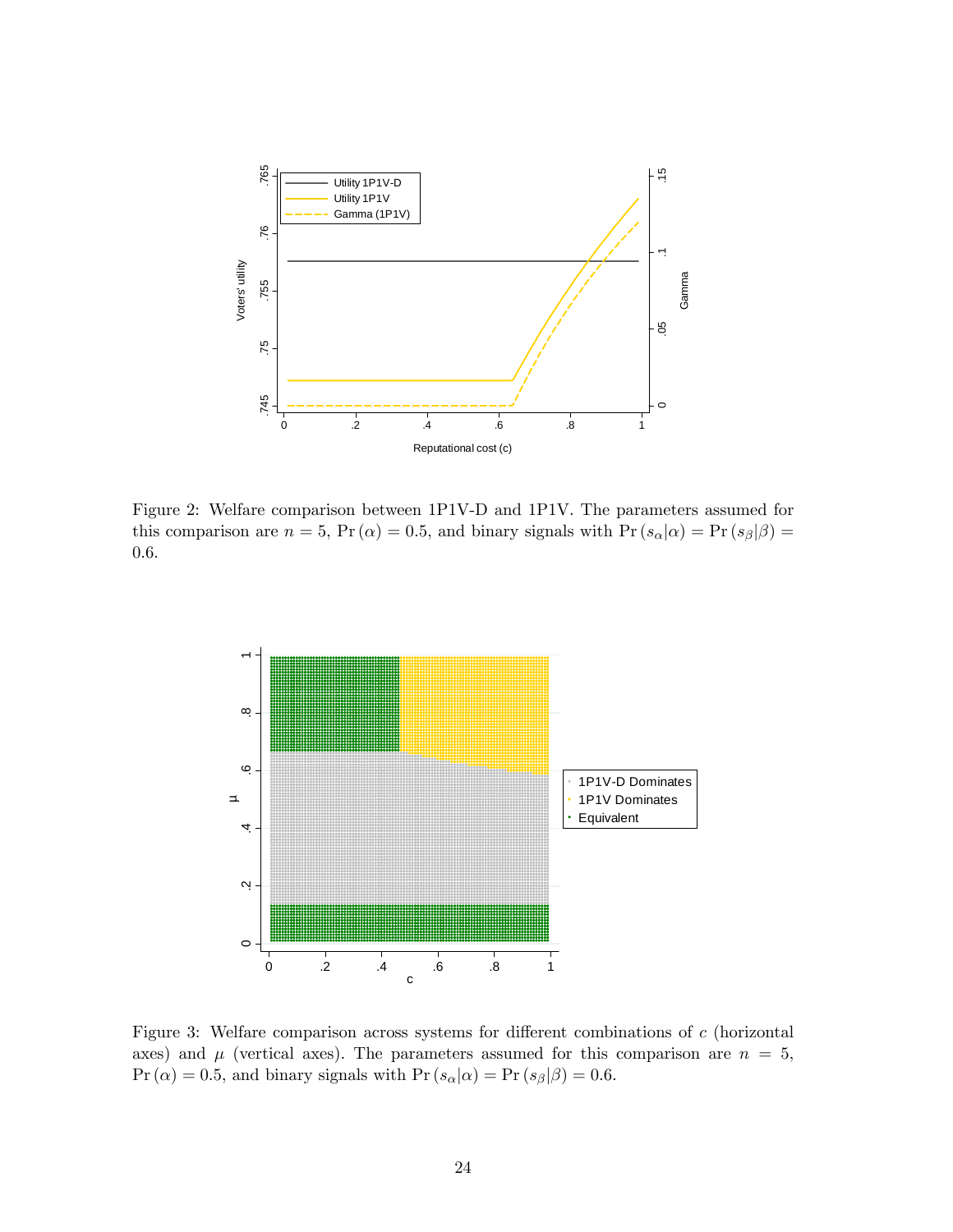also increasing in  $c$ . This confirms the informal argument in the literature (see discussion above) that the presence of a reputation cost for managers helps explain the high approval rate of the management's proposals. This result also suggests an explanation for the much higher approval rate of management's proposals than shareholders' proposals in practice  $(Bach and Metzger 2019)$ : shareholders do not suffer  $(as high)$  reputation cost when their proposals are turned down at the meeting. Differences in this cost among shareholders could potentially help explain why the approval rate of shareholder proposals is strongly associated with the identity of the sponsor (Gillan and Starks 2000).

Note also that the aforementioned testable prediction that the approval rate of managers' proposals at the meeting is decreasing in the probability that the manager is misaligned  $(\mu)$ , also holds when  $c > 0$ .

## 6 Discussion of Modeling Assumptions

### 6.1 State-Contingent Preferences

A central assumption of our baseline model is that shareholders have state-contingent preferences: conditional on the state of the world, they all agree whether the management's proposal should be approved or rejected. This is a standard assumption in the literature on shareholders voting (see, e.g., Maug and Yilmaz 2002, Marquez and Yilmaz 2008, Levit and Malenko 2011, Eso, Hansen, and White 2015, Malenko and Malenko 2019, Bar-Isaac and Shapiro 2020, Meirowitz and Pi 2020, Ma and Xiong 2020). It indeed seems natural to assume that (most) shareholders share the common goal of maximizing the value of the Örm.

There are various pieces of empirical evidence that are coherent with the state-contingent preferences assumption. More precisely, the literature uncovers facts that are in line with models of strategic voting making that assumption, similar to the one developed above. For instance, Maug and Rydqvist (2009) structurally estimate such a model of strategic voting using data about U.S. shareholders meetings between 1994 and 2003. They find that the voting behavior of shareholders at those meetings is in line with their model. As predicted: (i) shareholders vote more in favor of proposals when the supermajority threshold increases, and (ii) there is essentially no effect of supermajority thresholds on the acceptance rate.

Christoffersen et al.  $(2007)$  study vote trading in the US and the UK and find patterns that are in line with information aggregation theory of voting (see, e.g., Eso, Hansen, and White 2015). They indeed uncover an active market for votes, both in the US and the UK, where the average vote sells for a price of zero. Moreover, as predicted by the theory, vote trading increases (i) with asymmetric information among shareholders, (ii) the importance of the proposal at stake (proxied by poor performance of firm), and (iii) if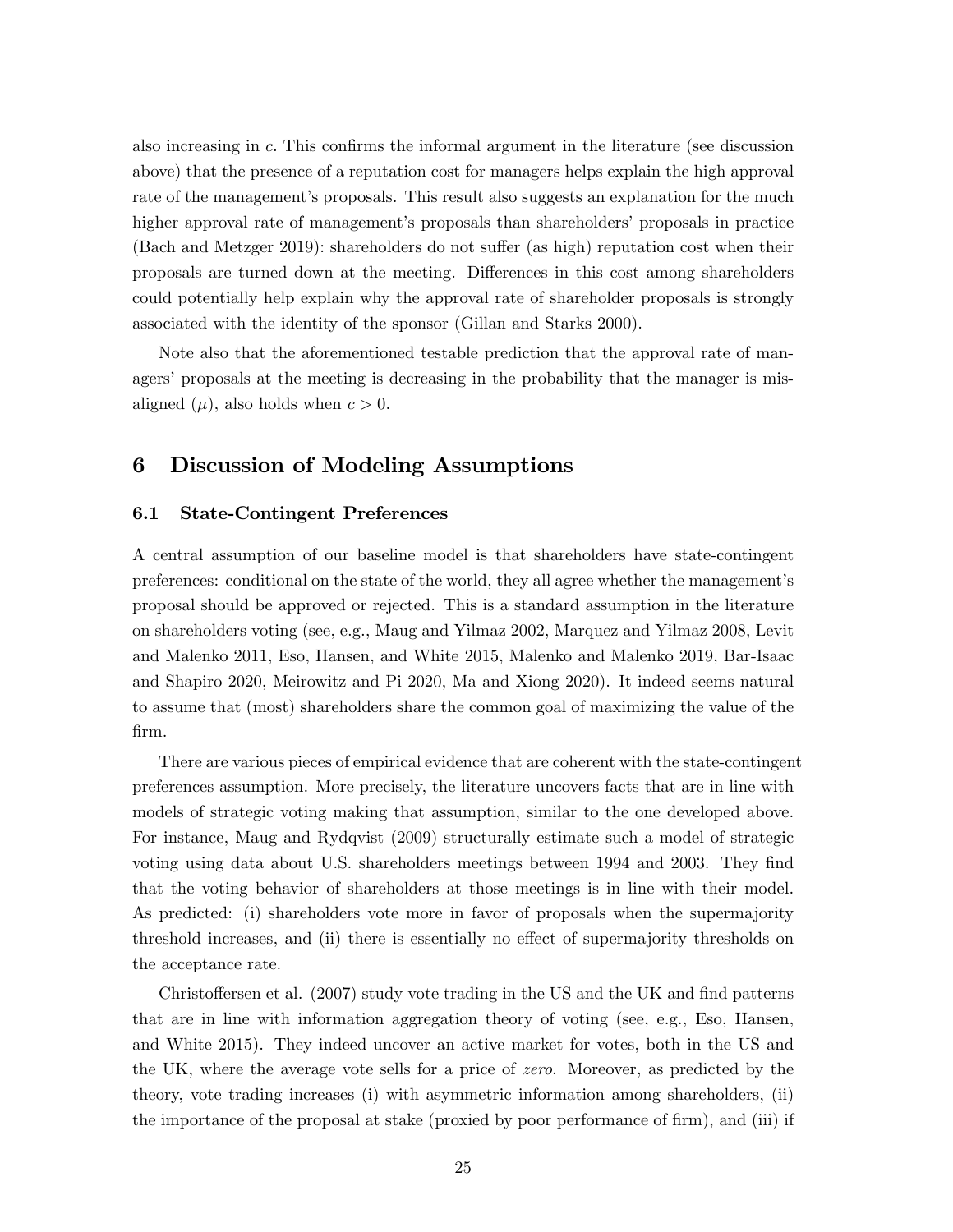the pivot probability is high. Finally, warnings of votes that violate corporate governance standards (which they interpret as a negative public signal about the proposal that reduces information asymmetry among shareholders) reduce vote trading.

Calluzzo and Dudley  $(2019)$  study the influence of proxy advisors on firm voting outcomes, policies and values. They find that, as predicted by Malenko and Malenko (2019) based on a model including shareholders with state-contingent preferences, proxy advisors have a large influence when shareholders have weak incentives to acquire information.

There is also evidence that, at first sight, appears to contradict the predictions of a model of strategic voting including shareholders with state-contingent preferences: Li et al. (2021) Önd that there is substantial trading by mutual funds after shareholder meetings. Yet, Meirowitz and Pi (2020) show that this is actually consistent with such a model once one takes into account that shareholders who vote in the meetings are also traders after the meeting. In such a setting, shareholders do not fully reveal information through their vote, which prevents information aggregation. This creates opportunities to trade after shareholder meetings. In our model, under 1P1V or 1S1V, there would be a different reason for trading after the vote. Depending on the precision of their signal, shareholders have different beliefs about the probability that the decision at the meeting was correct. Hence, shareholders with sufficiently precise signals against the decision made at the meeting would be willing to sell their shares, and those with sufficiently precise signals aligned with the decision made at the meeting would be willing to buy more shares. These trading patterns are in line with the Öndings of Li et al. (2021) about the behavior of mutual funds after the meetings.  $36$ 

Last but not least, it is important to stress that we are not trying to argue that every single shareholder has state-contingent preferences. Indeed, as we discuss in Appendix D, there is evidence suggesting that disagreement among shareholders may not only stem from information asymmetries. This is exactly the reason why, in that Appendix, we consider an extension of our model that allows for the presence of partisan shareholders. And we show that, in the presence of such shareholders, continuous voting mechanisms such as 1S1V-D still outperforms other voting mechanisms in terms of information aggregation.

### 6.2 Information Asymmetry

Another key assumption of our model is that some shareholders are better informed than others. We view this assumption as uncontroversial. First, as explained in Knyazeva, Knyazeva, and Kostovetsky  $(2018, p. 681)$ : "the precision of a trader's [...] private information may be a function of the trader's overall or company specific investment experi-

 $36$ Our model also predicts that the trading patterns would be systematically different under  $1S1V-D$ and  $1PIV$ . Under  $1SIV-D$ , when voting fully aggregates information, shareholders' posteriors are identical. There is then no room for trade after the meeting.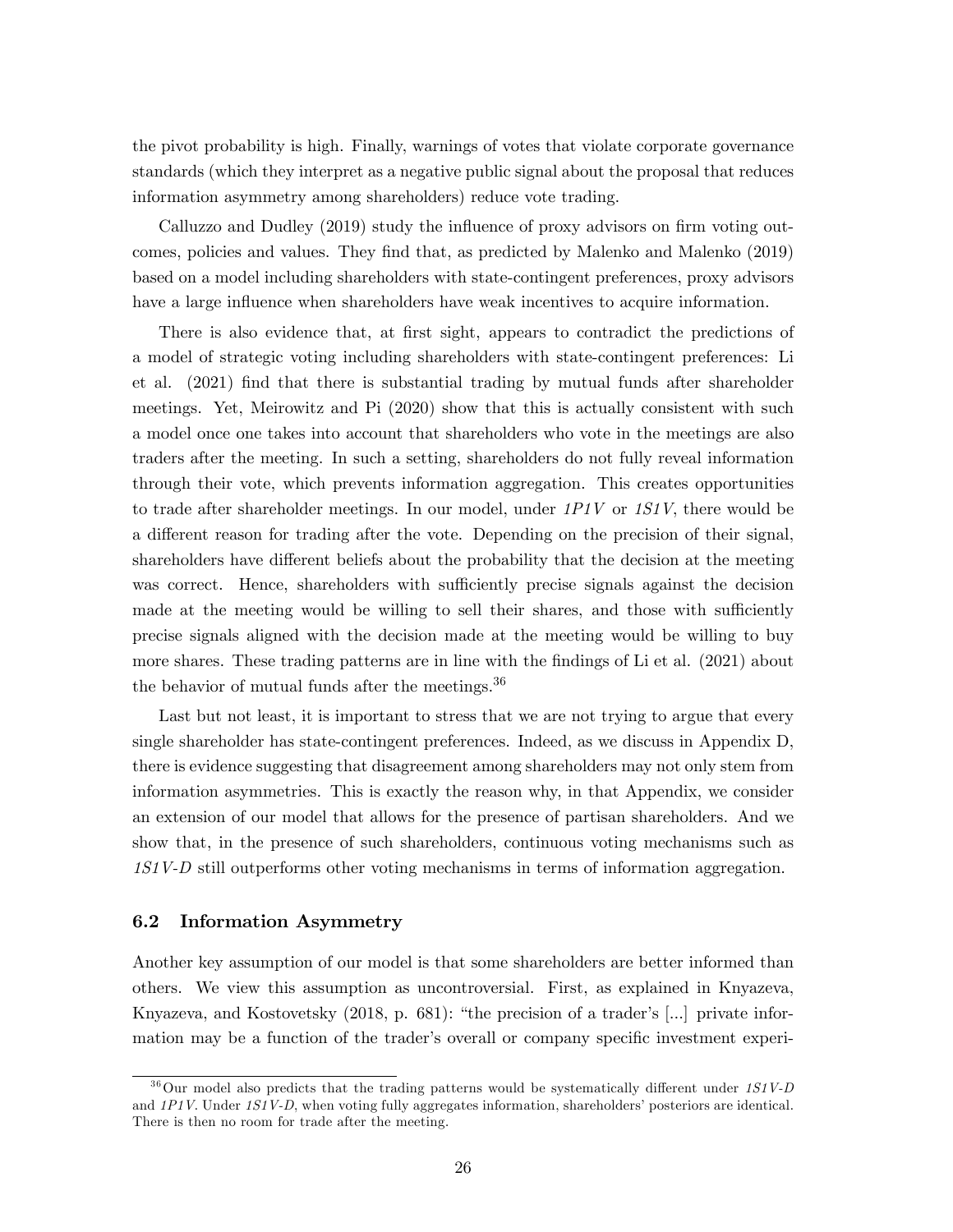ence, local knowledge, or the extent of resources that the trader can allocate to information gathering." And, indeed, Kim and Verrecchia (1991) show that traders react differently to release of public information about a given firm, i.e., less informed traders, who revise the beliefs more, react more. Also, Iliev and Lowry (2015) and Iliev, Kalodimo, and Lowry (2018) find that mutual funds vary greatly in their reliance on proxy advisory recommendations, with the more informed voting less in line with the recommendations.

Second, the literature provides evidence that shareholders have different incentives to invest in acquisition of information (see, e.g., Chen, Harford, and Kai 2007, and Fich, Harford and Tran 2015).

Third, information asymmetries among shareholders help explain phenomena that are difficult to explain without such asymmetries (see, e.g., Glosten and Milgrom 1985 discussion of the bid-ask spread).

Finally, there is an empirical literature studying information asymmetry among shareholders, using different measures (see, e.g., Brown and Han 1992, Healy, Palep, and Sweeney 1995, Welker 1995, Iliev and Lowry 2014, and Knyazeva, Knyazeva, and Kostovetsky 2018). It points toward substantial information asymmetries among shareholders/investors. This is true both across types of shareholders (see, e.g., Sias, Starks, and Titman (2006) for evidence of the informational advantage of institutional investors over other types of investors), and within a given type (see, e.g., Knyazeva, Knyazeva, and Kostovetsky (2018) for evidence of heterogeneity among institutional investors).

### 6.3 No Communication

In our baseline model, we assume that shareholders cannot communicate before the vote. This is not an innocuous assumption. If costless, communication can indeed improve information aggregation (see, e.g., Coughlan 2001), and mute differences between voting mechanisms (see, e.g., Gerardi and Yariv 2007). The idea is simple: when shareholders have state-contingent preferences, they have incentives to truthfully reveal their private information to one another, and then vote unanimously for the efficient outcome.

There are nonetheless several hurdles to communication among shareholders. First, in the presence of partisan shareholders, communication is impeded (Coughlan 2001). The problem is that those shareholders have incentives to pretend that they have statecontingent preferences but that they have received a signal in favor of their preferred alternatives. And, as we show in Appendix D, continuous voting mechanisms such as 1S1V-D still dominate other voting mechanisms in the presence of such shareholders (without communication).

Second, even if there are no partisan shareholders, communication among shareholders is far from costless. In the case of most public Örms, shares are distributed among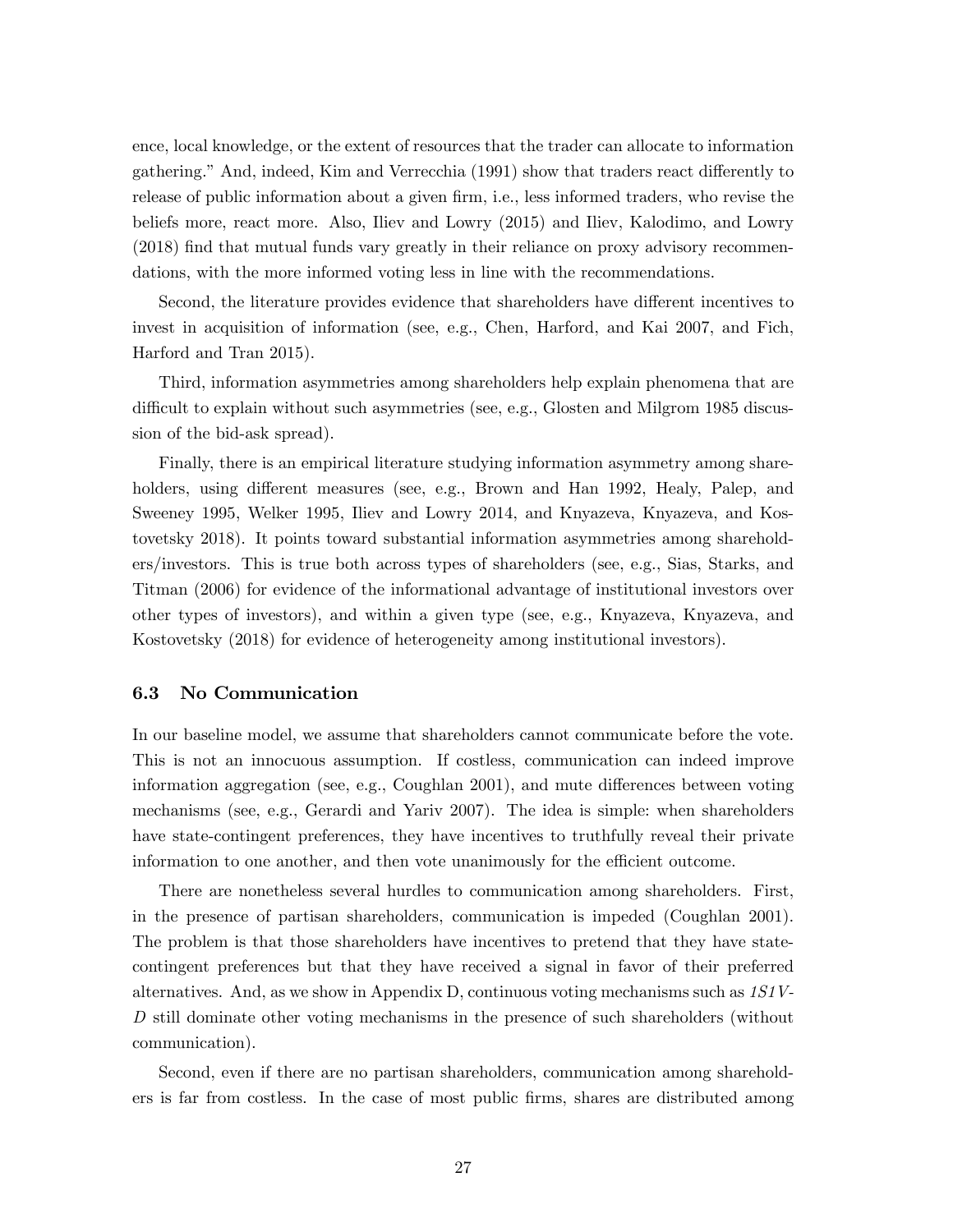many, scattered, individuals and institutions. It is thus logistically challenging to organize communication. Moreover, as explained in Malenko and Malenko  $(2019, p.2470)$ , "[...] investors fear that communication with others can be considered "forming a group"  $[...]$ " which would trigger costly administrative filling requirements and, in some cases, a poison pill. There could also be a cost of publicly disclosing your information:  $\lceil \ldots \rceil$  investors are often reluctant to publicly disclose their intention to vote against management, fearing that doing so would be viewed as an activist campaign and lead to managerial retaliation."

## 6.4 Vote Trading

Our baseline model does not allow shareholders to trade votes before the meeting. Yet, we know that there is an active market for votes (Christoffersen et al.  $2007$ ) and that vote trading can be beneficial for information aggregation. Eso, Hansen, and White (2015) study vote trading and, assuming one share per shareholder, prove the existence of an efficient equilibrium under  $1P1V$  in which vote trades at a price of zero. In that equilibrium, uninformed shareholders sell their votes to informed shareholders. As in the case of communication, allowing for vote trading could then mute differences between continuous voting mechanisms such as 1S1V-D and other voting mechanisms. But, there are reasons to believe this is not the case.

First, note that vote trading is irrelevant under continuous voting mechanisms such as  $1S1V-D$ : there is no gain from trade because the equilibrium is efficient. Second, there are various hurdles to vote trading under other voting mechanisms. For instance, the efficient equilibrium in Eso, Hansen, and White  $(2015)$  is not robust to the presence of sufficiently many partisan shareholders. Moreover, we conjecture that differences in signal precision would also prevent efficient aggregation of information. The problem in that case is that shareholders need to know how precise their information is compared to that of other shareholders in order to decide optimally whether to "buy" or "sell" votes. There is no clear way for shareholders to do so. This issue becomes even worse if there is ambiguity about the information technology of other shareholders.

## 6.5 Share Trading

Our baseline model does not allow shareholders to trade votes before or after the meeting. A general treatment of this question is out of the scope of this paper (for recent contributions on the topic of share trading and voting, see, e.g., Bar-Isaac and Shapiro 2020, Meirowitz and Pi 2020, and Levit, Malenko, and Maug 2021a,b). However, it would be erroneous to believe that our results are not robust to some forms of share trading before or after the meeting. For instance, we could consider a pre-meeting trading model similar to Bar-Isaac and Shapiro  $(2020)$ 's. They assume that a shareholder "trades so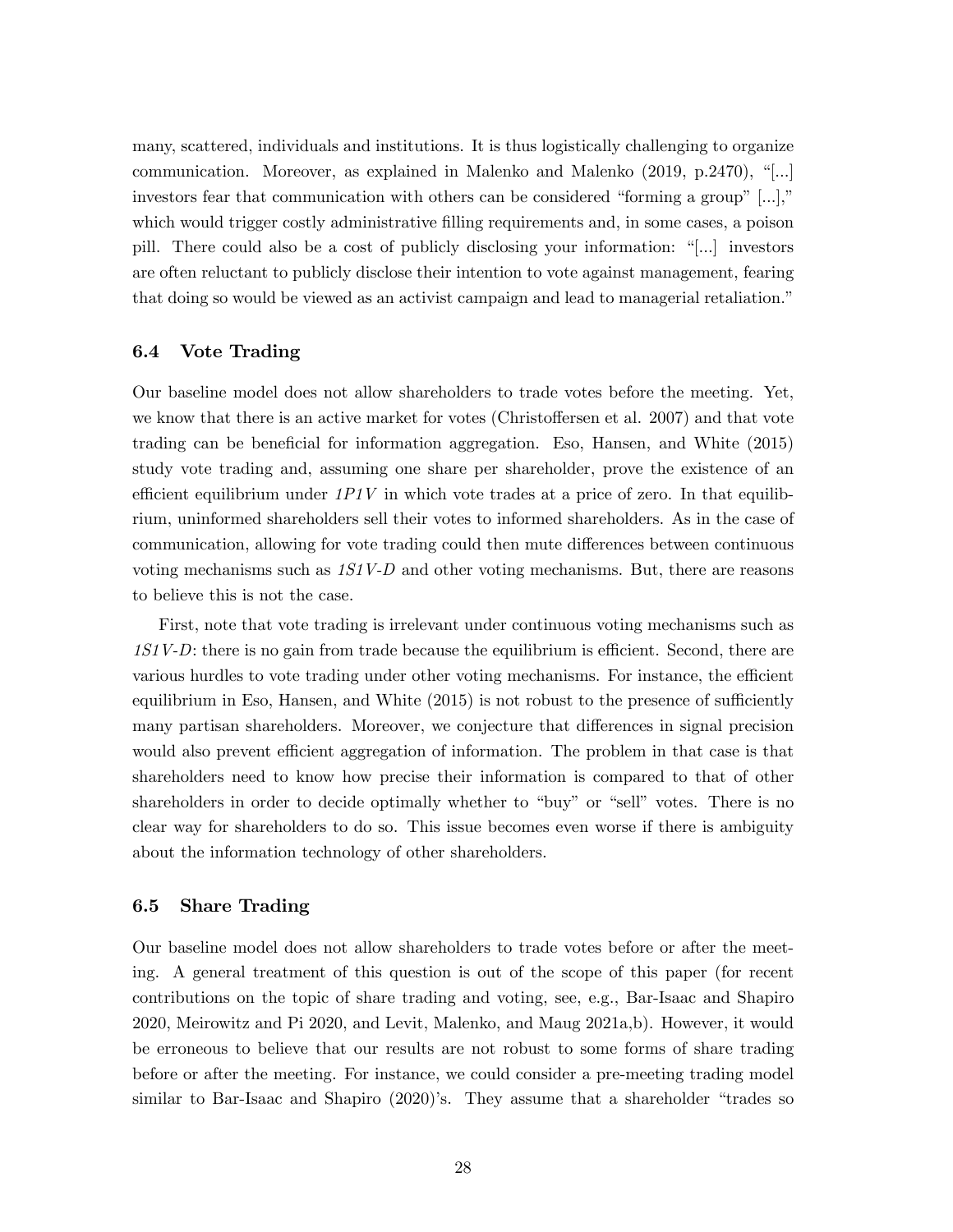as to maximize the overall expected value of the firm." Due to efficiency of continuous voting mechanisms, the overall expected value of the firm is maximized without trading. Shareholders would thus not have any incentive to trade shares among them before the meeting. For voting mechanisms that are not efficient, shareholders might have incentives to trade. But even if shares are fully divisible, it would not be always possible to reach the efficient outcome through share trading. What prevents efficiency is private information about the precision of the signal of the blockholder.

To see this, let us consider a case in which there is a unique blockholder holding multiple shares and all other shareholders hold one share each. Before the meeting, the blockholder can post a price and sell some of her shares to individuals who are currently not owning any fraction of the firm and are completely uninformed about the issue at hand, or to other shareholders. Other shareholders are characterized by an identical precision of information. We focus on the properties of a version of  $1S1V$  that compels shareholders either to use all their votes or to fully abstain. We also focus on a case in which the signal precision of the blockholder is not too high so that she would never want to buy shares in equilibrium.

If the blockholder's signal precision is publicly known, then trade (i.e., the blockholder sells some of her shares) would result in an optimal distribution of votes and hence in an efficient outcome. In that case the price of a share simply reflects the probability that the firm makes the correct choice. Note, however, that, as discussed in Bar-Isaac and Shapiro  $(2020)$ , there may be hurdles to share trading that could prevent the efficient outcome to materialize even when signal precision is publicly known.

If the blockholderís signal precision is her private information (consider, for instance, that her precision is identical to that of the other shareholders with some probability and otherwise higher), then there cannot be a separating equilibrium with prices corresponding to the two potential eventualities (i.e. a higher price when the blockholder's precision is high and a lower price when her information precision is low). If it were the case, then the low precision blockholder would pretend to have high precision signal in order to sell her shares at a higher price. The equilibrium price is then too low: the blockholder does not sell enough shares, and hence casts too many votes from an information aggregation standpoint. This leads to an inefficient outcome under that version of  $1S_1V^{37}$  This implies that divisibility of votes may remain a useful tool for information aggregation when trading of shares is allowed before the meeting.

 $37$ The formal arguments backing this claim are similar to the ones employed by Bar-Isaac and Shapiro (2020) when they consider trade with endogenous information acquisition, and are therefore omitted.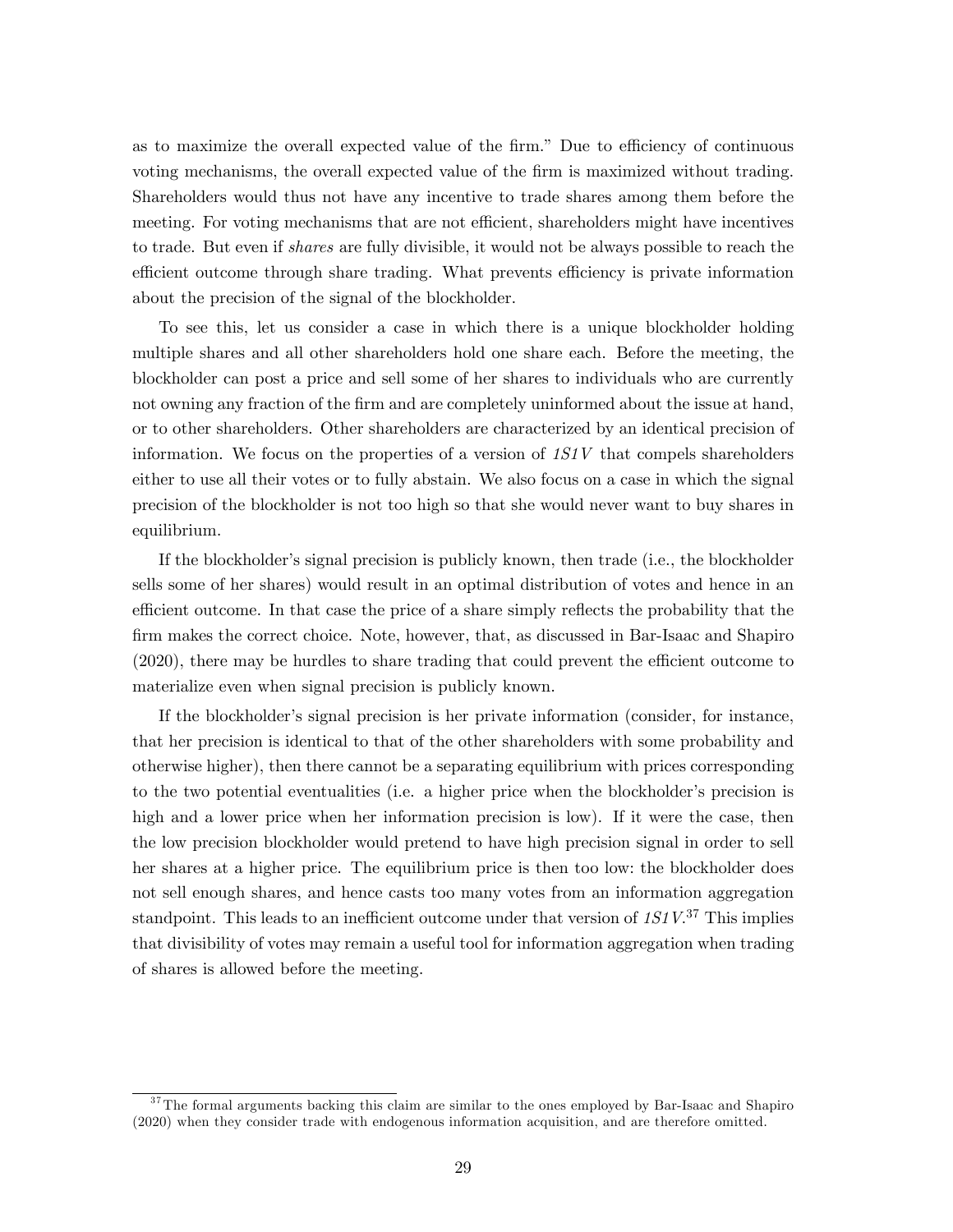## 7 Conclusions

Shareholders typically hold different number of shares. This fact, which has been overlooked by most of the literature on voting at those meetings, raises questions about which voting mechanism should be used. In this paper, we have explored this question with a special focus on the informational efficiency of different voting mechanisms. We first considered the case in which the management is passive and does not select the proposal being voted on. We proved two main results. First, for any distribution of shareholdings, a mechanism with a richer ballot space dominates a mechanism with a poorer one, independently of whether information accuracies and shareholdings are correlated. Second, continuous voting mechanisms such as  $1S1V-D$  and  $1P1V-D$  are efficient. This second result implies that decisions about how to distribute voting power across shareholders can be oblivious to information aggregation issues as long as votes are made fully divisible.

We then considered the case in which the management decides whether to put the proposal to a vote. We uncovered a trade-off between selection and voting efficiency underlying the comparison of continuous voting mechanisms and finite voting mechanisms: the higher voting efficiency of continuous voting mechanisms implies worse selection incentives for the management. We found that the negative effect of worse selection incentives on shareholders' welfare can be large enough to wash out the higher voting efficiency of continuous voting mechanisms. Then, finite voting mechanisms are better for shareholders. This suggests a possible explanation for why corporations do not make votes fully divisible in practice.

Our results also have implications for the consequences, and hence desirability, of dual class capital structures and stock buybacks and splits. Through their effect on the number of voting shares held by shareholders, dual class shares, stock buybacks and splits indeed affect shareholders' ability to reveal their information about the quality of management proposals through voting. Hence, preferential shares and stock buybacks should affect negatively the efficiency of decisions at shareholder meetings, while stock splits should affect it positively. Through their influence on voting efficiency, they should also affect the incentives of managers to select proposals that benefit shareholders. These effects complement the common arguments in favor and against dual class capital structures, stock buybacks and splits.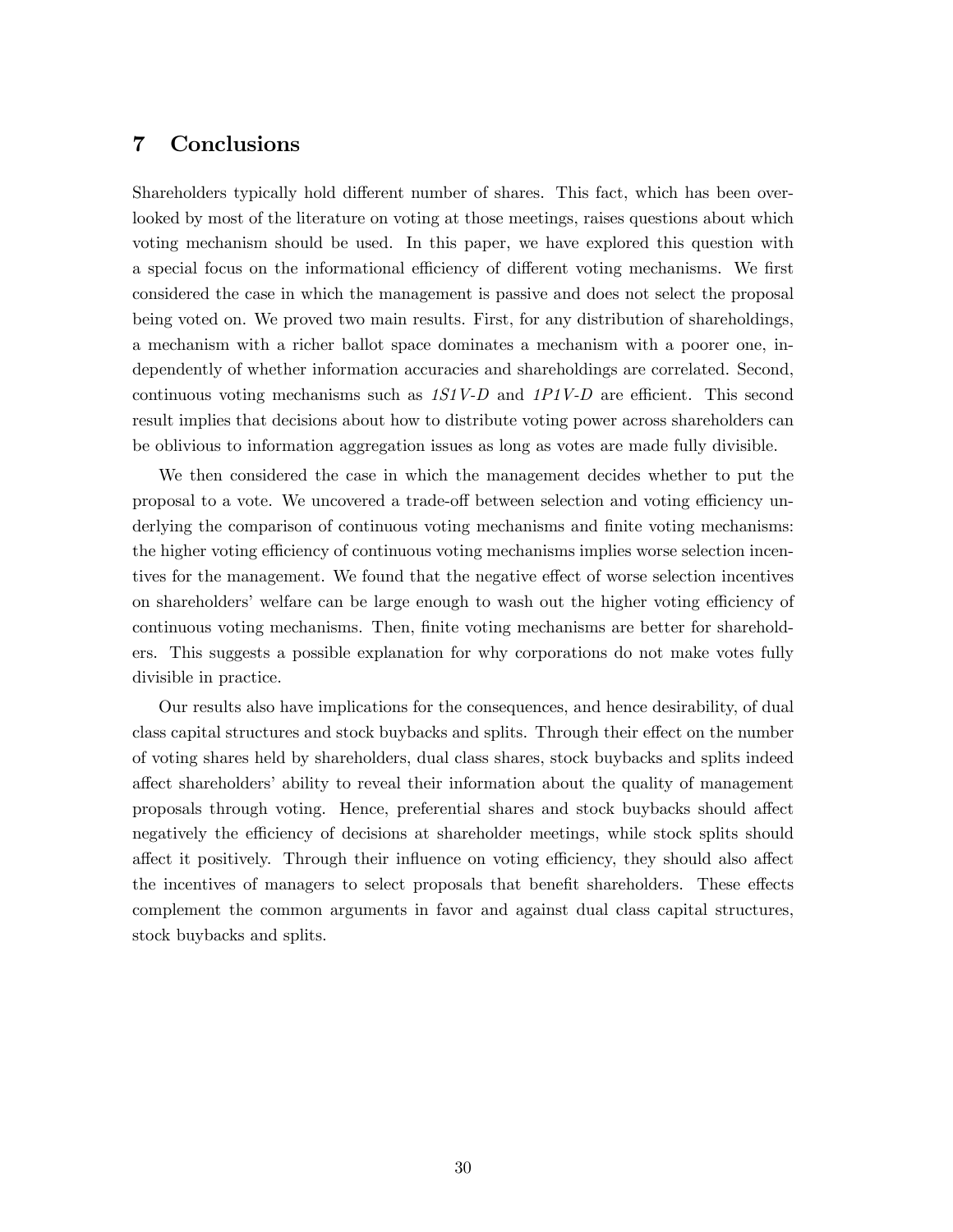## Appendix A: Proofs for Section 4

**Proof of Lemma 1.** First, note that, by Bayes' rule:

$$
\mathbb{P}(\alpha|\mathbf{s}) = \frac{\prod\limits_{i \in N} f_i(s_i|\alpha) \mathbb{P}(\alpha)}{\prod\limits_{i \in N} f_i(s_i|\alpha) \mathbb{P}(\alpha) + \prod\limits_{i \in N} f_i(s_i|\beta) \mathbb{P}(\beta)}.
$$

Thus,  $\mathbb{P}\left(\alpha|\mathbf{s}\right) > 1/2$  requires  $\prod_{i \in N}$  $f_i(s_i|\alpha) > \prod_{i \in \mathbb{N}}$  $i\in\mathbb{N}$  $f_i(s_i|\beta)$ , or equivalently  $\sum_{i\in\mathbb{N}} \ln\left(\frac{f_i(s_i|\alpha)}{f_i(s_i|\beta)}\right)$  $f_i(s_i|\beta)$  $\big) > 0.$ 

**Proof of Proposition 1.** In the sequel, we denote the conditional density of shareholder is type  $t_i$  in state  $\omega$  by  $g_i(t_i | \omega)$ , it is defined by  $g_i(t_i | \omega) = f_i((s_i)^{-1}(t_i) | \omega)$ . We denote by  $G_i(\cdot | \omega)$  $\omega$ ) the corresponding cumulative distribution function. Moreover, we denote the (unconditional) density associated to shareholder *i*'s type  $t_i$  by  $g_i(t_i)$ , i.e. defined by  $g_i(t_i) = \mathbb{P}(\alpha)g_i(t_i \mid \alpha) +$  $\mathbb{P}(\beta)g_i(t_i\mid\beta).$ 

We know from Lemma 4 (in this Appendix) that the best BNE under  $X$  is weakly better than the best BNE under  $X'$ . Applying Lemma 5 (in this Appendix), we obtain that the worst BNE under  $X, \sigma$ , yields at least an expected utility of 0 to each shareholder. As there exists a BNE under  $X'$ ,  $\sigma'$ , which exactly yields an expected utility of 0 to each shareholder (as there is no decisive shareholder by assumption, any profile yielding a sure outcome with no decisive shareholder is an equilibrium), we also obtain that the worst BNE under X (that is,  $\sigma$ ) is no worse than the worst BNE under  $X'$  (that is,  $\sigma'$ ).

**Lemma 4** Let X and X' be finite voting rules with  $X'_i \subseteq X_i$  for all i. Then, for any BNE  $\sigma'$  under X', there exists a BNE  $\sigma$  under X such that the ex-ante probability of implementing the correct outcome is (weakly) higher at  $\sigma$  than at  $\sigma'$ .

**Proof.** As the utility of every shareholder is linearly increasing with the probability that the correct outcome is implemented, we employ in this proof as in the later proofs the terms "welfare" and "more efficient" to refer to this common utility. The main task of the proof is to show that a welfare-maximizing (and thus a BNE) exists for any finite voting rule  $X$ . This is shown in two steps.

**Claim 1:** for any profile  $\sigma$ , there is a profile  $\sigma'$  such that  $u_i(\sigma') \geq u_i(\sigma)$  and where for all  $i \in N$ ,  $\sigma'_i : T_i \to X_i$  is a pure, weakly increasing strategy.

For any  $i \in N$ , we may write:

$$
\mathbb{E}[u_i(x, \sigma_{-i}) | t_i] = h_i \times \left( \mathbb{P}(\alpha | t_i) \left( \mathbb{P}_{\sigma_{-i}}(\sum_{j \neq i} x_j > -x | \alpha) + \frac{1}{2} \mathbb{P}_{\sigma_{-i}}(\sum_{j \neq i} x_j = -x | \alpha) \right) - (1 - \mathbb{P}(\alpha | t_i)) \left( \mathbb{P}_{\sigma_{-i}}(\sum_{j \neq i} x_j > -x | \beta) + \frac{1}{2} \mathbb{P}_{\sigma_{-i}}(\sum_{j \neq i} x_j = -x | \beta) \right) \right).
$$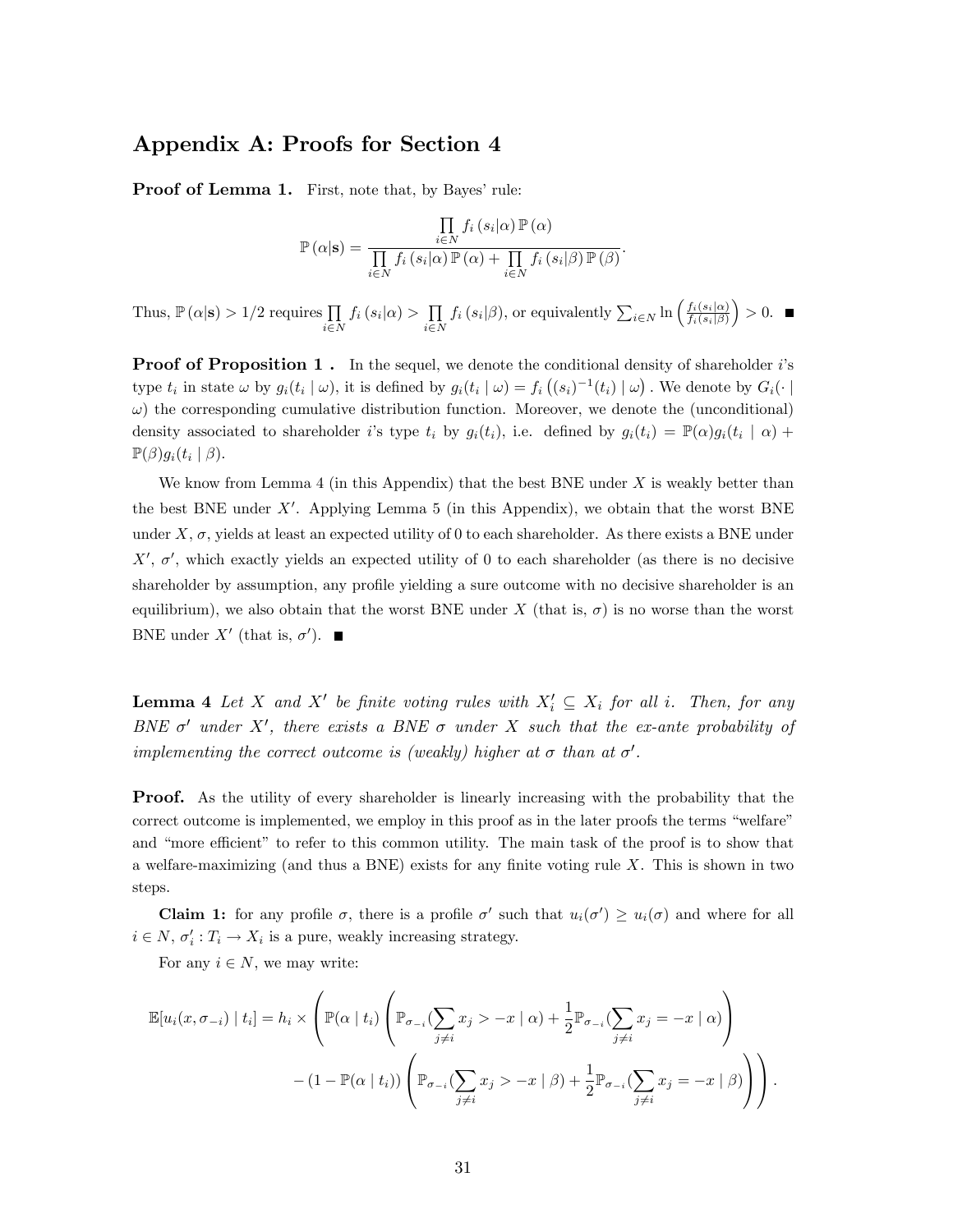Hence,

$$
\frac{\partial \mathbb{E}[u_i(x, \sigma_{-i}) | t_i]}{\partial t_i} = h_i \times \frac{\partial \mathbb{P}(\alpha | t_i)}{\partial t_i} \left( \mathbb{P}_{\sigma_{-i}}(\sum_{j \neq i} x_j > -x | \alpha) + \mathbb{P}_{\sigma_{-i}}(\sum_{j \neq i} x_j > -x | \beta) + \frac{1}{2} \mathbb{P}_{\sigma_{-i}}(\sum_{j \neq i} x_j = -x | \alpha) + \frac{1}{2} \mathbb{P}_{\sigma_{-i}}(\sum_{j \neq i} x_j = -x | \beta) \right).
$$

We have  $\mathbb{P}(\alpha \mid t_i) = \frac{g_i(t_i|\alpha)}{g_i(t_i|\alpha) + g_i(t_i|\beta)} = \frac{t_i}{1+t_i} = 1 - \frac{1}{1+t_i}$ , and we get  $\frac{\partial \mathbb{P}(\alpha|t_i)}{\partial t_i} = \frac{1}{(1+t_i)^2} > 0$ . This implies that  $\frac{\partial \mathbb{E}[u_i(x,\sigma_{-i})|t_i]}{\partial t_i}$  is weakly increasing in x (*increasing differences*). As  $X_i$  is finite, let us define the best reply  $\sigma'_i$  to  $\sigma_{-i}$  as the smallest value of  $x \in X_i$  maximizing the expected utility (we abuse notation as  $\sigma_i'$  is a pure strategy):

$$
\forall t_i \in T_i, \quad \sigma'_i(t_i) = \min\{x \in X_i \mid \mathbb{E}[u_i(x, \sigma_{-i}) \mid t_i] \geq \mathbb{E}[u_i(y, \sigma_{-i}) \mid t_i], \quad \forall y \in X_i\}.
$$

The strategy  $\sigma'_i$  must be weakly increasing. Assume by contradiction that  $x = \sigma'_i(t_i) > y = \sigma'_i(t'_i)$ for  $t_i < t'_i$ . Then, by definition of  $\sigma'_i(t_i)$  as a minimum, we have  $\mathbb{E}[u_i(x, \sigma_{-i})|t_i] > \mathbb{E}[u_i(y, \sigma_{-i})|t_i]$ and thus, using the property of *increasing differences*, we obtain :

$$
\mathbb{E}[u_i(x, \sigma_{-i})|t_i'] = \mathbb{E}[u_i(x, \sigma_{-i})|t_i] + \int_{t_i}^{t_i'} dt \frac{\partial \mathbb{E}[u_i(x, \sigma_{-i})|t]}{\partial t}
$$
  
> 
$$
\mathbb{E}[u_i(y, \sigma_{-i})|t_i] + \int_{t_i}^{t_i'} dt \frac{\partial \mathbb{E}[u_i(y, \sigma_{-i})|t]}{\partial t} = \mathbb{E}[u_i(y, \sigma_{-i})|t_i'],
$$

a contradiction with y being a best reply at  $t'_{i}$ . Hence, the (pure) strategy  $\sigma'_{i}$  is weakly increasing in  $t'_i$ . By applying the same reasoning iteratively for  $i = 1, \ldots, n$ , we obtain the profile  $\sigma'$ , as desired.

Claim 2: the rule  $X$  admits a welfare-maximizing strategy profile, which is thus a BNE.

Let us consider the family of profiles consisting in pure, weakly increasing strategies. Let us write  $X_i = \{x^1, \ldots, x^k\}$  with  $x^1 < \ldots < x^k$ . A pure, weakly increasing strategy  $\sigma_i$  is thus described by a series of cutoffs  $(t_i^j)_{0 \le j \le k} \in (T_i)^{k+1}$ , with  $t_i^0 = \delta_i$  and  $t_i^k = \frac{1}{\delta_i}$ , and such that  $\forall j, t_i^j \le t_i^{j+1}$ and  $t_i \in (t_i^j, t_i^{j+1}) \implies \sigma_i(t_i) = x^{j+1}$ . A profile of such strategies is thus described by a series of cutoffs for each shareholder  $i \in N$ . Now, as each distribution  $G_i(\cdot | \omega)$  does not admit any atom, the expected utility attached to such profile is a continuous function of its cutoffs. As cutoffs are taken in a compact set, there is a profile  $\sigma^*$  maximizing the expected utility among all profiles in the family. By application of Claim 1,  $\sigma^*$  maximizes the expected utility among all profiles. As the game is of common interest, the profile  $\sigma^*$  must be a BNE, and hence a welfare-maximizing BNE (this is the original argument of Mc Lennan, 1998).

Finally, to conclude, whenever two rules X and X' are such that  $\forall i \in N$ ,  $X'_i \subseteq X_i$ , then each profile under rule  $X'$  can be reproduced under rule X. It follows that the welfare-maximizing profile (BNE)  $\sigma$  under X achieves at least as much expected utility as the welfare-maximizing profile (BNE)  $\sigma'$  under X'. This concludes the proof.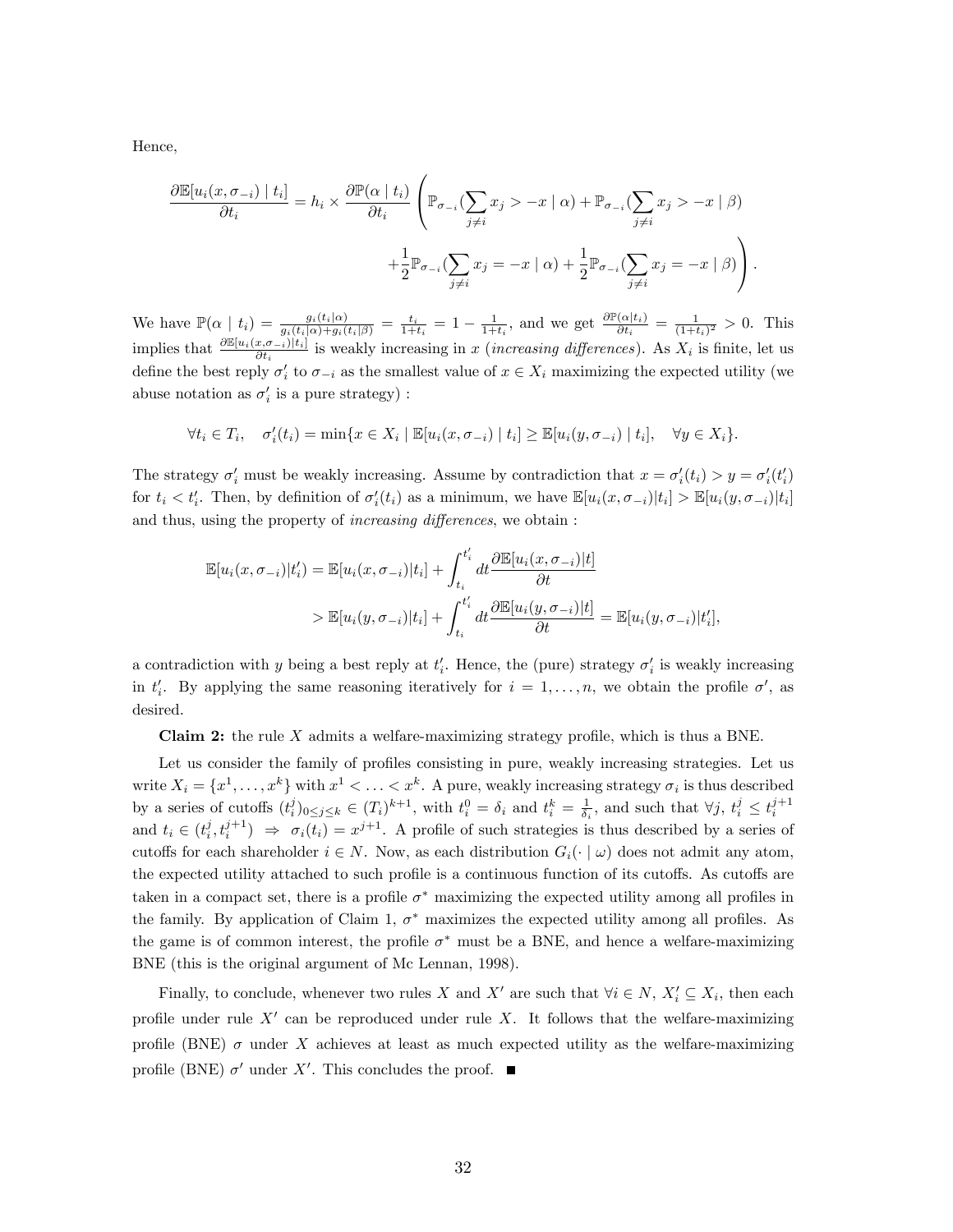**Lemma 5** For any BNE  $\sigma$  under a finite rule X, we have  $\forall i \in N$ ,  $u_i(\sigma) \geq 0$ .

**Proof.** We introduce a couple of notations for the proof. For a strategy profile  $\sigma$  and a type vector  $\mathbf{t} = (t_i)_{i \in N}$ , we denote by  $p^A(\sigma(\mathbf{t}))$  the probability that A is implemented given the votes  $\sigma(t)$ :

$$
p^{A}(\sigma(\mathbf{t})) = \mathbb{P}\left(\sum_{i \in N} \widehat{\sigma}_{i}(t_{i}) > 0\right) + \frac{1}{2} \mathbb{P}\left(\sum_{i \in N} \widehat{\sigma}_{i}(t_{i}) = 0\right).
$$

Note that we have  $\int p^A(\sigma(\mathbf{t})) \prod_{i=1}^n g_i(t_i) dt_i = \mathbb{P}(O = A|\sigma)$ .

**Claim 1:** For any profile of pure, weakly increasing strategies  $\sigma$ , we have  $u_i(\sigma) \geq 0$  for all i.

Let  $\sigma$  be a profile of pure, weakly increasing strategies. Let us denote by  $U(\sigma) = u_i(\sigma)/h_i$  the common utility. We may then write:

$$
U(\sigma) = \int (\mathbb{P}(\alpha | \mathbf{t}) - \mathbb{P}(\beta | \mathbf{t})) p^{A}(\sigma(\mathbf{t})) \prod_{i=1}^{n} g_{i}(t_{i}) dt_{i}
$$
  
= 
$$
\int (2\mathbb{P}(\alpha | \mathbf{t}) - 1) p^{A}(\sigma(\mathbf{t})) \prod_{i=1}^{n} g_{i}(t_{i}) dt_{i}
$$
  
= 
$$
2 \underbrace{\int \mathbb{P}(\alpha | \mathbf{t}) p^{A}(\sigma(\mathbf{t})) \prod_{i=1}^{n} g_{i}(t_{i}) dt_{i}}_{\widetilde{U}(\sigma)} - \mathbb{P}(O = A | \sigma).
$$

To prove the claim that  $U(\sigma) \geq 0$ , it thus suffices to show that  $\tilde{U}(\sigma) \geq \frac{1}{2} \mathbb{P}(O = A|\sigma)$ . We first 2 observe that, for any  $k \in N$ , the function  $g^k : t_k \mapsto \int \mathbb{P}(\alpha | \mathbf{t}) \prod_{i=1}^{k-1} g_i(t_i) dt_i$  is weakly increasing (for each  $t_{-k}$ ). Moreover, for any  $k \in N$ , the function  $h^k : t_k \mapsto \int p^A(\sigma(\mathbf{t})) \prod_{i=1}^{k-1} g_i(t_i) dt_i$  is weakly increasing (for each  $t_{-k}$ ) since  $\sigma_k$  is weakly increasing. By repeated application of Lemma 6, we thus obtain:

$$
\widetilde{U}(\sigma) = \int \mathbb{P}(\alpha | \mathbf{t}) p^{A}(\sigma(\mathbf{t})) \prod_{i=1}^{n} g_{i}(t_{i}) dt_{i}
$$
\n
$$
\geq \int \left( \int \mathbb{P}(\alpha | \mathbf{t}) g_{1}(t_{1}) dt_{1} \right) \times \left( \int p^{A}(\sigma(\mathbf{t})) g_{1}(t_{1}) dt_{1} \right) \prod_{i=2}^{n} g_{i}(t_{i}) dt_{i}
$$
\n
$$
\geq \dots
$$
\n
$$
\geq \int \left( \int \mathbb{P}(\alpha | \mathbf{t}) \prod_{i=1}^{k} g_{i}(t_{i}) dt_{i} \right) \times \left( \int p^{A}(\sigma(\mathbf{t})) \prod_{i=1}^{k} g_{i}(t_{i}) dt_{i} \right) \prod_{i=k+1}^{n} g_{i}(t_{i}) dt_{i}
$$
\n
$$
\geq \dots
$$
\n
$$
\geq \left( \int \mathbb{P}(\alpha | \mathbf{t}) \prod_{i=1}^{n} g_{i}(t_{i}) dt_{i} \right) \times \left( \int p^{A}(\sigma(\mathbf{t})) \prod_{i=1}^{n} g_{i}(t_{i}) dt_{i} \right) = \frac{1}{2} \mathbb{P}(O = A | \sigma).
$$

This concludes the proof of Claim 1.

**Claim 2:** For any BNE  $\sigma$ , there exists a profile  $\sigma^+$  in pure, weakly increasing strategies such that  $\forall i \in N, u_i(\sigma) = u_i(\sigma^+).$ 

Let  $\sigma$  be a BNE. For any strategy  $\sigma_i$  of shareholder i, we consider a re-ordering  $\sigma_i^+$ , i.e. a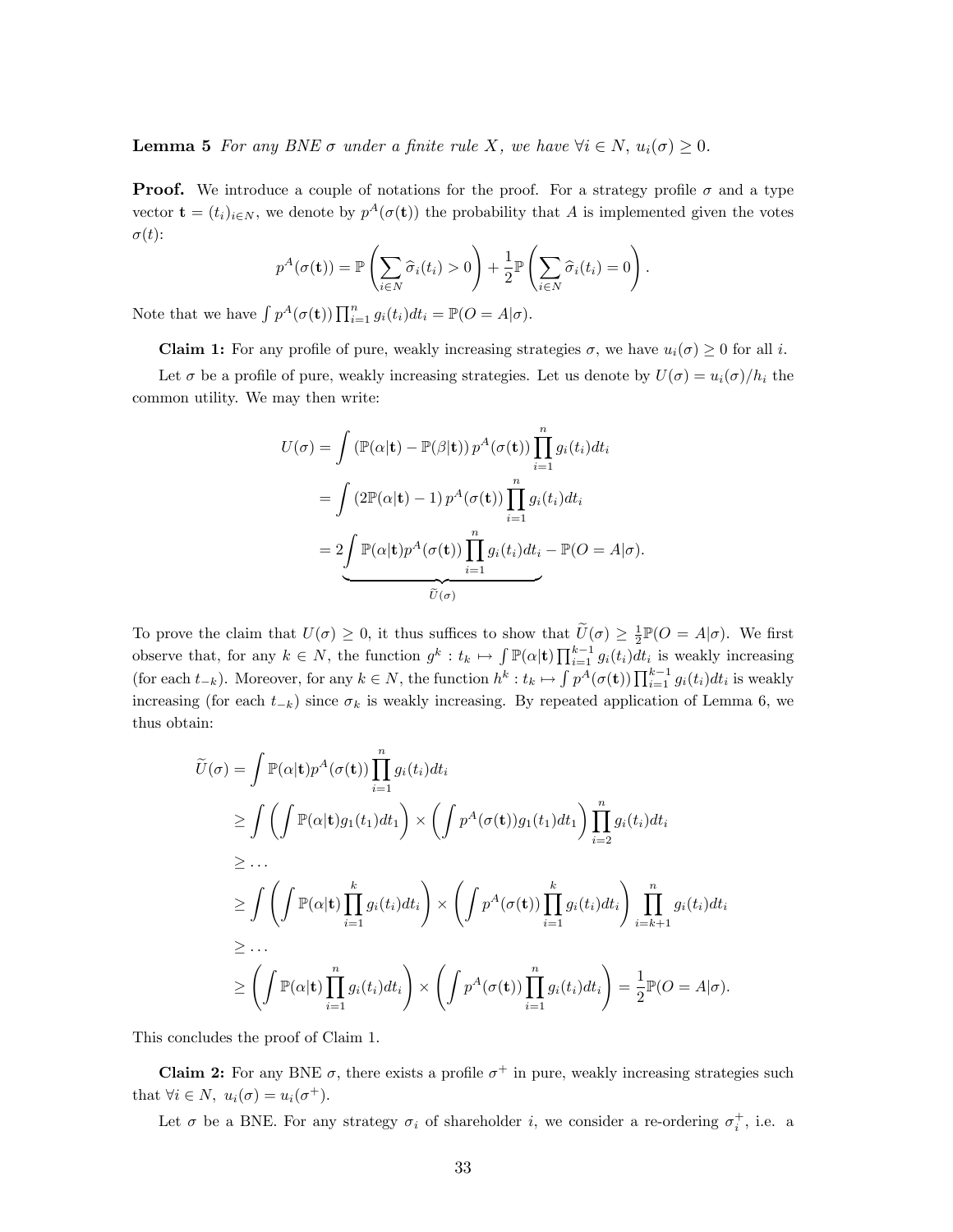strategy such that:

- $\sigma_i^+$  is pure and weakly increasing
- for any ballot  $x_i \in X_i$ , we have  $\mathbb{P}(\widehat{\sigma}_i \leq x_i) = \mathbb{P}(\sigma_i^+ \leq x_i)$ .

To construct such a re-ordering, we define  $\sigma_i^+$  by (abusing notation as  $\sigma_i^+$  is pure):

$$
\forall t_i \in T_i, \qquad \sigma_i^+(t_i) = \min \left\{ x_i \in X_i \mid \sum_{x \in X_i, x \leq x_i} \int_{\delta_i}^{\frac{1}{\delta_i}} \sigma_i(t'_i)(x) g_i(t'_i) dt'_i > \int_{\delta_i}^{t_i} g_i(t'_i) dt'_i \right\}.
$$

The strategy  $\sigma_i^+$  is pure, weakly increasing and continuous (and even flat) everywhere but on a finite number of points. We shall prove that for almost any type vector  $\mathbf{t} = (t_i)_{i \in N}$ , the sign of  $\sum_{i\in N} \hat{\sigma}_i(t_i)$  is the same as that of  $\sum_{i\in N} \sigma_i^+(t_i)$ . In the sequel, we refer to the sign of a number x as positive if  $x > 0$ , negative if  $x < 0$ , and null (neither positive nor negative) if  $x = 0$ .

Let  $t_i \in T_i$  be a type such that  $\sigma_i^+$  is continuous at  $t_i$  and assume that there exists  $x_i \in X_i$ for which  $\sigma_i(t_i)(x_i) > 0$  and  $x_i \neq \sigma_i^+(t_i)$ . We focus on the case for which  $\sigma_i^+(t_i) > x_i$  (the other case can be treated analogously) and we further assume that  $x_i = \min\{x \in X_i \mid \sigma_i(t_i)(x) > 0\} :=$  $\min \widehat{\sigma}_i(t_i)$ . Observe that there must exist  $t'_i < t_i$  such that  $\sigma_i(t'_i)(y_i) > 0$  with  $y_i \ge \sigma_i^+(t_i) > x_i$ . Indeed, if this type  $t'_i$  didn't exist, we would have  $\forall t'_i \leq t_i, \hat{\sigma}_i(t'_i) \leq \sigma_i^+(t_i)$  for any realization of  $\sigma_i(t'_i)$ , which would imply:

$$
\sum_{x<\sigma_i^+(t_i)}\int_{\delta_i}^{\frac{1}{\delta_i}} \sigma_i(t_{i})(x)g_i(t_{i})dt_{i} \geq \int_{\delta_i}^{t_i} \left(\sum_{x<\sigma_i^+(t_i)} \sigma_i(t_{i})(x)\right)g_i(t_{i})dt_{i} = \int_{\delta_i}^{t_i} g_i(t_{i})dt_{i}.
$$

We would then have for any  $t < t_i$  (since  $g_i$  is positive on  $T_i$ ):

 $\boldsymbol{x}$ 

$$
\sum_{\langle \sigma_i^+(t_i) \rangle} \int_{\delta_i}^{\frac{1}{\delta_i}} \sigma_i(t_{i}^{\nu_i})(x) g_i(t_{i}^{\nu_i}) dt_{i}^{\nu_i} > \int_{\delta_i}^t g_i(t_{i}^{\nu_i}) dt_{i}^{\nu_i}.
$$

By definition of  $\sigma_i^+$ , we would have  $\forall t < t_i$ ,  $\sigma_i^+(t) < \sigma_i^+(t_i)$ . This contradicts the fact that  $\sigma_i^+$  is continuous at  $t_i$ . We thus obtained the existence of  $y_i \ge \sigma_i^+(t_i) > x_i$  such that  $\sigma_i(t'_i)(y_i) > 0$  for some  $t'_i < t_i$ .

As  $\sigma$  is a BNE,  $x_i$  must be optimal for i at  $t_i$  and  $y_i$  must be optimal for i at  $t'_i$ :

$$
\Delta_i := \frac{1}{h_i} \left( u_i(x_i, \sigma_{-i}|t_i) - u_i(y_i, \sigma_{-i}|t_i) \right) \ge 0
$$
  

$$
\Delta'_i := \frac{1}{h_i} \left( u_i(y_i, \sigma_{-i}|t'_i) - u_i(x_i, \sigma_{-i}|t'_i) \right) \ge 0.
$$

By summation, we obtain that  $\Delta_i + \Delta'_i \geq 0$ . Now, we may write:

$$
\Delta_i = \int \left(2\mathbb{P}(\alpha|t_i, t_{-i}) - 1\right) \left(p^A\left(x_i, \sigma_{-i}(t_{-i})\right) - p^A\left(y_i, \sigma_{-i}(t_{-i})\right)\right) \prod_{j \neq i} g_j(t_j) dt_j.
$$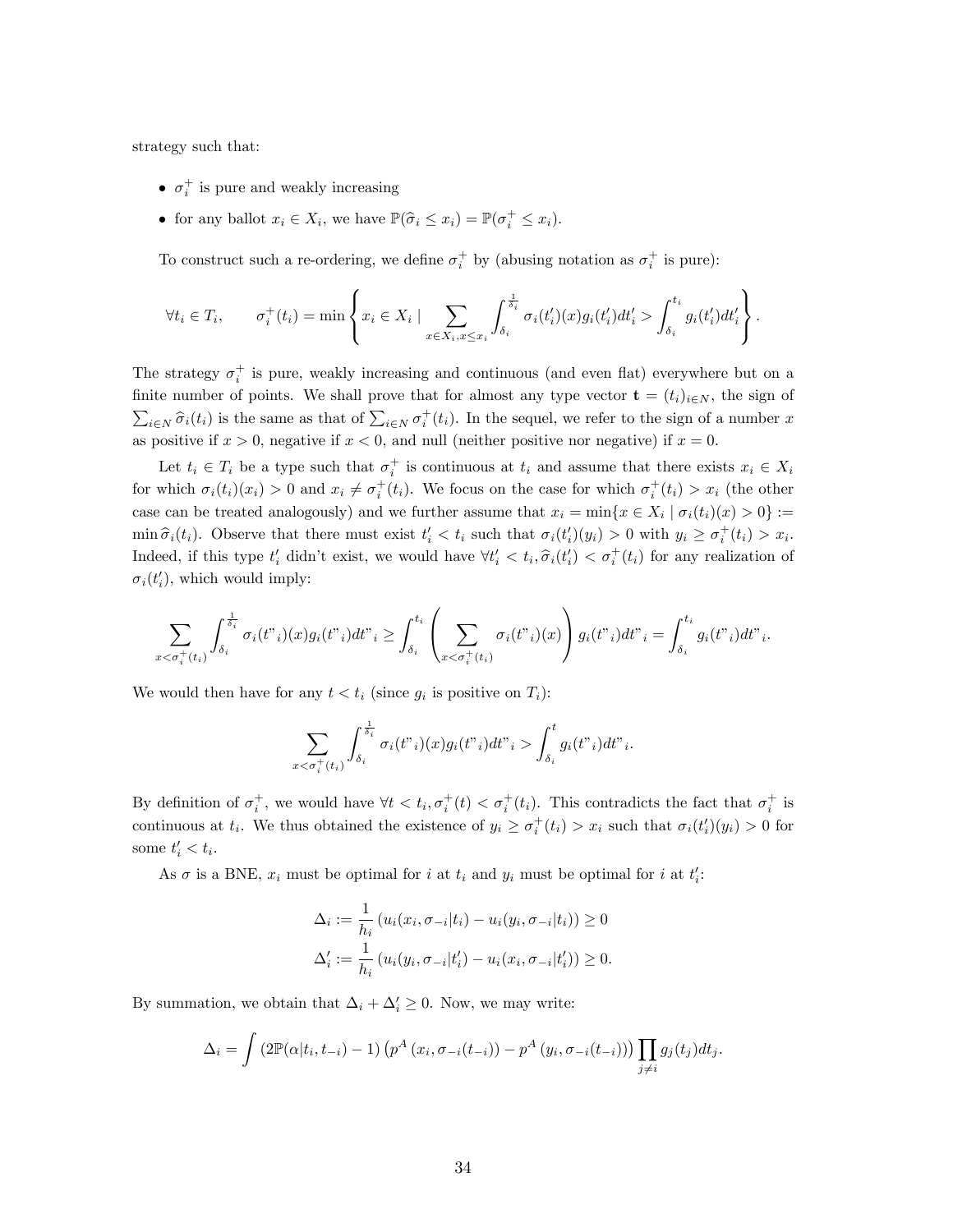Similarly,

$$
\Delta'_{i} = \int \left(2\mathbb{P}(\alpha|t'_{i}, t_{-i}) - 1\right) \left(p^A\left(y_i, \sigma_{-i}(t_{-i})\right) - p^A\left(x_i, \sigma_{-i}(t_{-i})\right)\right) \prod_{j \neq i} g_j(t_j) dt_j.
$$

We thus have:

$$
\Delta_i + \Delta'_i = 2 \int \left( \mathbb{P}(\alpha | t'_i, t_{-i}) - \mathbb{P}(\alpha | t_i, t_{-i}) \right) \left( p^A \left( y_i, \sigma_{-i}(t_{-i}) \right) - p^A \left( x_i, \sigma_{-i}(t_{-i}) \right) \right) \prod_{j \neq i} g_j(t_j) dt_j
$$
  
\n
$$
\geq 0.
$$

As  $t'_i < t_i$ , we have that for all  $t_{-i}$ ,  $\mathbb{P}(\alpha | t'_i, t_{-i}) - \mathbb{P}(\alpha | t_i, t_{-i}) < 0$ . Moreover, as  $y_i > x_i$ , we have by definition of  $p^A$  that for all  $t_{-i}$ ,  $p^A(y_i, \sigma_{-i}(t_{-i})) \geq p^A(x_i, \sigma_{-i}(t_{-i}))$ . To reconcile the three inequalities, it must be that  $\Delta_i + \Delta'_i = 0$  and that for almost all  $t_{-i}$ ,  $p^A(y_i, \sigma_{-i}(t_{-i})) =$  $p^A(x_i, \sigma_{-i}(t_{-i}))$ . This last equality implies, by definition of  $p^A$ , that  $\mathbb{P}\left(x_i \leq -\sum_{j\neq i} \hat{\sigma}_j \leq y_i\right) = 0$ . As  $x_i = \min \hat{\sigma}_i(t_i)$  and  $\sigma_i^+(t_i) \leq y_i$ , we obtain

$$
\mathbb{P}\left(\min \widehat{\sigma}_i(t_i) \leq -\sum_{j \neq i} \widehat{\sigma}_j \leq \sigma_i^+(t_i)\right) = 0.
$$

Following a symmetrical argument, we also obtain

$$
\mathbb{P}\left(\sigma_i^+(t_i) \le -\sum_{j\neq i} \widehat{\sigma}_j \le \max \widehat{\sigma}_i(t_i)\right) = 0.
$$

It follows that  $\mathbb{P}\left(sgn\left(\widehat{\sigma}_{i}(t_{i}) + \sum_{j\neq i}\widehat{\sigma}_{j}\right) \neq sgn\left(\sigma_{i}^{+}(t_{i}) + \sum_{j\neq i}\widehat{\sigma}_{j}\right)\right) = 0$ . Moreover, by construction of the strategies  $(\sigma_j^+)_{j\neq i}$ , the probability of the previous event remains null if some strategy realizations  $\hat{\sigma}_j$  are transformed into  $\sigma_j^+$  (the transformation from  $\sigma_j$  to  $\sigma_j^+$  is measure-preserving by design). This can be written: for all  $S \subseteq N \setminus \{i\},$ 

$$
\mathbb{P}\left(sgn\left(\widehat{\sigma}_{i}(t_{i})+\sum_{j\in S}\widehat{\sigma}_{j}+\sum_{j\in (N\setminus S)\setminus\{i\}}\sigma_{j}^{+}\right)\neq sgn\left(\sigma_{i}^{+}(t_{i})+\sum_{j\in S}\widehat{\sigma}_{j}+\sum_{j\in (N\setminus S)\setminus\{i\}}\sigma_{j}^{+}\right)\right)=0.
$$
\n(1)

We have just shown that (1) holds whenever  $\sigma_i^+$  is continuous at  $t_i$ . As  $\sigma_i^+$  is continuous almost everywhere, we have: for all  $S \subseteq N \backslash \{i\},$ 

$$
\mathbb{P}\left(sgn\left(\widehat{\sigma}_i + \sum_{j \in S} \widehat{\sigma}_j + \sum_{j \in (N \setminus S) \setminus \{i\}} \sigma_j^+\right) \neq sgn\left(\sigma_i^+ + \sum_{j \in S} \widehat{\sigma}_j + \sum_{j \in (N \setminus S) \setminus \{i\}} \sigma_j^+\right)\right) = 0. \tag{2}
$$

To conclude, we observe that  $sgn(\sum_{j\in N} \hat{\sigma}_j) \neq sgn(\sum_{j\in N} \sigma_j^+)$  can be satisfied only if there exists some index k for which  $sgn(\sum_{j=1}^{k-1} \hat{\sigma}_j + \sum_{j=k}^n \sigma_j^+) \neq sgn(\sum_{j=1}^k \hat{\sigma}_j + \sum_{j=k+1}^n \sigma_j^+)$ . Hence, we may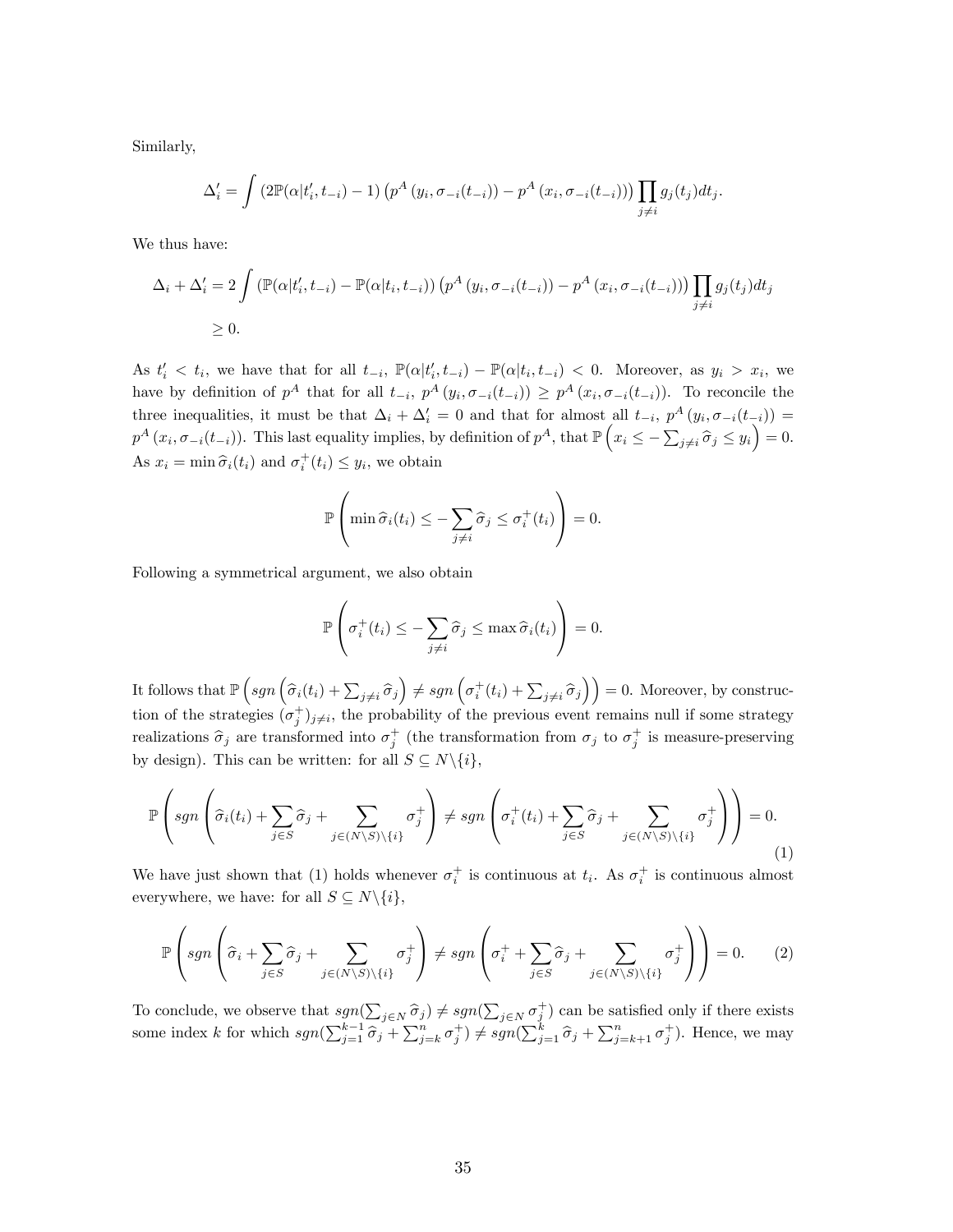write, applying (2):

$$
\mathbb{P}\left(sgn(\sum_{j\in N}\widehat{\sigma}_j)\neq sgn(\sum_{j\in N}\sigma_j^+)\right)\leq \sum_{k=1}^n \mathbb{P}\left(sgn(\sum_{j=1}^{k-1}\widehat{\sigma}_j+\sum_{j=k}^n\sigma_j^+)\neq sgn(\sum_{j=1}^k\widehat{\sigma}_j+\sum_{j=k+1}^n\sigma_j^+)\right)=0.
$$

Therefore,  $\sigma$  and  $\sigma^+$  lead to the same outcome with probability one, i.e. for almost any type vector t. It follows that  $\forall i \in N$ ,  $u_i(\sigma) = u_i(\sigma^+)$ . This concludes the proof of Claim 2.

To conclude the proof, note that any BNE  $\sigma$  yields the same utilities as a profile  $\sigma^+$  of pure, weakly increasing strategies (Claim 2), under which all expected utilities are positive (Claim 1). Thus for all  $i \in N$ ,  $u_i(\sigma) \geq 0$ .

**Lemma 6** Let f be a density function on a real interval T, let  $g, h: T \to \mathbb{R}$  be two weakly increasing functions. Then:

$$
\int g(t)h(t)f(t)dt \ge \left(\int g(t)f(t)dt\right) \times \left(\int h(t)f(t)dt\right).
$$

**Proof.** The statement is a direct consequence of the property that, for any real random variable Y (drawn with density f) and for any pair of weakly increasing functions  $(g, h)$ , we have:

$$
Cov[g(Y), h(Y)] = \mathbb{E}[g(Y)h(Y)] - \mathbb{E}[g(Y)]\mathbb{E}[h(Y)] \ge 0.
$$

#### П

**Proof of Proposition 2.** The fact that each  $i \in N$  employing  $\sigma_i^{ISIV-D}(t_i) = c \ln t_i$  with  $c =$  $\min_{i\in\mathbb{N}}\{\frac{-d_i}{\ln(\delta)}\}$  is an efficient BNE of the game is straightforward, by application of Lemma 1. We can easily rule out the existence of a non-degenerate mixed efficient BNE. If  $\sigma$  is a non-degenerate mixed BNE of the game, there exists at least one  $i \in N$  and at least one  $y \in T$  such that the random variable  $\sigma_i(y)$  admits at least two distinct potential realizations. Consider without loss of generality that this player is the first shareholder. If  $\sigma$  is efficient then for  $\mathbf{t} = (t_1, t_2, t_3, t_4, ...) = (y, \frac{1}{y}, 1, 1, ...)$ we have that the efficient alternative is  $AB$ . Hence, given any two vectors of potential realizations  $\hat{\sigma} = (\hat{\sigma}_1(y), \hat{\sigma}_2(\frac{1}{y}), \hat{\sigma}_3(1), \hat{\sigma}_4(1), ...)$  and  $\tilde{\sigma} = (\tilde{\sigma}_1(y), \tilde{\sigma}_2(\frac{1}{y}), \tilde{\sigma}_3(1), \tilde{\sigma}_4(1), ...)$  with  $\hat{\sigma}_i(t_i) = \tilde{\sigma}_i(t_i)$  for every  $i > 1$ , we must have that  $\sum_{i \in N} \hat{\sigma}(t_i) = 0$  and  $\sum_{i \in N} \tilde{\sigma}(t_i) = 0$ . But this means that  $\hat{\sigma}_1(y)$ must be identical to  $\tilde{\sigma}_1(y)$  and hence  $\sigma_1(y)$  cannot admit at least two distinct potential realizations, which contradicts the assumption above. Hence, if  $\sigma$  is an efficient BNE, it must be pure.

We now turn attention to pure equilibria. First we argue that an efficient pure BNE  $\sigma$  must be symmetric across shareholders up to an additive constant (i.e. there exist  $\phi_{i,j}$  such that  $\sigma_i(y)$  =  $\sigma_j(y) + \phi_{i,j}$ , for every  $i, j \in N$  and every  $y \in T$ ). If  $\sigma$  is efficient then for every  $y \in T$ , for  $t =$  $(t_1, t_2, t_3, t_4, ...)$  with  $t_i = y$ ,  $t_j = \frac{1}{y}$  and  $t_k = 1$  for all  $k \notin \{i, j\}$ , we need to have  $\sum_{k \in N} \sigma_k(t_k) = 0$ and thus  $\sigma_i(y) = -\sigma_j(\frac{1}{y}) - \sum_{k \in N^{-1}(i,j)} \sigma_k(1)$ . By keeping j fixed and varying i we get that all players, except possibly  $j$ , employ the same strategy up to an additive constant. By varying  $j$ as well, we get that all players use the same strategy up to an additive constant. That is, in an efficient pure BNE  $\sigma$  a player i uses the strategy  $\sigma_i(y) = \theta(y) + \kappa_i$ , with  $\sum_{i \in N} \kappa_i = 0$  and  $\theta(1) = 0$ .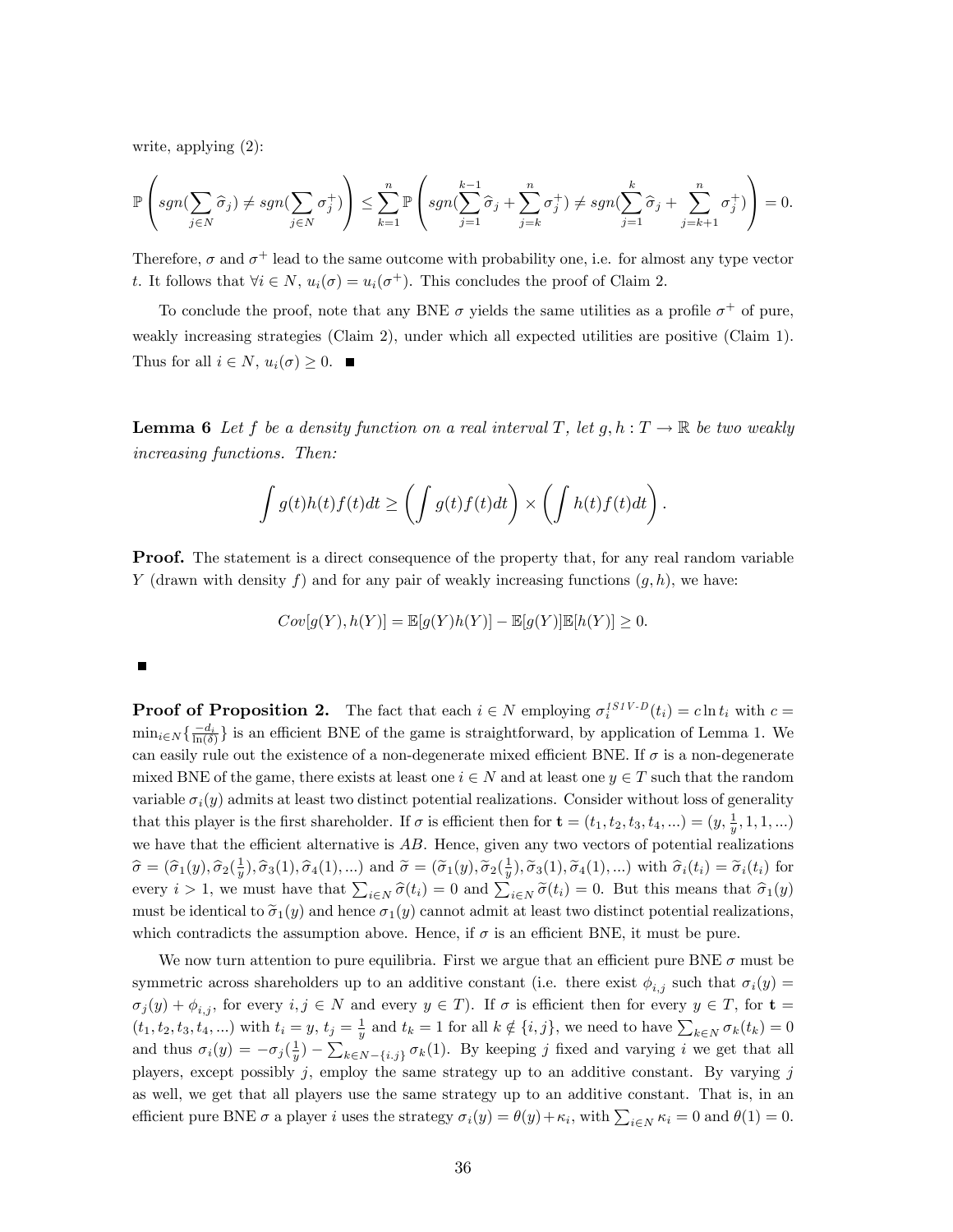Notice that if  $\sigma$  is an efficient equilibrium of the standard 1S1V-D rule characterized by some  $\theta$  and  $\kappa = (\kappa_1, \kappa_2, ..., \kappa_n)$  such that  $\kappa_i \neq 0$  for at least one  $i \in N$ , it follows that  $\sigma'$ , characterized by the same  $\theta$  and  $\kappa = (0, 0, ..., 0)$ , is an efficient equilibrium of the rule  $v' = (\mathbb{R}, \mathbb{R}, ..., \mathbb{R})$ . Hence, to characterize all efficient equilibria of the standard  $1S1V-D$  rule, it suffices to characterize all admissible  $\theta$ s that lead to full information equivalence when  $\kappa = (0, 0, ..., 0)$  under rule v'. In the remaining part of the proof, we slightly abuse terminology, and instead of saying "a pure-strategy efficient equilibrium of v characterized by  $\theta$  and  $\kappa = (0, 0, ..., 0)$ " we simply say "an efficient equilibrium  $\theta$ ."

In an efficient equilibrium  $\theta$ , it must be the case that for every  $\mathbf{t} \in T^n$  we have  $sgn(\sum_{i \in N} \theta(t_i)) =$  $sgn(\mathbb{P}(\alpha|\mathbf{t}) - \mathbb{P}(\beta|\mathbf{t}))$ . But we know from Lemma 1 that  $\mathbb{P}(\alpha|\mathbf{t}) - \mathbb{P}(\beta|\mathbf{t}) > 0 \Leftrightarrow \sum_{i \in N} \ln(t_i) > 0$ ,  $\mathbb{P}(\alpha|\mathbf{t}) - \mathbb{P}(\beta|\mathbf{t}) < 0 \Leftrightarrow \sum_{i \in N} \ln(t_i) < 0$ , and  $\mathbb{P}(\alpha|\mathbf{t}) - \mathbb{P}(\beta|\mathbf{t}) = 0 \Leftrightarrow \sum_{i \in N} \ln(t_i) = 0$ . In other words, for every  $\mathbf{t} \in T^n$  it must hold that  $sgn(\sum_{i \in N} \theta(t_i)) = sgn(\sum_{i \in N} \ln(t_i)).$ 

First, we prove that every efficient equilibrium  $\theta$  is monotone (increasing, in particular) and symmetric (i.e.,  $\theta(y) = -\theta(\frac{1}{y})$  for every  $y \in T$ ), then that it is differentiable on  $int(T) = (\delta, \frac{1}{\delta})$ and continuous on  $T = [\delta, \frac{1}{\delta}],$  and, finally, we provide a full characterization by showing that each efficient equilibrium  $\theta$  is equal to the natural logarithm multiplied by some positive constant.

Monotonicity and symmetry of equilibria: For every  $t_i < \frac{1}{\delta}$  there exists a  $t_{-i} \in T^{n-1}$ such that  $\mathbb{P}(\alpha|\mathbf{t}) = \mathbb{P}(\beta|\mathbf{t})$ , so that  $\sum_{i \in N} \ln(t_i) = 0$ . Hence, for such a  $\mathbf{t} = (t_i, t_{-i})$  and every  $\varepsilon \in (0, \frac{1}{\delta} - t_i],$  it is true that,  $\mathbb{P}(\alpha | (t_i + \varepsilon, t_{-i})) > \mathbb{P}(\beta | (t_i + \varepsilon, t_{-i})),$  so that  $\sum_{j \in N - \{i\}} \ln(t_j)$  +  $ln(t_i + \varepsilon) > 0$ . Since every efficient equilibrium  $\theta$  delivers the efficient outcome, it follows that for every  $y < \frac{1}{\delta}$  and  $\varepsilon \in (0, \frac{1}{\delta} - y]$  there exists a  $t_{-i} \in T^{n-1}$  such that  $\sum_{j \in N^{-i}} \theta(t_j) + \theta(y) = 0$ and  $\sum_{j\in N_{f}}\theta(t_{j}) + \theta(y+\varepsilon) > 0$ . In other words,  $\theta(y+\varepsilon) > \theta(y)$  for every  $y < \frac{1}{\delta}$  and  $\varepsilon \in (0, \frac{1}{\delta} - y]$ ;  $\theta$  is strictly increasing in the player's type. To establish symmetry, consider that  $\mathbf{t} \in T^n$  is such that  $t_i = 1$  for every  $i \in N$ . In this case the efficient alternative is AB. Therefore,  $\sum_{i\in\mathbb{N}}\theta(t_i)=n\theta(1)=0$ , which implies  $\theta(1)=0$ . Now consider a  $\mathbf{t}\in\mathbb{T}^n$  such that  $t_1=y\in\mathbb{T}$ ,  $t_2 = \frac{1}{y} \in T$  and  $t_i = 1$  for every  $i > 2$ . We have  $\sum_{i \in N - \{1,2\}} \ln(1) + \ln(y) + \ln(\frac{1}{y}) = 0$  and hence  $\sum_{i\in N-\{1,2\}} \theta(1) + \theta(y) + \theta(\frac{1}{y}) = 0$ , which implies  $(n-2) \times 0 + \theta(y) + \theta(\frac{1}{y}) = 0$ , for every  $y \in T$ . In other words,  $\theta(y) = -\theta(\frac{1}{y})$ , for every  $y \in T$ .

Differentiability: By Lebesgue's theorem for the differentiability of monotone functions defined over open intervals we have that every equilibrium  $\theta : T \to \mathbb{R}$  is differentiable at almost every  $y \in int(T) = (\delta, \frac{1}{\delta})$ . We will now establish that  $\theta$  is actually differentiable at every  $y \in (\delta, \frac{1}{\delta})$ . Notice that in all profiles with  $t_1 = y \in (\delta, 1], t_2 = y' \in (1, \frac{1}{\delta}), t_3 = \frac{1}{yy'} \in (\delta, \frac{1}{\delta}),$  and  $t_i = 1$  for every  $i > 3$ , it must hold that  $\theta(y) + \theta(y') + \theta(\frac{1}{yy'}) = 0 \Leftrightarrow \theta(y) = -\theta(y') - \theta(\frac{1}{yy'})$  by the fact  $\theta(1) = 0$  and that  $\sum_{i \in N} \ln(t_i) = 0$ . Assume that  $\theta$  is not differentiable at a particular  $\tilde{y} \in (\delta, 1]$ . Then it follows that  $-\theta(y') - \theta(\frac{1}{yy'})$  is not differentiable with respect to y at  $\tilde{y}$ , for every  $y' \in (1, \frac{1}{\delta})$ . But due to the fact that  $\theta$  is differentiable at almost every  $y \in int(T)$ , it follows that for every  $y \in (\delta, 1]$ , there exists  $y' \in (1, \frac{1}{\delta})$  such that  $\theta$  is differentiable at  $\frac{1}{yy'}$ . This contradicts the claim that there exists  $\tilde{y} \in (\delta, 1]$  at which  $\theta$  is not differentiable, and, by symmetry it follows that  $\theta$  is differentiable at every  $y \in int(T)$ .

Continuity at the boundary: We know that  $\theta$  is differentiable, and thus continuous, on  $int(T) = (\delta, \frac{1}{\delta})$ . Let us show that it is continuous at  $y = \frac{1}{\delta}$ . Suppose by contradiction, that there is a discontinuity. As  $\theta$  is increasing, it must be of the form:  $\theta(y) - \theta(y - \varepsilon) > \tilde{\varepsilon}$  for every  $\varepsilon \in (0,\bar{\varepsilon}],$  where  $\bar{\varepsilon}$  and  $\tilde{\varepsilon}$  are positive constants. Then there exists  $\lambda \in (0,1-\delta)$  such that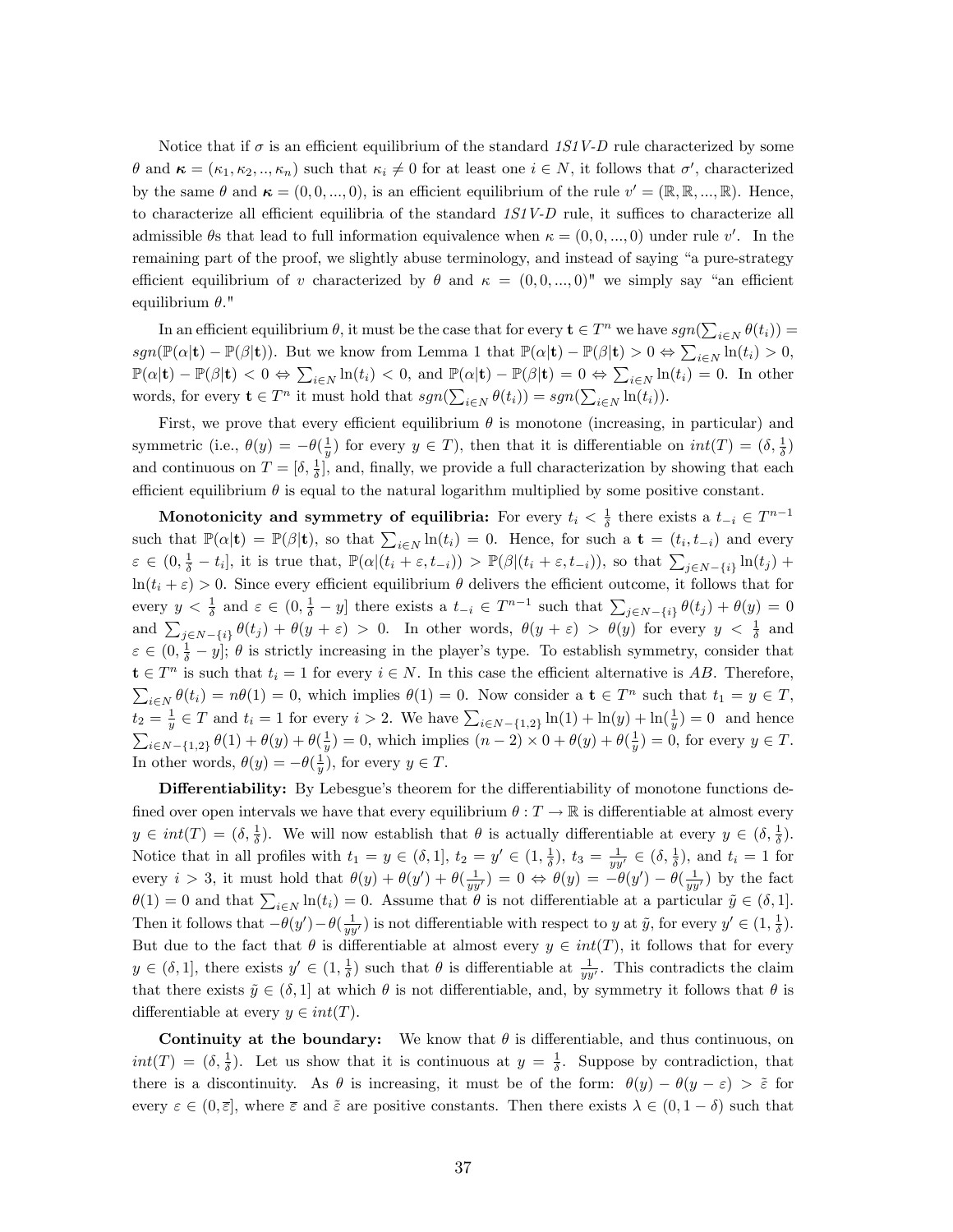$(n-2)\theta(1-\lambda) + \theta(y) + \theta(\frac{1}{y-\varepsilon}) > 0$  for every  $\varepsilon \in (0,\overline{\varepsilon}]$ . But for every  $\lambda \in (0,1-\delta)$  one can find  $\varepsilon > 0$  small enough such that  $(n-2)\ln(1-\lambda) + \ln(y) + \ln(\frac{1}{y-\varepsilon}) < 0$ . This contradicts the fact that  $\theta$  leads to the efficient outcome for every possible realization of types. Thus  $\theta$  is continuous at  $\frac{1}{\delta}$ , and for the same reason, it must be continuous at  $\delta$ . We conclude that  $\theta$  is continuous on  $T=[\delta, \frac{1}{\delta}].$ 

**Characterization:** We fix an efficient equilibrium  $\theta$  and an arbitrary pair of values  $(y', \tilde{y}) \in$  $(\delta, \frac{1}{\delta})^2$ , such that  $y' < 1$  and  $\tilde{y} > 1$ . Consider now a  $\mathbf{t} \in (\delta, \frac{1}{\delta})^n$  such that  $t_1 = y'$ ,  $t_2 =$  $\tilde{y}, t_3 = \frac{1}{y'\tilde{y}} \in \left(\frac{1}{\tilde{y}}, \frac{1}{y'}\right) \subset (\delta, \frac{1}{\delta})$ , and  $t_i = 1$  for every  $i > 3$ . If we define  $r = y' \times \tilde{y}$  we get  $\sum_{i\in N-\{1,2,3\}} \theta(1) + \theta(y') + \theta(\frac{r}{y'}) + \theta(\frac{1}{r}) = 0$ . Since,  $\ln(y) + \ln(\frac{r}{y}) + \ln(\frac{1}{r}) = 0$  for every y in an open ball around y', and since  $\theta$  is differentiable at y', it follows that we can take the derivative of  $\sum_{i\in N-\{1,2,3\}} \theta(1) + \theta(y) + \theta(\frac{r}{y}) + \theta(\frac{1}{r}) = 0$  with respect to y and evaluate it at y'. By doing that, we get,  $\theta'(y') + \theta'(\frac{r}{y'})(-\frac{r}{y'^2}) = 0$ . This can be written as  $y' \times \theta'(y') = \tilde{y} \times \theta'(\tilde{y})$ . But since this holds for any pair of values  $(y', \tilde{y}) \in int(T)^2$ , such that  $y' < 1$  and  $\tilde{y} > 1$ , it is true that, for any fixed  $\tilde{y} \in (1, \frac{1}{\delta})$ , we have  $y \times \theta'(y) = \tilde{y} \times \theta'(\tilde{y})$  for every  $y \in (\delta, 1)$ . In other words, for every  $y \in (\delta, 1)$ we have  $y \times \theta'(y) = c \Longrightarrow \theta'(y) = \frac{c}{y} \Longrightarrow \theta(y) = c \ln y + \hat{c}$ , for some  $c > 0$  and  $\hat{c} \in \mathbb{R}$ . By the fact that  $\theta(1) = 0$ , it follows that  $\hat{c} = 0$  and, hence,  $\theta(y) = c \ln y$  for every  $y \in (\delta, 1)$ , with  $c > 0$ . By symmetry of  $\theta$  it follows that for every  $y \in (1, \frac{1}{\delta})$ , we have  $\theta(y) = -\theta(\frac{1}{y}) = -c \ln \frac{1}{y} = c \ln y$ . That is,  $\theta(y) = c \ln y$  for every  $y \in (\delta, \frac{1}{\delta})$ , with  $c > 0$ , and by continuity at the boundary, the formula must hold for every  $y \in [\delta, \frac{1}{\delta}].$ 

By the fact that in every equilibrium  $\sigma$  of the rule  $V^{ISIV-D}(d)$ , we must have  $\sigma_i(\frac{1}{\delta}) \leq d_i$  and  $\sigma_i(\delta) \geq -d_i$ , and by the above analysis, it follows that in an efficient equilibrium it should hold that  $\sigma_i(t_i) = c \ln t_i + \kappa_i$  with  $\sum_{i \in N} \kappa_i = 0$  and  $c \in (0, \min_{i \in N} {\frac{\min(d_i - \kappa_i, d_i + \kappa_i)}{-\ln(\delta)}})$  $\frac{i^{-\kappa_i, a_i + \kappa_i}}{-\ln(\delta)}\big\}\big].$ 

**Proof of Proposition 3.** Let X be a continuous voting rule: there exists  $(\psi_i)_{i \in N} \in$  $\chi_{i\in\mathbb{N}}$  int(X<sub>i</sub>) such that  $\sum_{i\in\mathbb{N}}\psi_i=0$ . To see why X admits an efficient equilibrium, notice that any efficient equilibrium  $\sigma$  of the voting rule  $V^{1S1V-D}(1,\ldots,1)$ , as characterized in Proposition 2, can be properly re-scaled so that, for each  $i \in N$ ,  $\sigma_i$  fits within any open set around  $\psi_i$ .

To understand why only continuous voting rules admit an efficient equilibrium, let  $v = X$  be a voting rule with an efficient equilibrium  $\sigma$ . Since every strategy that is feasible according to this rule is also feasible under the rule  $v' = (\mathbb{R}, \mathbb{R}, ..., \mathbb{R})$ , it must be the case that  $\sigma$  is an efficient equilibrium of  $v'$  too. We replicate the reasoning in the proof of Proposition 2, and get the following result: as  $\sigma$  is an efficient equilibrium of v', it should hold that  $\sum_{i\in N}\sigma_i(1)=0$  and, for every  $i \in N$ ,  $\sigma_i(y)$  should be continuous and strictly increasing in an open ball around  $y = 1$ . Hence, noting  $\psi_i = \sigma_i(1)$ , we have that  $\sum_{i \in N} \psi_i = 0$  and  $\psi_i \in int(X_i)$  for every  $i \in N$ , that is X is a continuous voting rule.

## Appendix B: Proofs of Section 5

**Proof of Proposition 4.** The result is straightforward when the manager is perfectly informed, i.e.  $T_M = \{0,\infty\}$ . In that case, the aligned manager vetoes in the bad state, while all other manager's types never veto. The setting is thus equivalent to a voting game with fixed prior  $Pr(\alpha) = \frac{1}{1+\mu}$ , for which the dominance of 1P1V-D over 1P1V has already been established. In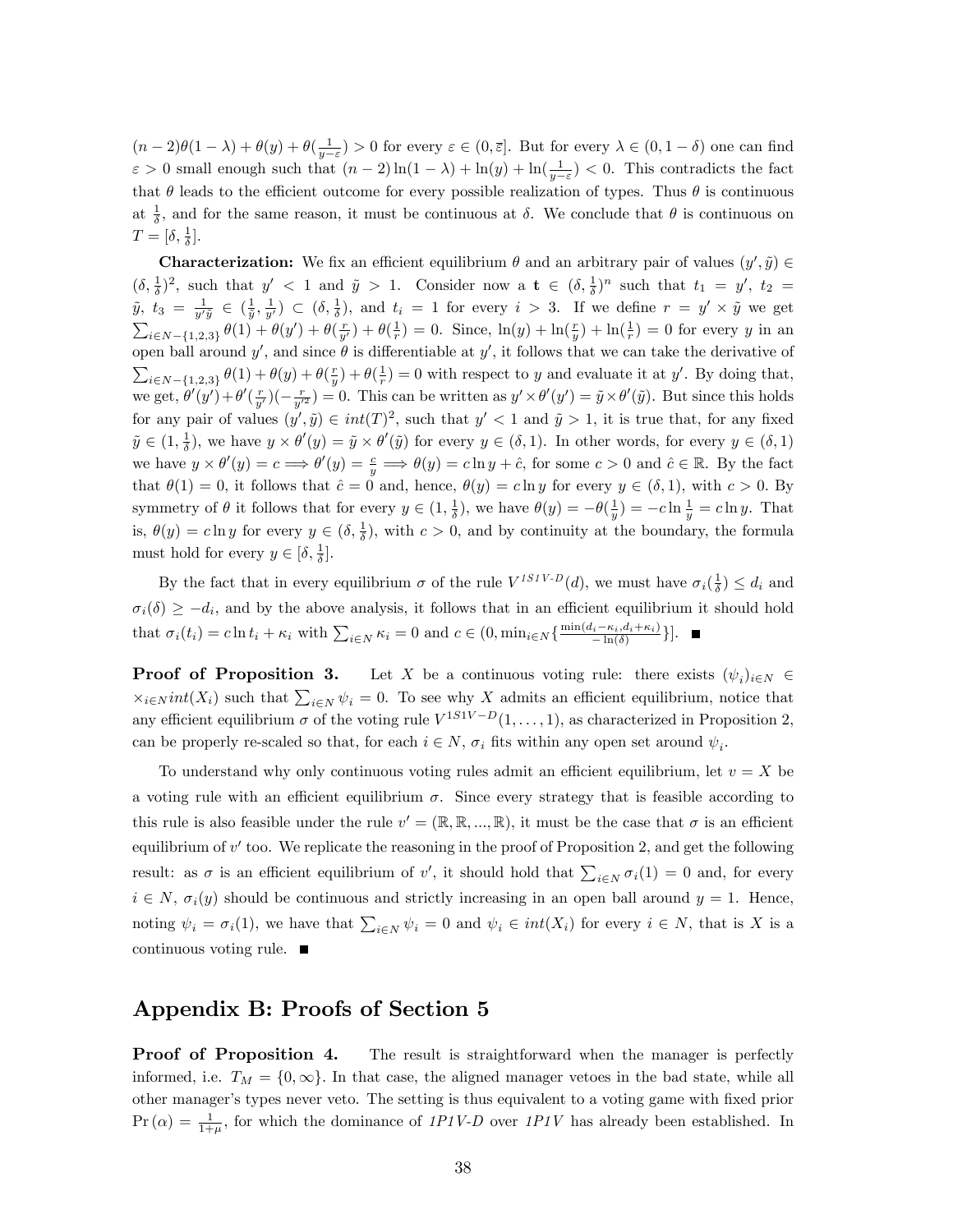the rest of the proof, we thus focus on the case where  $T_M$  is compact

As for Proposition 1, we divide the statement in two lemmas (Lemma 7 and 8 in this Appendix), focusing respectively on the best and the worst equilibria under each voting mechanism. Throughout the proof, we treat the game between the manager and the shareholders as a simultaneous game and we continue to apply the equilibrium notion of a BNE, as in Section 4. We note however that the same results hold for the equilibrium concept of weak perfect Bayesian equilibrium in the sequential version of the game when there is no decisive shareholder.  $\blacksquare$ 

**Lemma 7** For any  $\mu \in [0, 1]$  and any share distribution d, for any BNE  $\sigma$  under  $V^{1P1V}(d)$ , there exists a BNE  $\sigma'$  under  $V^{1P1V-D}(d)$  that makes all shareholders (weakly) better of in expectation.

**Proof.** The strategy of the proof is to construct a two-player common value game between an aligned manager and an aggregate shareholder (holding all the shareholders' signals). When voting under  $1P1V-D$ , shareholders can implement (i.e. decentralize) the aggregate shareholder's strategy of the most efficient equilibrium of the two-player game. The corresponding profile is then the most efficient equilibrium of the original game under  $1P1V-D$ . Using the argument of Mc Lennan (1998), shareholders' welfare at equilibrium cannot improve with  $1PIV$ .

Two-player game. We consider a game with two players: a manager M and an aggregate shareholder AS. The manager receives the signal  $s_M$ , while the aggregate shareholder receives the signals  $s_1, \ldots, s_n$ . After receiving their (private) signals, players simultaneously choose to pass  $(x_j = P)$  or to veto  $(x_j = V)$  the proposal. The proposal is accepted with probability 1 if both players choose  $P$ , and it is accepted with probability  $\mu$  if the manager vetoes while the aggregate shareholder passes.<sup>38</sup> Both players share the same utility: for all  $j \in \{M, AS\}$ ,

$$
u_j(A|\alpha) = 1, \ u_j(A|\beta) = -1,
$$
  

$$
u_j(B|\alpha) = u_j(B|\beta) = 0.
$$

Claim 1: the two-player game admits a most efficient strategy profile, which is also an equilibrium of that game. The expected utility of each player is at least 0 at this equilibrium.

We first show the existence of a most efficient equilibrium, and we start by computing players' best replies. Given a strategy  $\sigma_{AS}$  for the aggregate shareholder, the expected utility difference between actions P and V for the manager,  $\Delta u_M := \mathbb{E}[u_M(x_M = P, \sigma_{AS}) | s_M] - \mathbb{E}[u_M(x_M = P, \sigma_{AS})]$  $V, \sigma_{AS}$  |  $s_M$ ], can be written as:

$$
\Delta u_M = (1 - \mu) \mathbb{P}(\sigma_{AS} = P) (2 \mathbb{P}(\omega = \alpha \mid \sigma_{AS} = P, s_M) - 1).
$$

Indeed, the only difference between the actions  $x_M = P$  and  $x_M = V$  arises when the aggregate shareholder chooses to pass  $(\sigma_{AS} = P)$  and the manager has control over her own veto (with probability  $1 - \mu$ ). Hence, playing  $x_M = P$  is a best reply for the manager whenever  $\mathbb{P}(\omega =$ 

<sup>&</sup>lt;sup>38</sup>In other words, the manager has incomplete control over her own veto: with probability  $\mu$ , she is "transformed" into a misaligned manager, who automatically passes the proposal.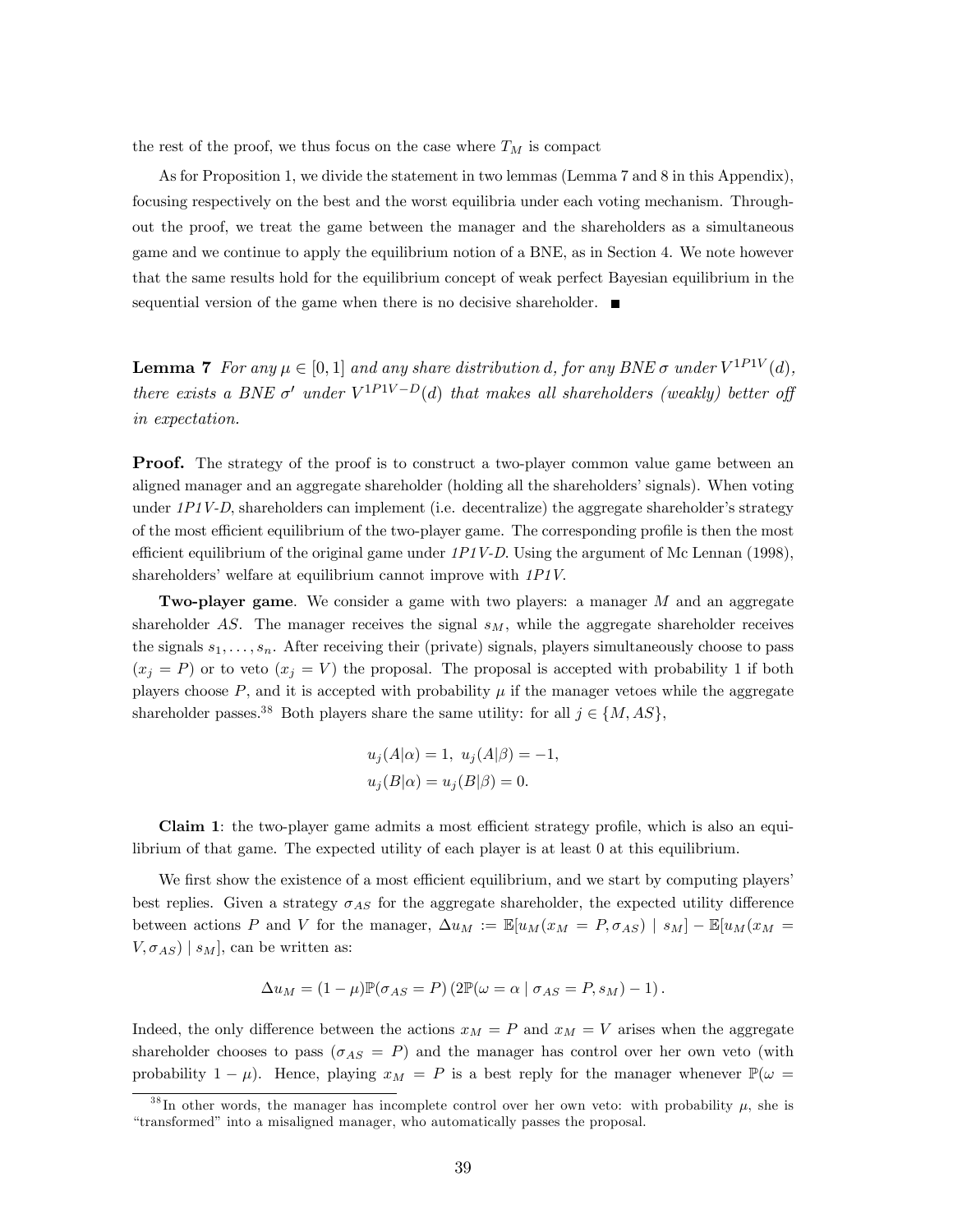$\alpha \mid \sigma_{AS} = P, s_M) \ge 1/2$ , or equivalently  $\frac{\mathbb{P}(\omega = \alpha | \sigma_{AS} = P, s_M)}{\mathbb{P}(\omega = \beta | \sigma_{AS} = P, s_M)} \ge 1$ . Noting  $t_M = \frac{f_M(s_M|\alpha)}{f_M(s_M|\beta)}$  $\frac{J_M(s_M|\alpha)}{f_M(s_M|\beta)}$  and  $t_{\sigma_{AS}} = \frac{\mathbb{P}(\sigma_{AS}=P|\alpha)}{\mathbb{P}(\sigma_{AS}=P|\beta)}$  $\frac{\mathbb{P}(\sigma_{AS}=P|\alpha)}{\mathbb{P}(\sigma_{AS}=P|\beta)}$ , we may write  $\frac{\mathbb{P}(\omega=\alpha|\sigma_{AS}=P,s_M)}{\mathbb{P}(\omega=\beta|\sigma_{AS}=P,s_M)}=t_Mt_{\sigma_{AS}}$ . We obtain that there is a cutoff  $\overline{t}_M := \frac{1}{t_{\sigma_{AS}}}$  such that  $x_M = P$  is a best reply whenever  $t_M \ge \overline{t}_M$ , and that  $x_M = V$  is a best reply otherwise.

Similarly, we denote the aggregate shareholder's type by  $t_{AS} = \frac{\prod_{i=1}^{n} f_i(s_i|\alpha)}{\prod_{i=1}^{n} f_i(s_i|\beta)} = \prod_{i=1}^{n} t_i$ . As for the manager, we obtain that  $\Delta u_{AS} := \mathbb{E}[u_{AS}(\sigma_M, x_{AS} = P) | s_1, \ldots, s_n] - \mathbb{E}[u_{AS}(\sigma_M, x_{AS} = V) |$  $s_1, \ldots, s_n$ , can be written as:

$$
\Delta u_{AS} = (\mathbb{P}(\sigma_M = P) + \mu \mathbb{P}(\sigma_M = V)) \times \left(2\mathbb{P}\left(\omega = \alpha | \tilde{\mathbb{P}}(\sigma_M = P) = \frac{\mathbb{P}(\sigma_M = P)}{\mathbb{P}(\sigma_M = P) + \mu \mathbb{P}(\sigma_M = V)}, s_1, \dots, s_n\right) - 1\right),
$$

where  $\mathbb{\tilde{P}}$  denotes the posterior probability once one knows that the manager has passed the reform (either because she chose to do so,  $x_M = P$ , or because she tried to veto,  $x_M = V$ , but the veto was not registered, which arises with probability  $\mu$ ). Hence, as for the manager, there is a cutoff  $\overline{t}_{AS}$ , function of the manager's strategy  $\sigma_M$ , such that  $x_{AS} = P$  is a best reply to  $\sigma_M$  whenever  $t_{AS} \geq \bar{t}_{AS}$ , and that  $x_{AS} = V$  is a best reply otherwise.

We have shown that the best reply of each player  $j \in \{M, AS\}$  is characterized by a cutoff  $\bar{t}_i$ above which j plays  $P$ , and below which j plays  $V$ . Now, observe that the players' type spaces  $T_M = [\delta_M, \frac{1}{\delta_M}]$  and  $T_{AS} = [\delta^n, \frac{1}{\delta^n}]$  are compact. Moreover, if one denotes by  $g_j(t_j | \omega)$  the density according to which player j is of type  $t_j$  in state  $\omega$ , we obtain the expected utility of both players given the cutoffs  $(\bar{t}_M,\bar{t}_{AS})$  as:

$$
\mathbb{E}[u_j \mid \bar{t}_M, \bar{t}_{AS}] = \int_{\bar{t}_{AS}}^{\frac{1}{\delta^n}} dt_{AS} \int_{\delta_M}^{\frac{1}{\delta_M}} dt_M \left( \mu + (1 - \mu) \mathbf{1}_{\{t_M \ge \bar{t}_M\}} \right) \times \n(\mathbb{P}(\omega = \alpha) g_{AS}(t_{AS}|\alpha) g_M(t_M|\alpha) - \mathbb{P}(\omega = \beta) g_{AS}(t_{AS}|\beta) g_M(t_M|\beta)).
$$

As in each state, the conditional distributions of  $t_M$  and  $t_{AS}$  are continuous, the expected utility is continuous in both players' cutoffs. It follows that there exists an optimal couple of cutoffs  $(\vec{t}_M^*, \vec{t}_{AS}^*)$  which maximizes the common utility. The corresponding strategy profile must thus be an equilibrium, the most efficient equilibrium, and also the most efficient strategy profile. As the strategy profile  $(x_M = V, x_{AS} = V)$  yields an expected utility of 0, the expected utility of the most efficient profile must be at least 0.

Claim 2: The most efficient profile of the two-player game is replicable in the original game under  $1PIV-D$ . In that game, the corresponding profile is both the most efficient profile such that the misaligned manager always proposes and the most efficient equilibrium.

In the original game under  $1PIV-D$ , consider the strategy profile  $\sigma^*$  where: the aligned manager behaves as the manager of the two-player game; the misaligned manager always proposes; the shareholders decentralize the aggregate shareholder's strategy of the two-player game by playing the log-strategy identified in Proposition 2.

First, observe that  $\sigma^*$  is an equilibrium. Indeed, we know from Claim 1 that the aligned manager and the shareholders are playing optimally (if one individual shareholder could improve her utility, then the aggregate shareholder could do it as well in the two-player game, a contradiction).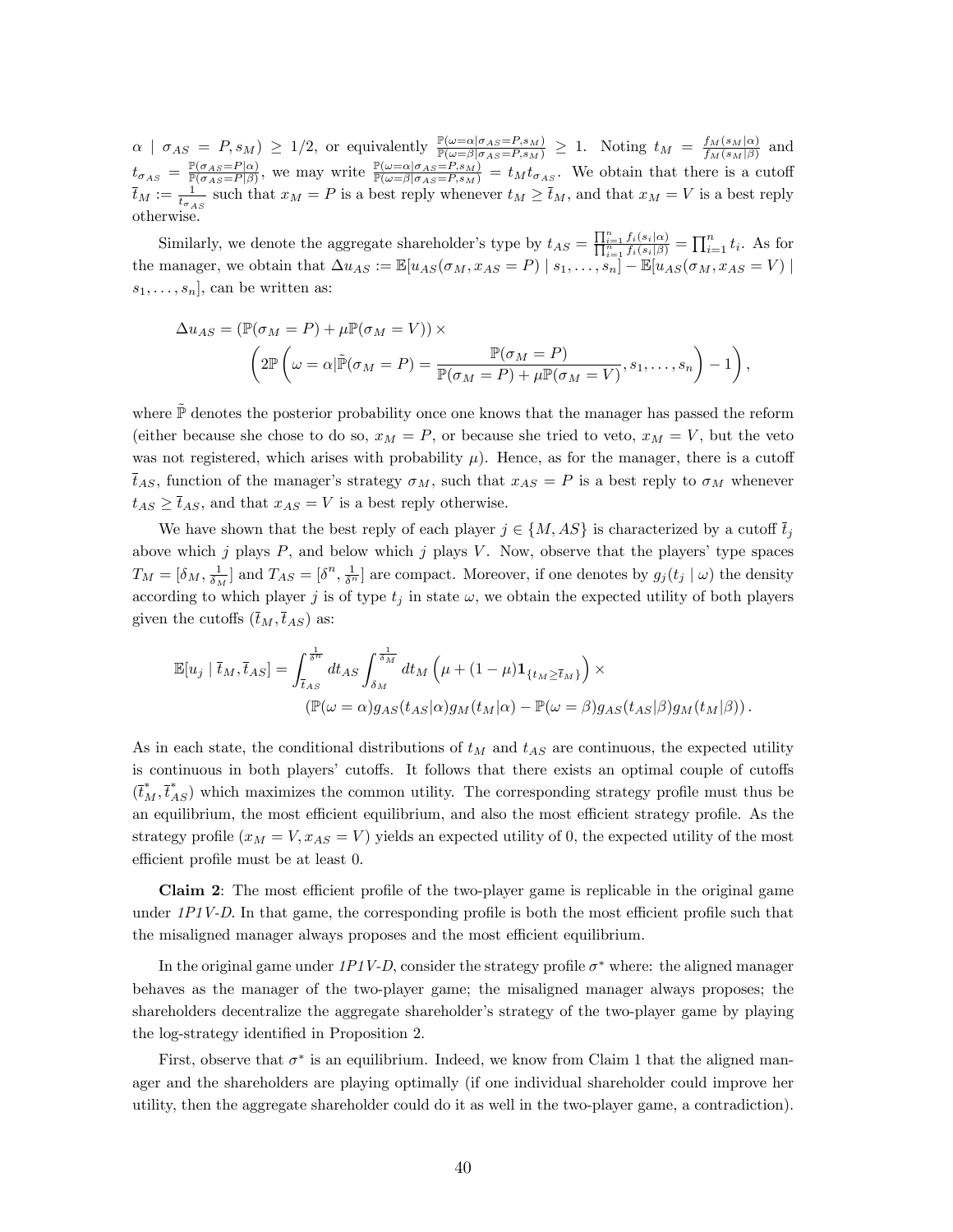Moreover, passing is always a best reply for the misaligned manager.

Second,  $\sigma^*$  is the most efficient profile among those for which the misaligned manager always proposes. Indeed, if there was a (strictly) more efficient such profile, then there would be a (strictly) more efficient profile than the one identified in the two-player game, a contradiction with Claim 1.

Third, assume by contradiction that there is a (strictly) more efficient equilibrium. By virtue of the previous assertion, it must be a strategy profile such that the misaligned manager proposes with probability strictly less than one. For such a strategy to be a best reply, it must be that shareholders always turn the reform down. Such a profile yields an expected utility of 0 for the shareholders (and the aligned manager), and thus cannot be a strict improvement over  $\sigma^*$ , since  $\sigma^*$  yields at least 0 (applying Claim 1).

**Claim 3:** The original game under  $1PIV$  admits equilibria, but none of them is more efficient than the most efficient profile under  $1P1V-D$ .

First, observe that the profile in which every manager's type vetoes and all shareholders vote against the proposal is an equilibrium, thus an equilibrium exists.

Second, any profile under  $1PIV$  for which the misaligned manager always proposes is replicable in the game under  $1P1V-D$ , and thus cannot be (strictly) more efficient than  $\sigma^*$  (applying Claim 2). Thus, no equilibrium under  $1PIV$  for which the misaligned manager always proposes can improve upon  $\sigma^*$ .

Finally, any equilibrium under  $1PIV$  such that the misaligned manager proposes with a probability strictly less than one must yield an expected utility of 0 for the shareholders and the aligned manager (same argument as under  $1PIV-D$ ). Therefore, no equilibrium under  $1PIV$  can improve upon  $\sigma^*$ .

**Lemma 8** For any  $\mu \in [0, 1]$  and any share distribution d, for any BNE  $\sigma$  under  $V^{1P1V-D}(d)$ , there exists a BNE  $\sigma'$  under  $V^{1P1V}(d)$  that makes all shareholders (weakly) worse off in expectation.

**Proof.** First, observe that the profile for which any manager vetoes the proposal and all shareholder vote against it is an equilibrium under  $1P1V$ , with an expected utility of 0 for each shareholder.

Second, let  $\sigma = (\sigma_M, \sigma_1, \ldots, \sigma_n)$  be a BNE under 1P1V-D. We will show that this equilibrium yields an expected utility of at least 0 to all shareholders. If  $\mathbb{P}(\sum_{i=1}^n \hat{\sigma}_i(t_i) \geq 0) = 0$ , the profile yields an expected utility of 0 (the proposal is never accepted), and the previous statement holds. We may thus focus on the case for which  $\mathbb{P}(\sum_{i=1}^n \hat{\sigma}_i(t_i) \geq 0) > 0$ . As  $\sigma$  is an equilibrium, it must be that the misaligned manager always proposes. Then, by applying the same argument as in the proof of Lemma 7 (Claim 1), we obtain that the aligned manager's strategy must be weakly increasing.

Now, given the (aligned and misaligned) managersí strategies, the game among shareholders can be seen as a game with an exogenous proposal (as in Section 4), albeit with a possibly biased prior  $\mathbb{P}(\omega = \alpha) \ge 1/2$ . In that game, we can apply the same reasoning as in the proof of Lemma 4 (Claim 1), and we obtain that there exists a strategy profile  $\sigma'$  for the shareholders, such that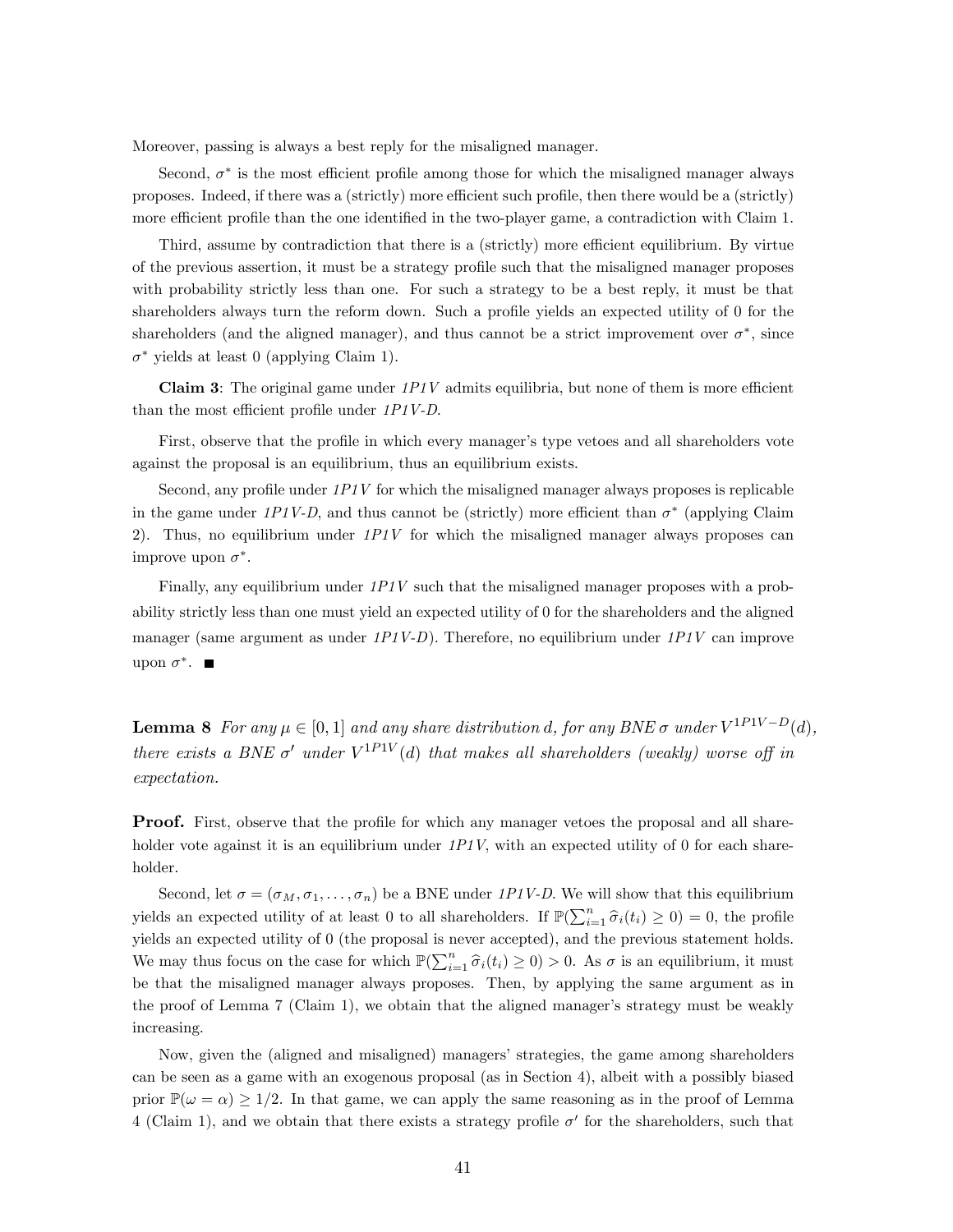each  $\sigma'_i$  is pure, weakly increasing and:  $\forall i \in N$ ,  $u_i(\sigma_M, \sigma_1, \ldots, \sigma_n) = u_i(\sigma_M, \sigma'_1, \ldots, \sigma'_n)$ . As each player's strategy under the profile  $(\sigma_M, \sigma'_1, \ldots, \sigma'_n)$  is weakly increasing, a similar argument as the one used in Lemma  $5$  (Claim 1) shows that this profile yields an expected utility of at least  $0$  to all shareholders. Therefore,  $\forall i \in N$ ,  $u_i(\sigma) \geq 0$ . This concludes the proof.

The dominance statement in Proposition 4 is obtained by conjunction of Lemmas 7 and 8. To establish strict dominance, consider an instance for which, when the proposal is exogenous, the best BNE under  $1P1V-D$ ,  $\sigma^{1P1V-D}$ , implements the correct outcome with a probability  $p^{1P1V-D}$ strictly higher than  $p^{1PIV}$ , attained at the best BNE under  $1PIV$ ,  $\sigma^{1PIV}$ . We may further assume  $p^{1PIV-D} > p^{1PIV} > \frac{1}{2}$ . We will establish the strict dominance of 1P1V-D over 1P1V when the proposal is endogenous by taking  $\delta_M$  sufficiently close to 1.

First, observe that for  $\delta_M$  close enough to 1, the profile where the manager (either aligned or misaligned) always proposes and the shareholders play a BNE  $\sigma$  of the exogenous proposal game, such that  $p^{\sigma} > 1/2$ , must be an equilibrium. Indeed, on the shareholders' side, the game is the same as the one with an exogenous proposal since the manager always proposes. On the aligned manager's side, the utility of vetoing is 0, while the utility of proposing can be made arbitrarily close to  $2p^{\sigma} - 1 > 0$  (for  $\delta_M$  close to 1), in which case proposing is indeed a best reply. Finally, as the probability of accepting the reform is always positive (since  $p^{\sigma} > 1/2$ ), the misaligned manager's best reply is also to propose.

Second, assume that there is a BNE  $\sigma$  under 1P1V which implements the correct outcome with a probability  $p^{\sigma} > p^{1PIV}$ . As  $p^{\sigma} > 1/2$ , the misaligned manager always proposes (for  $\delta_M$  close enough to 1). As  $p^{1PIV}$  is the highest probability to implement the correct outcome under  $1PIV$ when the proposal is exogenous, it must be that the aligned manager sometimes vetoes the proposal, for some type  $t_M \in T_M$ . It must thus be that  $\mathbb{P}(\alpha | t_M)\mathbb{P}(O = A|\alpha) + \mathbb{P}(\beta | t_M)\mathbb{P}(O = B|\beta) \leq \frac{1}{2}$ , where  $\mathbb{P}(O|\omega)$  denotes the probability of alternative O passing in state  $\omega$  when the proposal is passed to the shareholders. By choosing  $\delta_M$  sufficiently close to 1, we can make  $\mathbb{P}(\alpha|t_M)$  and  $\mathbb{P}(\beta | t_M)$  arbitrarily close to 1/2 for all  $t_M \in [\delta_M, \frac{1}{\delta_M}]$ , and, as  $p^{1P1V} > \frac{1}{2}$ , we can thus make sure that

$$
\left(\exists t_M \in T_M, \quad \mathbb{P}(\alpha | t_M) \mathbb{P}(O = A | \alpha) + \mathbb{P}(\beta | t_M) \mathbb{P}(O = B | \beta) \leq \frac{1}{2}\right)
$$
  
\n
$$
\Rightarrow \quad (\forall t_M \in T_M, \quad \mathbb{P}(\alpha | t_M) \mathbb{P}(O = A | \alpha) + \mathbb{P}(\beta | t_M) \mathbb{P}(O = B | \beta) < p^{1PIV}).
$$

If  $\sigma_M$  denotes the aligned manager's strategy, we obtain:

$$
p^{\sigma} = \int (\mu + (1 - \mu)\sigma_M(t_M)(P)) \times
$$
  

$$
(\mathbb{P}(\alpha | t_M)\mathbb{P}(O = A|\alpha) + \mathbb{P}(\beta | t_M)\mathbb{P}(O = B|\beta)) g_M(t_M) dt_M < p^{1PIV}.
$$

Hence a contradiction. We have shown that for  $\delta_M$  close enough to 1, the dominance of 1P1V-D over  $1PIV$  can be strict.  $\blacksquare$ 

**Proof of Lemma 3.** The expected payoff of the misaligned manager when she calls for a vote in the bad state is  $p_I(\gamma_V) - c(1 - p_I(\gamma_V))$ . This has to be compared to a payoff of 0 if she vetoes the proposal. As a result, the manager strictly prefers to call for a vote if  $p_I(\gamma_V) > \frac{c}{1+c}$ , and is indifferent between vetoing and putting the proposal to a vote if  $p_I(\gamma_V) = \frac{c}{1+c}$ . Given that the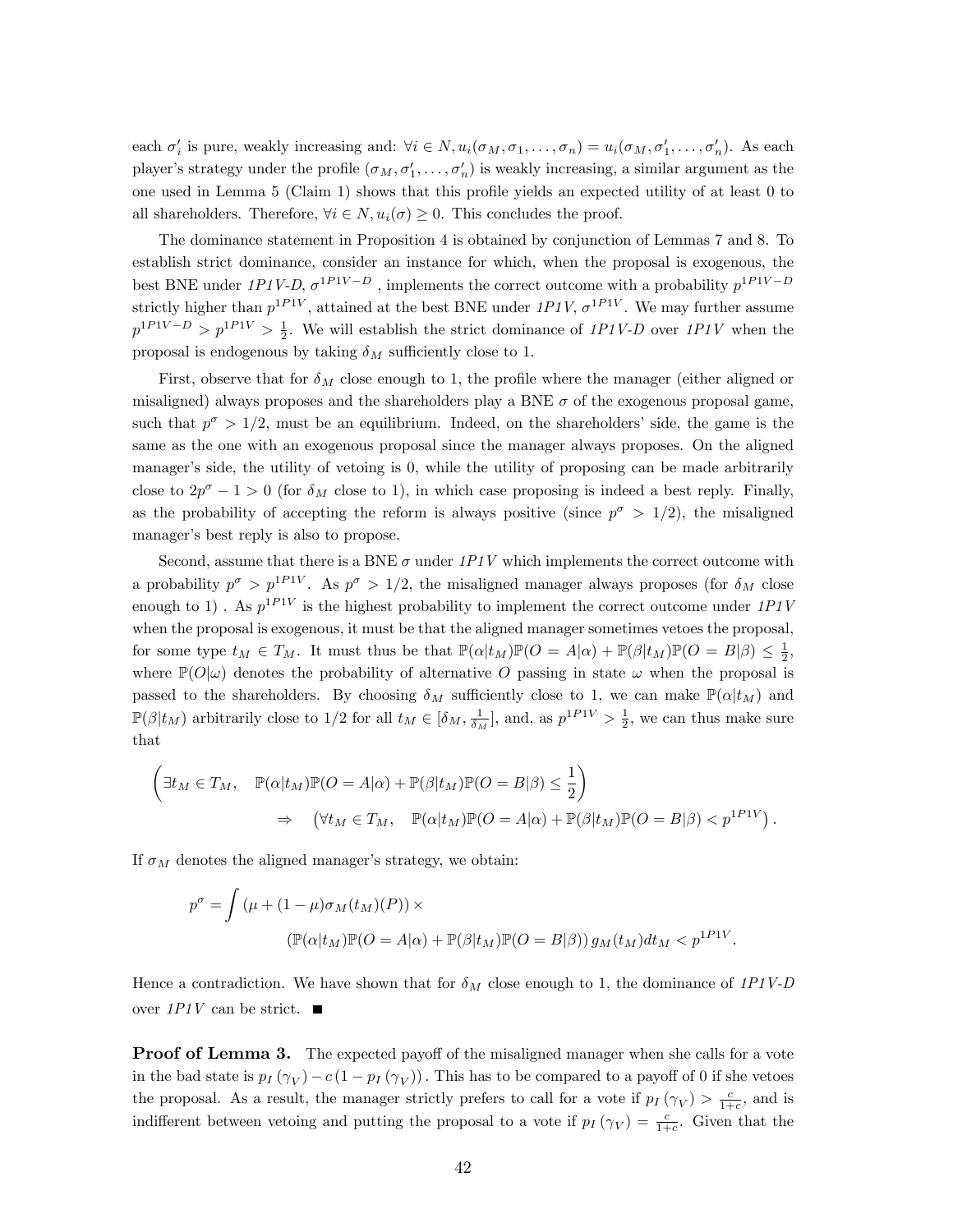misaligned manager cannot veto with probability 1 in equilibrium, it must be that  $p_I(\gamma_V^*) \geq \frac{c}{1+c}$ .

Given that  $p_I(\gamma_V)$  is (weakly) increasing in  $\gamma_V$ , we have that  $p_I(0) > \frac{c}{1+c}$  guarantees that  $p_I(\gamma_V) > \frac{c}{1+c}$   $\forall \gamma_V \in (0,1)$ . Hence, the unique equilibrium must be such that the misaligned manager does not veto in the bad state, i.e.,  $\gamma_V^* = 0$ . It follows that the manager neither vetoes in the good state. By contrast, when  $p_I(0) < \frac{c}{1+c}$ ,  $\gamma_V^* = 0$  is not an equilibrium. Given that  $p_I(\gamma_V) \to 1$  when  $\gamma_V \to 1$ , we have that there must be a value of  $\gamma_V^* \in (0,1)$  such that  $p_I(\gamma_V^*) =$  $\frac{c}{1+c}$ . This pins down the equilibrium behavior of the misaligned manager in the bad state.

**Proof of Proposition 5.** First remember that, when perfectly informed, (i) the aligned manager always vetoes the reform in the bad state, and (ii) in the good state, the manager behaves in the same way whether aligned or misaligned. We also know that the equilibrium must be such that the manager, whether aligned or misaligned, never vetoes in the good state. So, we need to prove that there is a  $c$  sufficiently small such that the misaligned manager never vetoes in the bad state.

When the misaligned manager never vetoes in the bad state, the probability of a type-I error in that state is positive, i.e.,  $p_I(0) > 0$ . This is because shareholders are then uncertain about the state of nature at the time of the meeting and hence make mistakes of both types. Thus, there must be a c sufficiently small such that  $p_I(0) > \frac{c}{1+c}$ . Given that this later condition guarantees that not vetoing is a best response for the misaligned manager in the bad state, we have that there must be a  $c$  sufficiently small such that the misaligned manager vetoes with probability  $0$ in the bad state. Given that the manager behaves in the same way under  $1P1V-D$  and  $1P1V$ , the comparison of these two voting mechanisms depends exclusively on their voting efficiency. We know from Proposition 1 that  $1P1V-D$  has a higher voting efficiency than  $1P1V$ . Thus,  $1P1V-D$ dominates  $1PIV$  when c is sufficiently small.  $\blacksquare$ 

## Appendix C: Numerical Examples for Section 4

Consider a firm with six shareholders. Shareholders 1, 2, and 3 hold  $k \in \{1, 2, 3\}$  shares each, while shareholders 4, 5, and 6 hold  $4-k$  shares each. Signals are binary,  $s_i \in \{a, b\}$ , and the likelihood of receiving the right signal is  $p(a|\alpha) = p(b|\beta) = p_H \in [.55,1)$  for shareholders 1-3, and  $p(a|\alpha) = p(b|\beta) = .55$  for shareholders 4-6.<sup>39</sup> That is, shareholders  $1 - 3$  have more accurate information -they estimate correctly the true state of the world with a probability  $p_H \geq 0.55$  while the other three shareholders are less accurately informed  $-they$  correctly infer the true state of the world with a probability 0.55. Figure 4 plots the probability of taking the right decision under  $1S1V$ ,  $1S1V-R$ ,  $^{40}$  and  $1P1V$  (and

<sup>&</sup>lt;sup>39</sup>These parameters would be equivalent to having  $f_i(s_i|\alpha) = f_i(1-s_i|\beta) = 2p$  for every  $s_i < \frac{1}{2}$  and  $f_i(s_i|\alpha) = f_i(1-s_i|\beta) = 2(1-p)$  for every  $s_i \geq \frac{1}{2}$ , where  $p = p_H$  for shareholders  $1-3$  and  $p = .55$  for shareholders  $4 - 6$ .

<sup>&</sup>lt;sup>40</sup>The one-share-one-vote without partial abstention mechanism,  $V^{1S1V-R}$ , is such that  $V^{1S1V-R}(d)$  $x_{i\in N}\{-d_i, d_i\}$ . This mechanism has the same power imbalance as  $1S1V$  but a less richer ballot space since shareholders cannot partially abstain.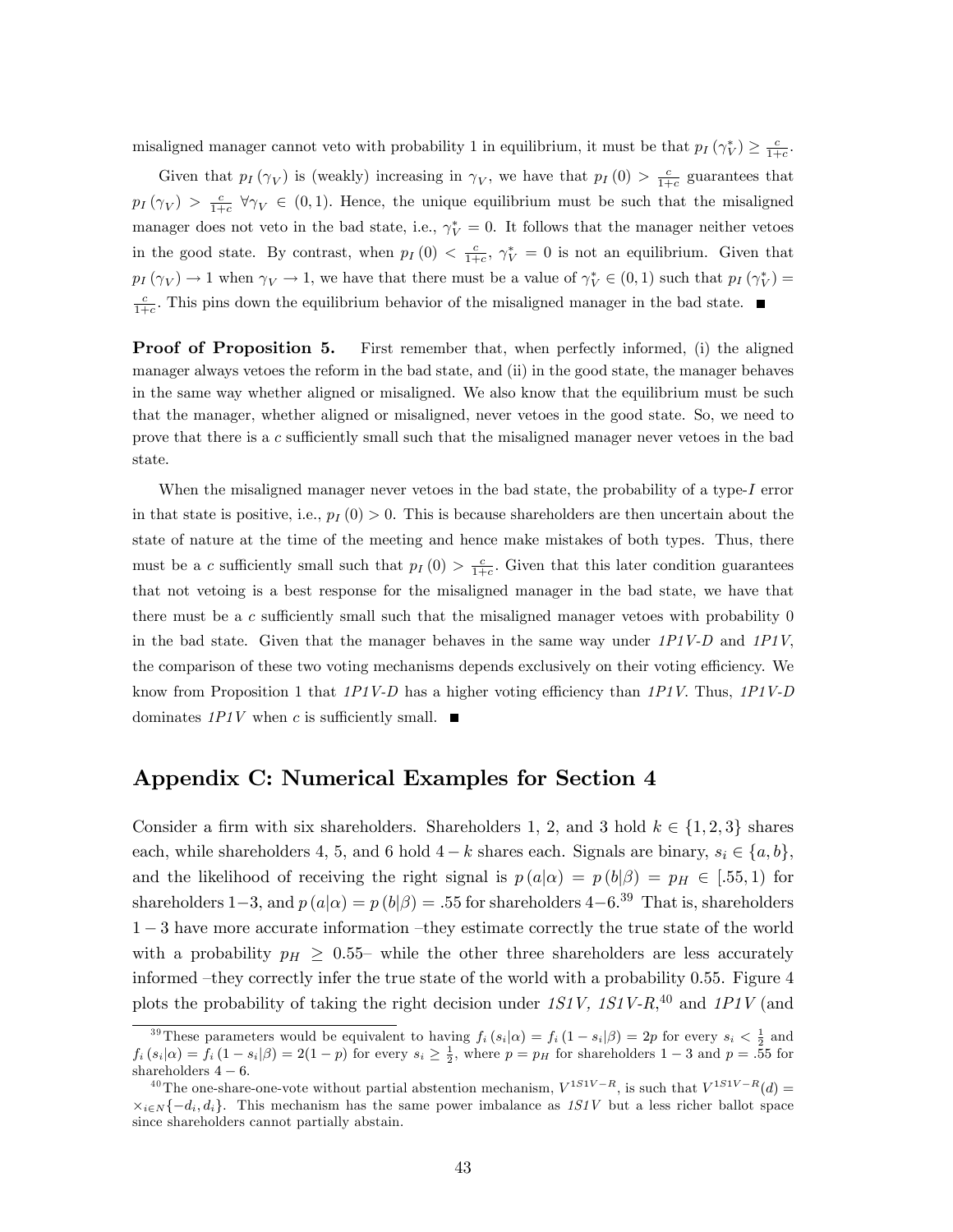

Figure 4: Probability of a correct decision under 1P1V, 1S1V-R, 1S1V and 1S1V-D.

 $1S1V-D$  as the efficient benchmark, that will be discussed later).

As we know from Lemma 1, a key to aggregate information efficiently is to attach more weight to more informative signals. In our simple example, shareholders  $1 - 3$  are always the ones that have more informative signals, and therefore their signals should have more weight in the group decision. Under  $1PIV$ , however, all votes have the same weight and this undermines the ability of shareholders to aggregate information well, especially compared to  $1S1V$ . Under  $1P1V$  there are two types of equilibria: (i) an equilibrium where all shareholders vote their signal and (ii) an equilibrium in which two of the lowly informed shareholders mute themselves by voting for opposite options. Each type of equilibria has a different type of inefficiencies: in the former, the cost is that lowly informed voters overwrite decisions by the highly informed while in the second some of the information by the lowly informed shareholders is lost.

Under 1S1V-R, shareholders votes have weights proportional to their shares. The ability of this mechanism to aggregate information critically depends on the correlation between the number of shares and the quality of shareholders' information. When  $k =$ 2, all shareholders hold the same number of shares, and  $1S_1V-R$  mimics the properties of 1P1V. When  $k = 1$ , there is a positive correlation between shares and quality of information, and in this case  $1S1V-R$  outperforms  $1P1V$  only if shareholders with more shares are sufficiently better informed. When  $k = 3$ , there is a negative correlation between shares and quality of information, and in this case it is  $1P1V$  that outperforms  $1S1V-R$ .

Finally, as one can see from Figure 4, 1S1V dominates both 1P1V and 1S1V-R. The key for that result is that voters can endogenously determine the weight of their vote. This allows the group's decision to depend more heavily on more informative signals. The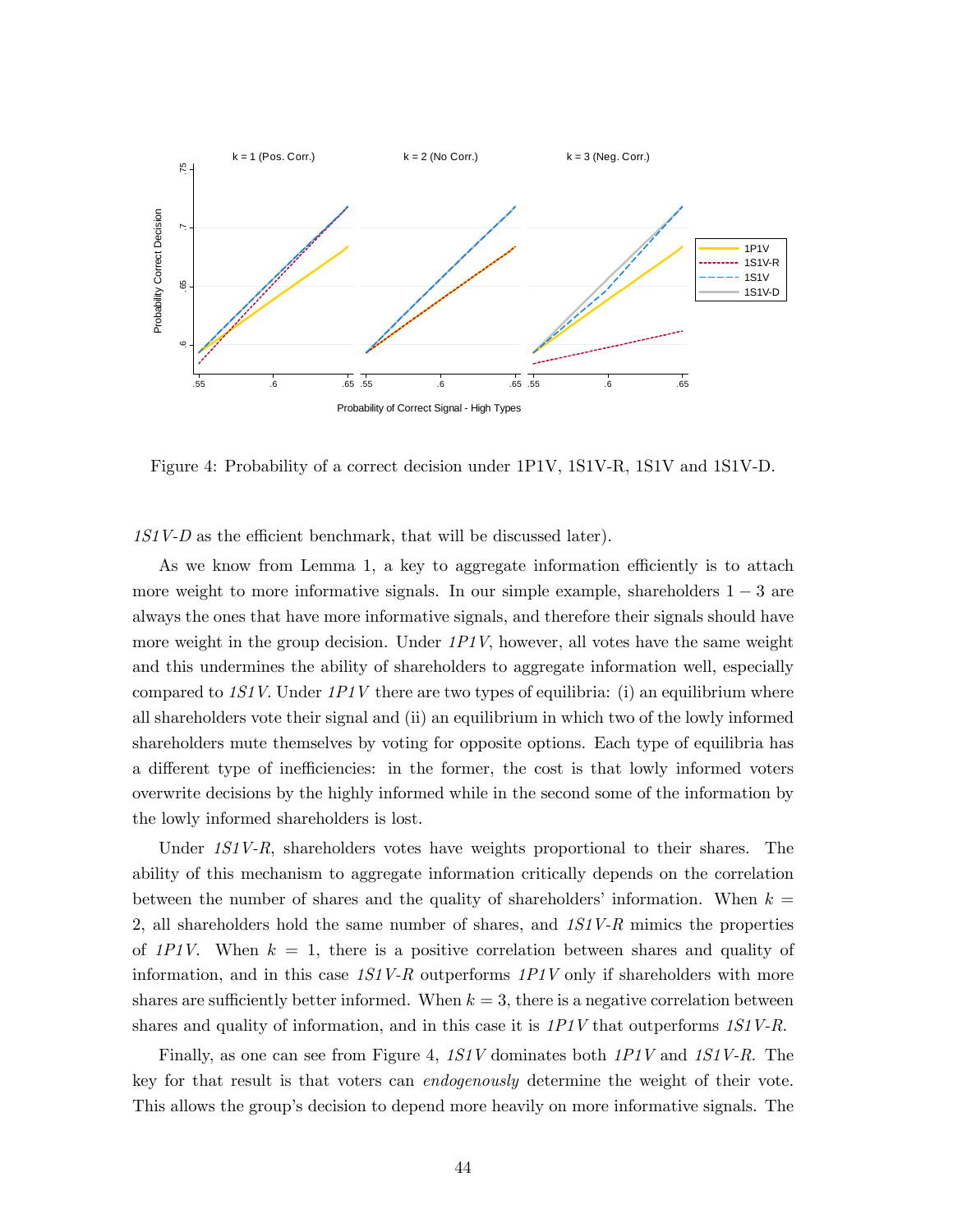difference is particularly significant in cases with negative correlation between shares and information  $(k = 1).<sup>41</sup>$ 

Despite the superiority of  $1S1V$ , it may not be fully efficient (as one can see in the case of  $k = 3$  in Figure 4). The sources of inefficiency of 1S1V are the discreteness of the action space and, perhaps more importantly, the potential mismatch between the number of shares own by a shareholder and the quality of her information. When  $k = 3$  in the previous example,  $1S1V$  is not efficient because better informed shareholders have too few shares in order to reveal their information through the voting process.

## Appendix D: Extensions

In this Appendix, we explore the robustness of the results in Section 4 when allowing for partisan shareholders, and when endogenizing the acquisition of information by shareholders.

## Partisans

There is evidence that disagreement among shareholders may not only stem from information asymmetries, but also from differences in preferences (Bolton et al., 2020). As mentioned in Cvijnovic et al.  $(2019, p.3)$ , preferences may vary due to differences in, e.g., portfolio allocation (Cohen and Schmidt 2009), business ties (Davis and Kim 2007, and Cvijnovic et al. 2016), reputational concerns (Chevalier and Ellison 2009), and political and social goals (Woidtke 2002).

We consider the same model as in Section 2 except that we allow for three types of shareholders:  $A, B$ , and  $C$ . The utility of the different shareholders are given by:

$$
\forall O \in \{A, B\}, \forall \omega \in \{\alpha, \beta\}, \quad\n\begin{cases}\n u_i^A(O|\omega) &= h_i \times \mathbf{1}_{\{O = A\}} \\
 u_i^B(O|\omega) &= h_i \times \mathbf{1}_{\{O = B\}} \\
 u_i^C(O|\omega) &= h_i \times (\mathbf{1}_{\{O = A, \omega = \alpha\}} - \mathbf{1}_{\{O = A, \omega = \beta\}}).\n\end{cases}\n\tag{3}
$$

That is, A (resp.  $B$ )-shareholders want A (resp.  $B$ ) to be selected irrespective of the state  $\omega$ , whereas C-shareholders are common-value shareholders who want the decision to match the state. This way of modeling partisan shareholders is in line with Bar-Isaac and Shapiro (2020).

We denote the fraction of shares held by  $A$ (resp.  $B$ )-shareholders by  $h_A$  (resp.  $h_B$ ). Common-value shareholders own the remaining fraction of the stock,  $h_C = 1 - h_A - h_B$ . Only C-shareholders receive a signal about the quality of the proposal.<sup>42</sup> In what follows,

 $^{41}$ It is worth pointing out that in the more general setup, it is not ex-ante clear which subjects will receive the most informative signal, and this makes  $1S1V-R$  relatively worse.

 $42$ Allowing partisan shareholders to be informed does not alter the results, but requires additional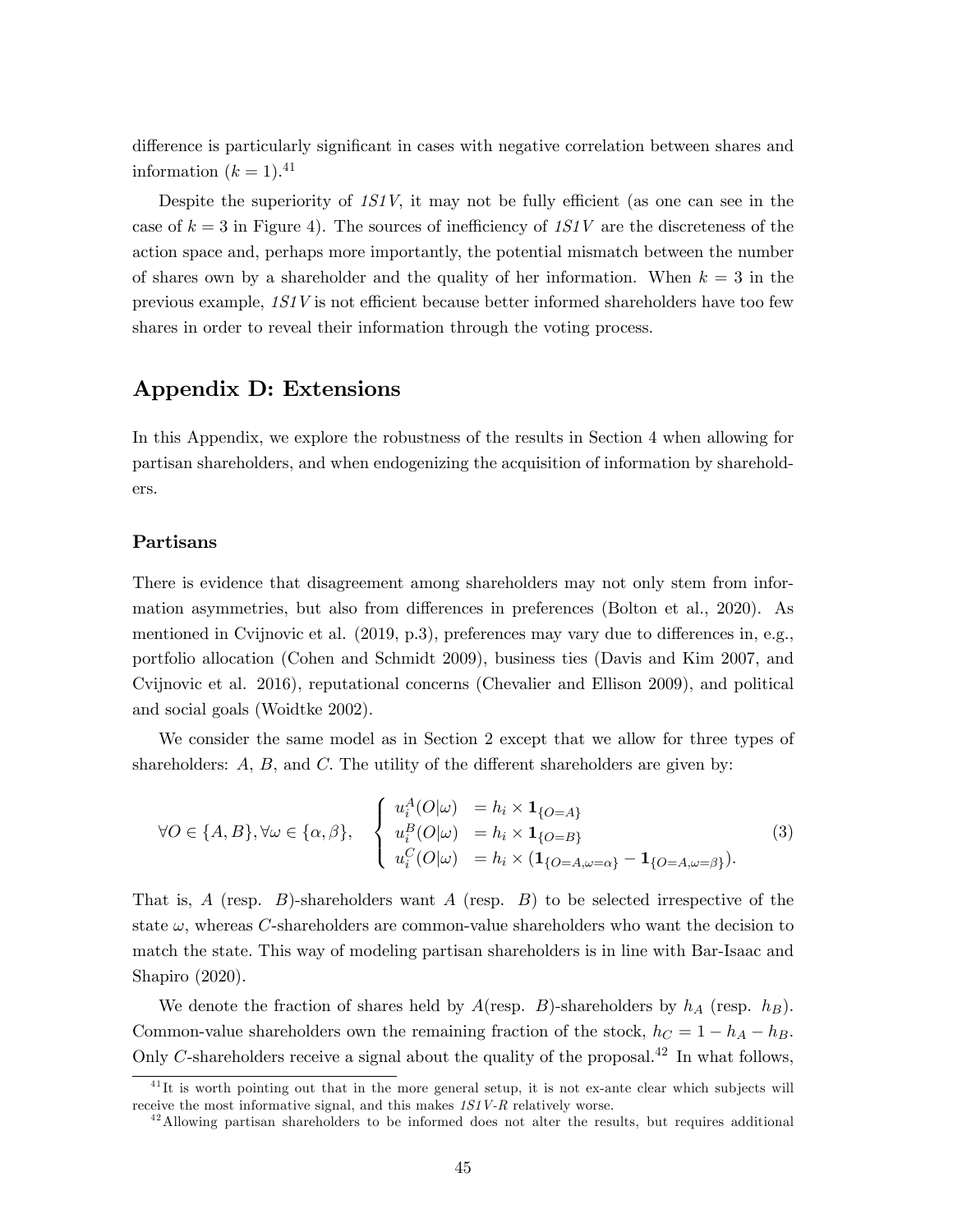we consider two different cases: (i)  $h_A$  and  $h_B$  are common knowledge, and (ii)  $h_A$  and  $h_B$ are not common knowledge.

Partisan shareholders (A and B types) are always (weakly) better off by giving the largest possible number of votes to their favorite alternative, independently of the behavior of the other shareholders (as in Nunez and Laslier 2014). To ensure that our results do not hinge on possible beliefs that make partisan voters indifferent between several actions, we consider that such voters always play that unique dominant strategy.

An implication of partisan voters' dominant strategy is that if different mechanisms allow for a different maximum number of votes for different shareholders, partisans will have an asymmetric effect across mechanisms. For this reason, we limit attention to comparing voting mechanisms which result in the same distribution of power:

**Definition 7** If two mechanisms, V and V', with associated rules  $V(d) = X$  and  $V'(d) =$ X', are such that  $\max X_i = \max X'_i$  and  $\min X_i = \min X'_i$  for every shareholder i and any distribution of shareholdings d, then  $V$  assigns power similarly to  $V'$ .

That is, while different shareholders might have a different maximum number of votes, each shareholder must have the same maximum number of votes under any mechanism that we compare.

Finally, while the game now includes non-common value shareholders, we still use the notion of dominance and efficiency defined in Section 3. The main reason to do so is that our focus is on the informational efficiency of voting mechanisms. Another reason is that these welfare benchmarks, even if they are better suited for the analysis of common-value elections, also admit a utilitarian interpretation in certain contexts with heterogeneous preferences.<sup>43</sup>

#### Partisan Shareholders are Common Knowledge.

When there is no uncertainty about the fraction of shares held by partisans, all our main results mostly hold. In particular, we can prove that (i) mechanisms with richer ballot spaces dominate mechanisms with poorer ballot spaces if these mechanisms do not differ in how they distribute power accross shareholders, and (ii) the 1S1V-D mechanism and other

notation.

<sup>&</sup>lt;sup>43</sup>When there are partisan shareholders, the correct outcome (i.e., A in state  $\alpha$ , and B in state  $\beta$ ) does not necessarily coincide with the utilitarian one. Under  $1S1V$  and  $1S1V-D$ , when partisans have so many votes that common-value shareholders cannot affect the final outcome, then in one state the correct outcome coincides with the one that maximizes the sum of utilities; and in the other state they differ. Importantly, those situations are the same for  $1S1V$  and  $1S1V-D$ . In the remaining situations, when the behavior of the common-value shareholders matters for the final outcome, the correct outcome coincides with the utilitarian one. Hence, if one of the two voting mechanisms is found to admit a BNE that implements the correct outcome with higher probability than any BNE of the other mechanisms, then it follows that it also implements the utilitarian outcome with higher probability.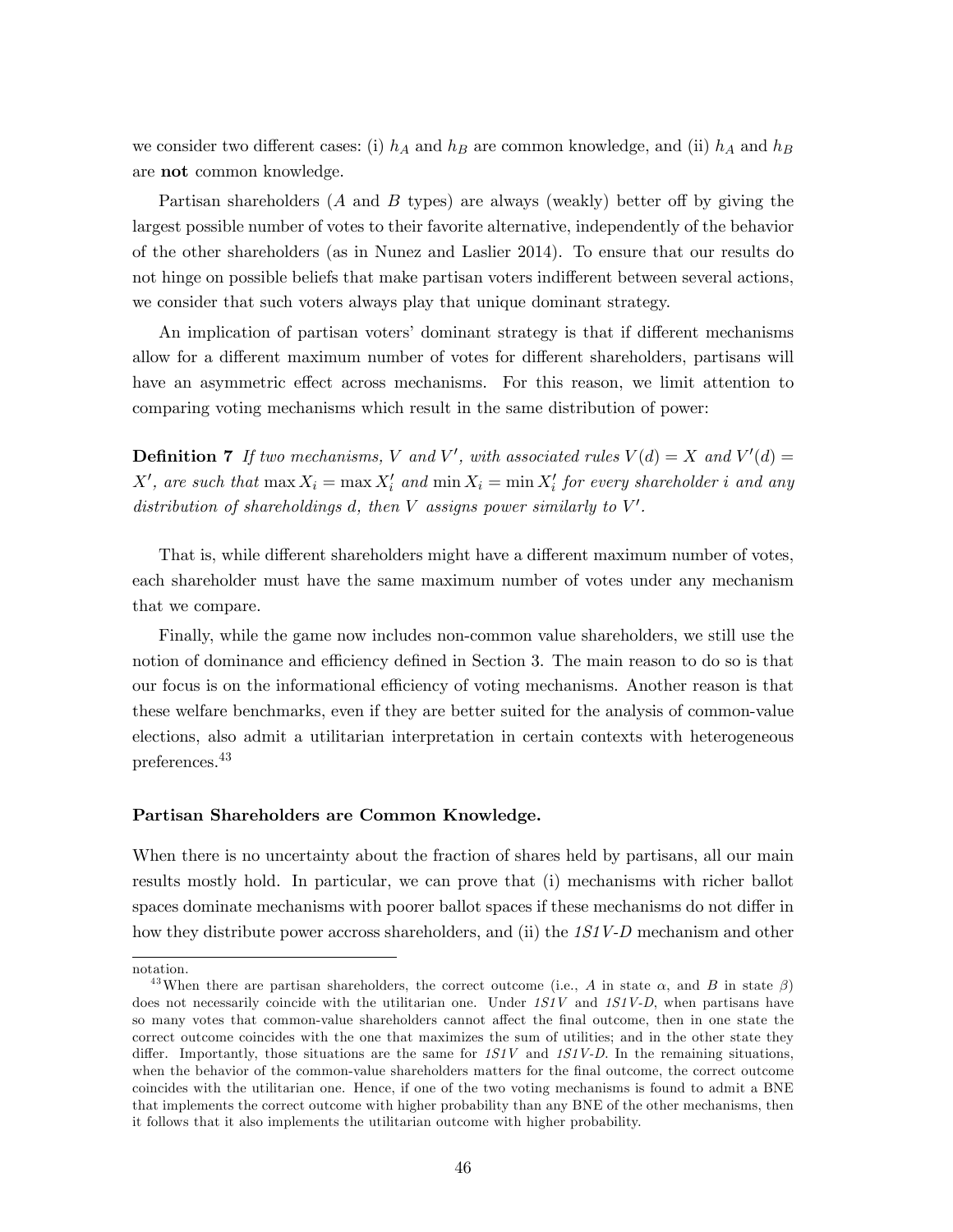continous mechanisms are efficient and their superiority over other mechanisms might be reinforced.

**Proposition 7** Consider that  $h_A$  and  $h_B$  are common knowledge. Under Assumption 1: (i) if a finite mechanism V has a richer ballot space than mechanism  $V'$  -but the two mechanisms distribute power similarly– and d is such that there is no decisive voter, then V dominates V'; and (ii) if d is such that  $h_C > |h_A - h_B|$ , then  $V^{1S1V-D}$ , admits an efficient BNE.

**Proof.** In this proof, we denote by  $N_A$  (resp.  $N_B$ ) the set of A-partisans (resp. B-partisans) and by  $N_C$  the set of common value voters.

(i) for any distribution d, we may write  $V(d) = X$  and  $V'(d) = X'$  with for all  $i \in N$ ,  $X_i \subseteq X'_i$ . The proof's strategy consists in re-writing the voting games associated to these rules as voting games taking place among common value shareholders, and to apply Proposition 1.

For a C-shareholders' vote profile  $\mathbf{x} = (x_i)_{i \in N_C}$ , a proposal passes (for sure) if and only if:

$$
\sum_{i \in N_A} (\max X_i) + \sum_{i \in N_B} (\min X_i) + \sum_{i \in N_C} x_i > 0 \Leftrightarrow \sum_{i \in N_C} \left( x_i + \frac{\sum_{i \in N_A} (\max X_i) + \sum_{i \in N_B} (\min X_i)}{\#N_C} \right) > 0.
$$

For  $i \in C$ , we let  $Y_i = \{x_i + \frac{\sum_{i \in N_A} (\max X_i) + \sum_{i \in N_B} (\min X_i)}{\#N_C}\}$ For  $i \in C$ , we let  $Y_i = \{x_i + \frac{\sum_{i \in N_A} (\min X_i)}{\#N_C} \mid x_i \in X_i\}$  and  $Y'_i = \{x_i + \frac{\sum_{i \in N_A} (\max X_i) + \sum_{i \in N_B} (\min X_i)}{\#N_C} \mid x_i \in X_i\}$  and  $Y'_i = \{x_i + \frac{\sum_{i \in N_A} (\max X_i) + \sum_{i \in N_B} (\min X_i)}{\#N_C} \mid x_i \in X'\}$  $\frac{W_1 \cup Z_2 \in N_B(\text{min }1, Y)}{W_1 \oplus W_2}$   $x_i \in X'_i$ . By application of Proposition 1, the rule Y' dominates the rule Y, it follows from the previous equivalence that we also have that  $X'$  dominates X.

(ii) for any d such that  $h_C > |h_A - h_B|$ , an efficient equilibrium can be constructed under  $V^{1S1V-D}(d)$ , following the same argument as the one described in the main text (re-scaling of the efficient equilibrium of Proposition 2).  $\blacksquare$ 

To understand this result, let us first focus on the efficiency of  $1S1V-D$ . Shareholder i will choose  $+d_i$  if she is a A-shareholder, and  $-d_i$  if she is a B-shareholder. When  $h_A$ is larger than  $h_B$ , it is as if the voting mechanism were biased against the status quo, and conversely for  $h_A < h_B$ . To implement the efficient outcome, C-shareholders must then find a way to compensate for that bias. An easy way to do so is for common-value shareholders to make two modifications to the efficient equilibrium strategy under  $1S1V-D$ as characterized in Proposition 2. First, common-value shareholders have to rescale their strategy by a factor of  $\left(1 - \frac{|h_A - h_B|}{h_C}\right)$  to leave room for compensation. Second, if say  $h_B > h_A$ , each common-value shareholder *i* includes  $d_i \times \frac{h_B - h_A}{h_C}$  points in favor of A on her ballot.

For instance, consider a case with ten common-value shareholders holding 10 shares each, and partisan shareholders, all of them of type B, holding cumulatively 20 shares. Assume that, without the partisans, each common-value shareholder would give 10 points to A when receiving the most informative signal in favor of  $A$ , 2 points to A when receiving another, less informative signal in favor of  $A$ , and -5 points to  $A$  (i.e. 5 points to  $B$ )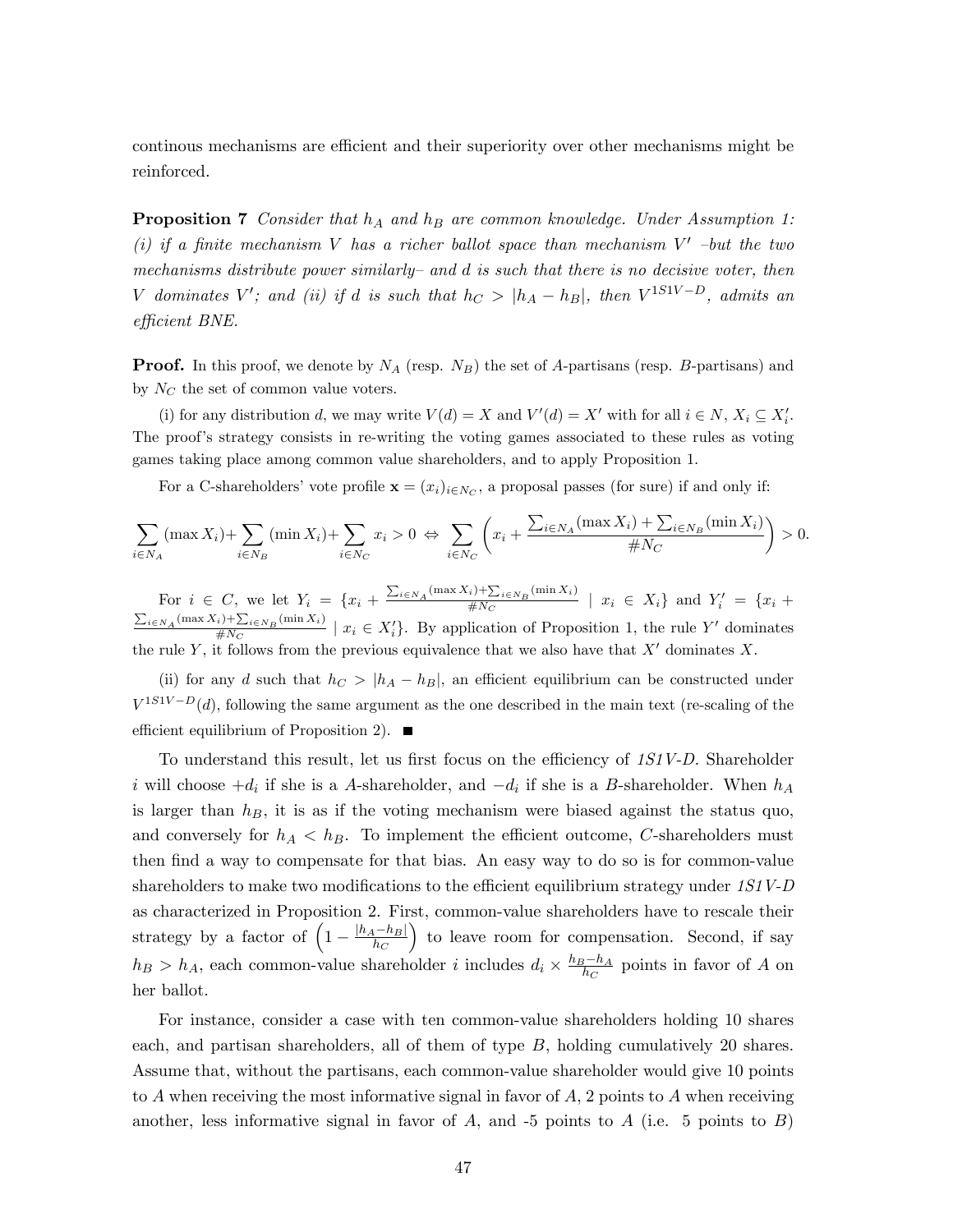when receiving a signal in favor of B. With partisan shareholders, each common-value shareholder would rescale her strategy by a factor of 0.8 (i.e., giving 0.8 times the number of points she would have given without partisan shareholders), and add 2 points for A: Thus, she would still give  $10 (= 10 \times 0.8 + 2)$  points to A when receiving the most informative signal in favor of A, but she would now give  $3.6 (= 2 \times 0.8 + 2)$  points to A when receiving the less informative signal in favor of A, and  $-2 (= -5 \times 0.8 + 2)$  points to A (i.e. 2 points to  $B$ ) when receiving a signal in favor of  $B$ .

#### Partisan Shareholders are Not Common Knowledge.

To explore this case, we assume that the distribution of shares  $d = (d_i)_{i \in N}$  is common knowledge among shareholders, but the partisan type of each shareholder is unknown. Specifically, the partisan type of each shareholder  $i \in N$  is drawn from a distribution  $p_i \in$  $\Delta({A, B, C})$ , and her utility is given by (3). We let  $p = (p_i)_{i \in N}$  denote the shareholderspecific partisan-type distribution.

In this extended model, we show that mechanisms with richer ballot spaces still dominate mechanisms with poorer ballot spaces (provided that they distribute power similarly) when we restrict our attention on their best equilibria.

**Proposition 8** Consider two finite mechanisms V and V', a distribution of shareholdings d, and a partisan-type distribution p. Under Assumptions 1, if V has a richer ballot space than mechanism  $V'$  -but the two mechanisms distribute power similarly-, then for any BNE under  $V'(d)$  there exists a BNE under  $V(d)$  such that the probability of making the correct decision is higher.

**Proof.** Let X be a finite voting rule. The voting game can then be re-written as one of common values. In this game, each shareholder  $i \in N$  has utility  $u_i^C$  (we then have common values in the sense that  $u_i^C = \frac{h_j}{h_i}$  $\frac{h_j}{h_i}u_j^C$ ). When she chooses an action  $x_i \in X_i$ , the action is recorded with probability  $p_i^C$ , while it is transformed into  $(\max X_i)$  with probability  $p_i^A$  and into  $(\min X_i)$  with probability  $p_i^B$ .

The existence of a BNE for that game is obtained by the same argument as in the proof of Lemma 4. The only difference arises with the expressions (in the proof of Claim 1)  $\mathbb{P}_{\sigma_{-i}}(\sum_{j\neq i}x_j>$  $(x-x \mid \omega) + \frac{1}{2} \mathbb{P}_{\sigma_{-i}}(\sum_{j \neq i} x_j = -x \mid \omega)$  which should be replaced by  $\mathbb{P}_{\tilde{\sigma}_{-i}}(\sum_{j \neq i} x_j > -x \mid \omega) +$  $\frac{1}{2} \mathbb{P}_{\tilde{\sigma}_{-i}}(\sum_{j \neq i} x_j = -x \mid \omega)$ , where the strategy  $\tilde{\sigma}_j$  is defined for each shareholder j by:

$$
\tilde{\sigma}_j = \begin{cases}\n\sigma_j & \text{with probability } 1 - p_j^A - p_j^B \\
(\max X_j) & \text{with probability } p_j^A \\
(\min X_j) & \text{with probability } p_j^B.\n\end{cases}
$$

We thus obtain the existence of a BNE under the finite rule  $X$ . To conclude, if we have two finite mechanisms V and V' that distribute power similarly, then for each  $d$ , the common value games associated to  $V(d)$  and  $V'(d)$  are such that: the action spaces of the second game are included in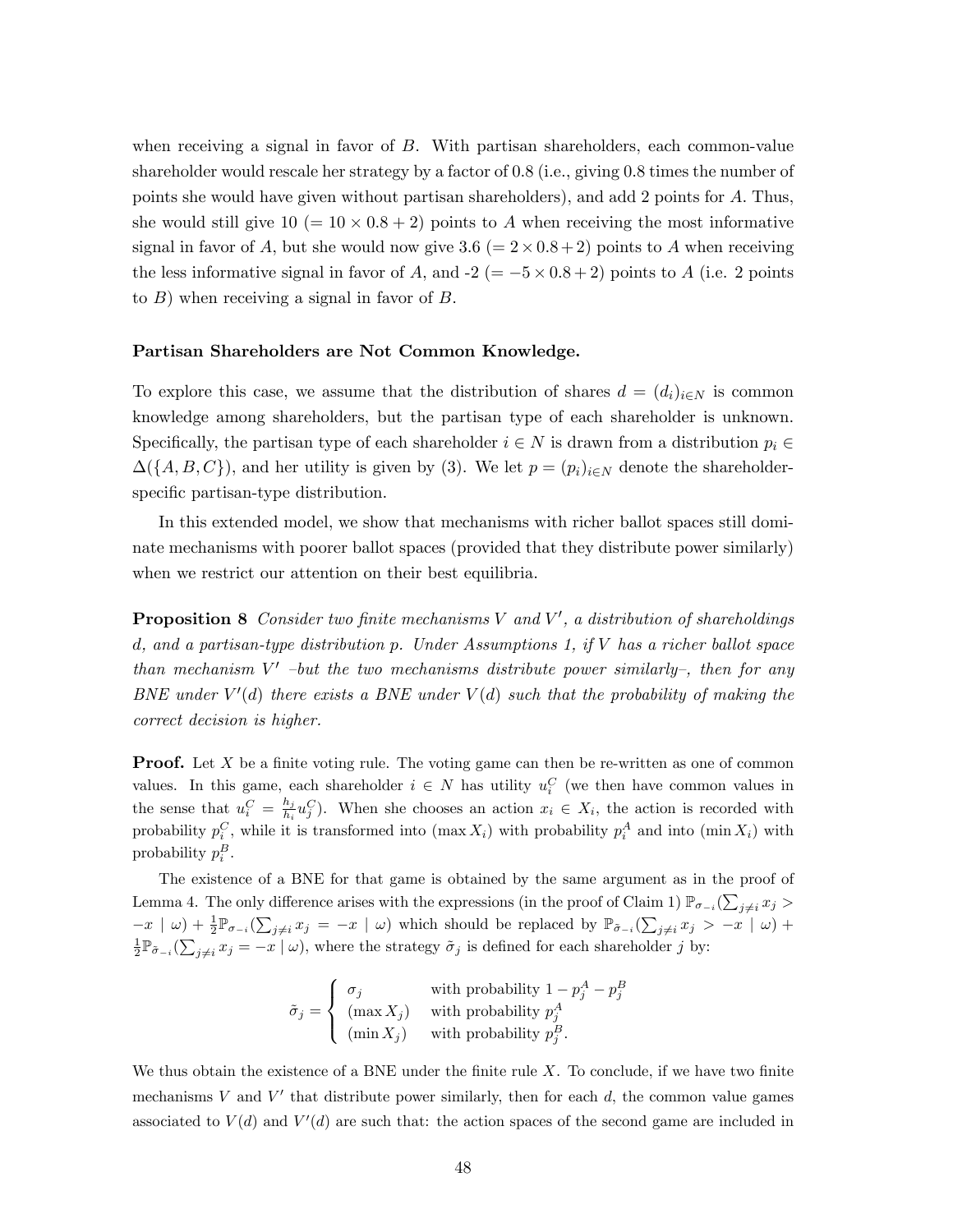

Figure 5: Probability of correct decision under 1S1V (with a large number of votes) and 1P1V with binary signals and a random number of B partisans.  $n = 6$  and priors are even. The conditional probabilities of receiving the correct signals in each state are  $Pr(s_a|\alpha) = Pr(s_b|\beta) = 55\%$  in (i),  $Pr(s_a|\alpha) = 55\%$  and  $Pr(s_b|\beta) = 65\%$  in (ii), and  $Pr(s_a|\alpha) = 65\%$  and  $Pr(s_b|\beta) = 55\%$  in (iii).

the action spaces of the first game (for each shareholder); the payoffs associated to any profile is the same in the two games (since by assumption they distribute power similarly). As before, we thus obtain that for any BNE under  $V'(d)$ , there exists a BNE under V such that the probability of making the correct decision is higher.  $\blacksquare$ 

To understand this result, first note that partisan shareholders behave in the same way under  $V$  and  $V'$ : they give as many points as possible to their favorite alternative. Thus, they create the same noise under the two voting mechanisms. To implement their desired outcomes, common-value shareholders have to correct for that noise while still Önding a way to reveal their information. The relatively richer ballot space under  $V$  than  $V'$  gives more leeway to common-value shareholders to achieve this.

While a richer ballot space remains improves information aggregation, the presence of an uncertain number of partisan voters leads to inefficiencies, even under continuous voting mechanisms. Figure 5 illustrates that point: the probability of reaching the correct decision given the collective information decreases with the frequency of partisan shareholder B under  $1S1V$  (with a large number of votes). Note that this is also true under  $1P1V$ . This suggests an explanation for the empirical finding that firms with more heterogeneous shareholder base under-perform (see, e.g., Kandel et al. 2011, and Schwartz-Ziv and Volkova 2020).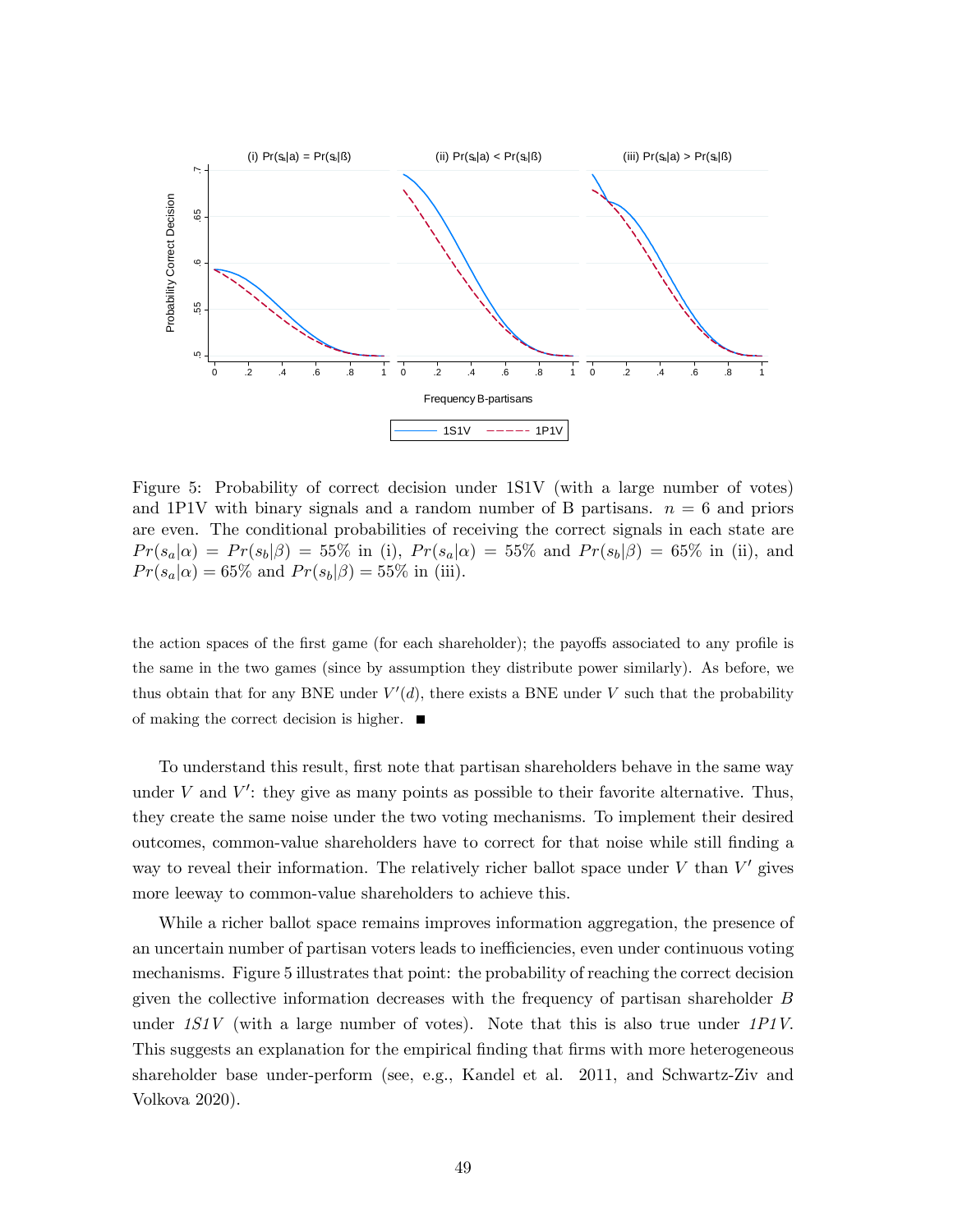## Endogenous Information

Consider now that the signal is not free. Specifically, we introduce a pre-stage to the game in which shareholders independently and simultaneously decide whether to acquire an informative signal at cost  $l > 0$ , or to stay only with the prior. In the next stage of the game, the shareholders observe who acquired a signal, and then vote. For tractability, we focus on equilibria in which shareholders use pure strategies in the first stage, and the BNE that maximizes the probability of making the correct decision in each subgame.

This is the model considered in Persico  $(2004)$ , with two differences: (i) we allow for more general signal structures and a more general class of voting mechanisms, and (ii) he allows for imperfect information (i.e. shareholders do not necessarily observe who acquired a signal). This simplifying assumption helps us deal more easily with the large variety of voting rules and signals that we consider here, but we argue after the statement of the result why it is robust to having unobservable information acquisition at least as far as the comparison of best equilibria of different mechanisms is concerned.

In this setup, we can show that continuous voting mechanisms (like  $1S1V-D$ ) still dominate all the other voting mechanisms but with a different welfare criterion in mind: the probability of making the correct decision net of total information acquisition costs. It seems reasonable that shareholders should care both about the accuracy of their choice and the cost of information acquisition. Now, this does not exclude the possibility that another mechanism is superior in terms of maximizing the probability of making the correct decision independent of the information acquisition costs.

**Proposition 9** Under Assumptions 1 and 2, the probability of making the correct decision net of total information costs is higher under a continuous voting mechanism compared to any other voting mechanism.

**Proof.** In this proof, we abuse notation and write simply 1S1V-D for the voting rule  $V^{1S1V-D}(d)$ . A subgame is essentially defined by the set of shareholders that acquire a signal. Let us denote the set of informed shareholders by I. By Proposition 1 and by the argument of Mc Lennan (1998) we have that, from an ex-ante point of view, the probability of the firm making the correct decision in subgame I under voting rule v, denoted by  $\mathbb{P}(I, v)$ , must satisfy  $\mathbb{P}(I, v) \ge \mathbb{P}(I', v)$  when  $\#I > \#I'$ for any v, and  $\mathbb{P}(I, 1S1V-D) \geq \mathbb{P}(I, v)$  for any I and any v. We also notice that since we have fixed a certain BNE in each subgame, the whole game may be viewed as a single stage game in which the shareholders only decide whether to draw an informative signal or not. This simplified version of the game is a potential game with potential function  $\mathbb{P}(I(x), v) - \#I(x) \times l$ , where x is the vector of information acquisition decisions with  $x_i = 1$  when shareholder i acquires a signal and  $x_i = 0$ otherwise; and  $\#I(x)$  is the number of informed shareholders. By the fact that there are finitely many alternative vectors  $x$ , the potential function obtains a maximum value for (at least) one of these vectors, which is also a pure strategy equilibrium of this simplified game (see for instance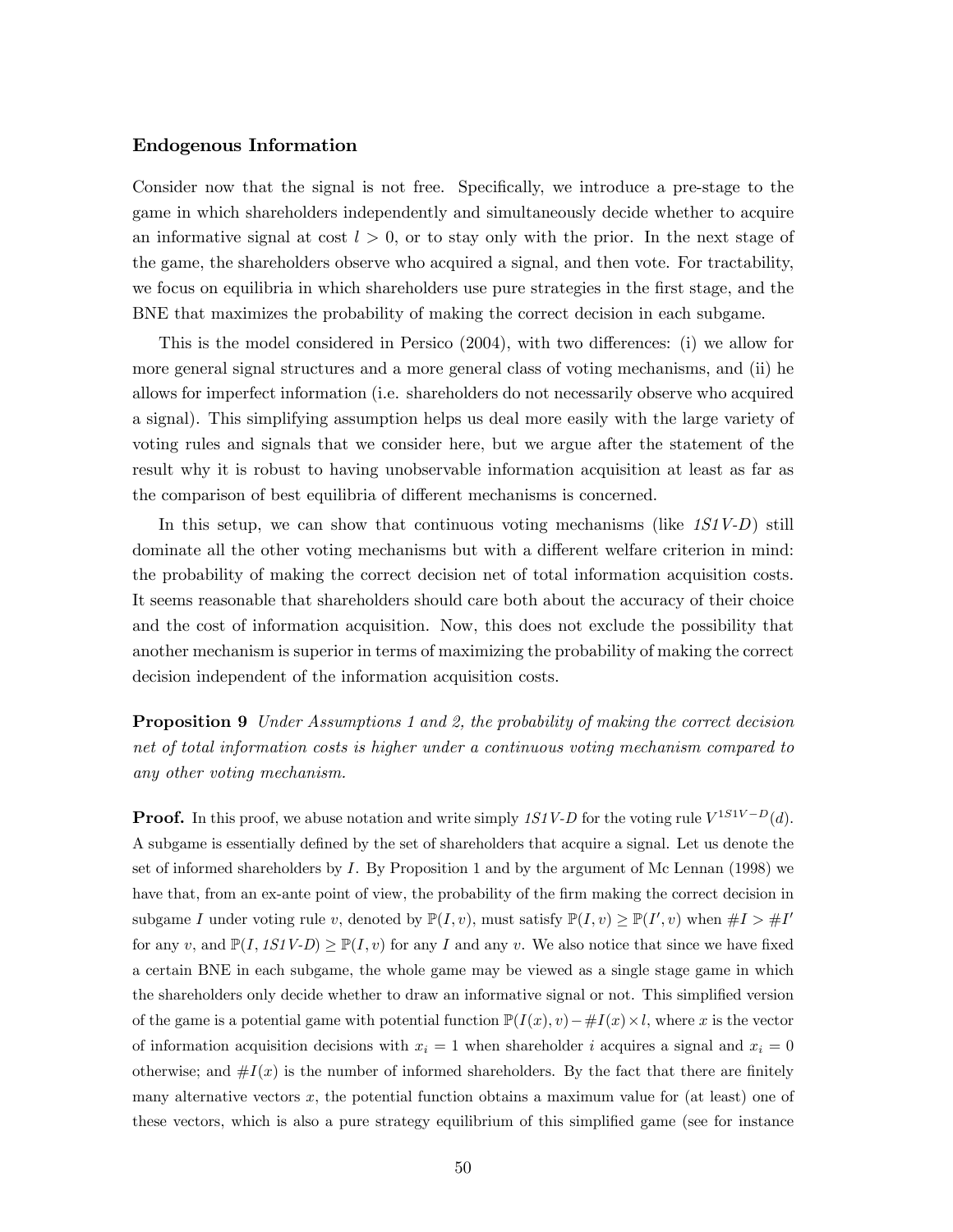Monderer and Shapley, 1996). Moreover, every pure strategy equilibrium of this simplified game must be a maximizer of this potential function. Assume now, that a pure strategy equilibrium,  $x^*_{1S1V\text{-}D}$ , exists under  $1S1V\text{-}D$  such that  $\mathbb{P}(I(x^*_{1S1V\text{-}D}), 1S1V\text{-}D) - #I(x^*_{1S1V}) \times l < \mathbb{P}(I(x^*_{v}), V) \#I(x_v^*) \times l$ , where  $x_v^*$  is an equilibrium of some other rule v. Since  $\mathbb{P}(I, 1S1V-D) \geq \mathbb{P}(I, v)$  for any I and any v, it follows that  $\mathbb{P}(I(x_v^*), 1S1V-D) - #I(x_v^*) \times l \geq \mathbb{P}(I(x_v^*), v) - #I(x_v^*) \times l$ , which contradicts the fact that  $x_{1S1V-D}^{*}$  is an equilibrium – and, thus, a maximizer of the corresponding potential function – under  $1S1V-D$ . Therefore, there is no rule v that admits a better equilibrium than  $1S1V-D.$ 

The intuition behind this result relies on the following fact. Consider a given profile of information acquisition decisions of the other shareholders. Then, an increase in the expected utility of a shareholder if she acquires information corresponds to the increase in the probability of making the correct decision net of the increase in total information acquisition costs. Hence, the information acquisition game is a potential game. Its potential is the probability of making the correct decision net of the total information acquisition costs.

Now, let us consider shareholders using the same profile of information acquisition decisions under a continuous voting mechanism as in the equilibrium of another voting mechanism. The value of the potential corresponding to the continuous voting mechanism must be at least as high as that of the other mechanism. This follows from the superior information aggregation properties of continuous voting mechanisms. For that profile of information acquisition decisions, the information costs are the same under the two mechanisms, but the probability of making the correct decision is higher under continuous voting mechanisms. Hence, in every equilibrium under continuous voting mechanisms the value of the potential must be strictly larger compared to the value of the potential in any equilibrium of any other mechanism.

The above result is robust to information acquisition decisions being unobservable. To see this, notice that the best equilibrium of the game with observable information acquisition decisions remains an equilibrium of the game with unobservable information decisions under any voting mechanism. Indeed, under observable information acquisition, in the best equilibrium of a voting mechanism when a shareholder who is expected to acquire information does not acquire information, she decreases her expected utility (otherwise, we would not be in equilibrium), but less so compared to the case of unobservable information acquisition decisions: in the first case, all shareholders adjust and use the welfare maximizing BNE of the voting subgame, but in the latter they cannot do so and the probability of making the correct decision decreases even more. Hence, continuous voting mechanisms deliver a higher probability of making the correct choice net of total information acquisition costs, even when information acquisition decisions are unobservable.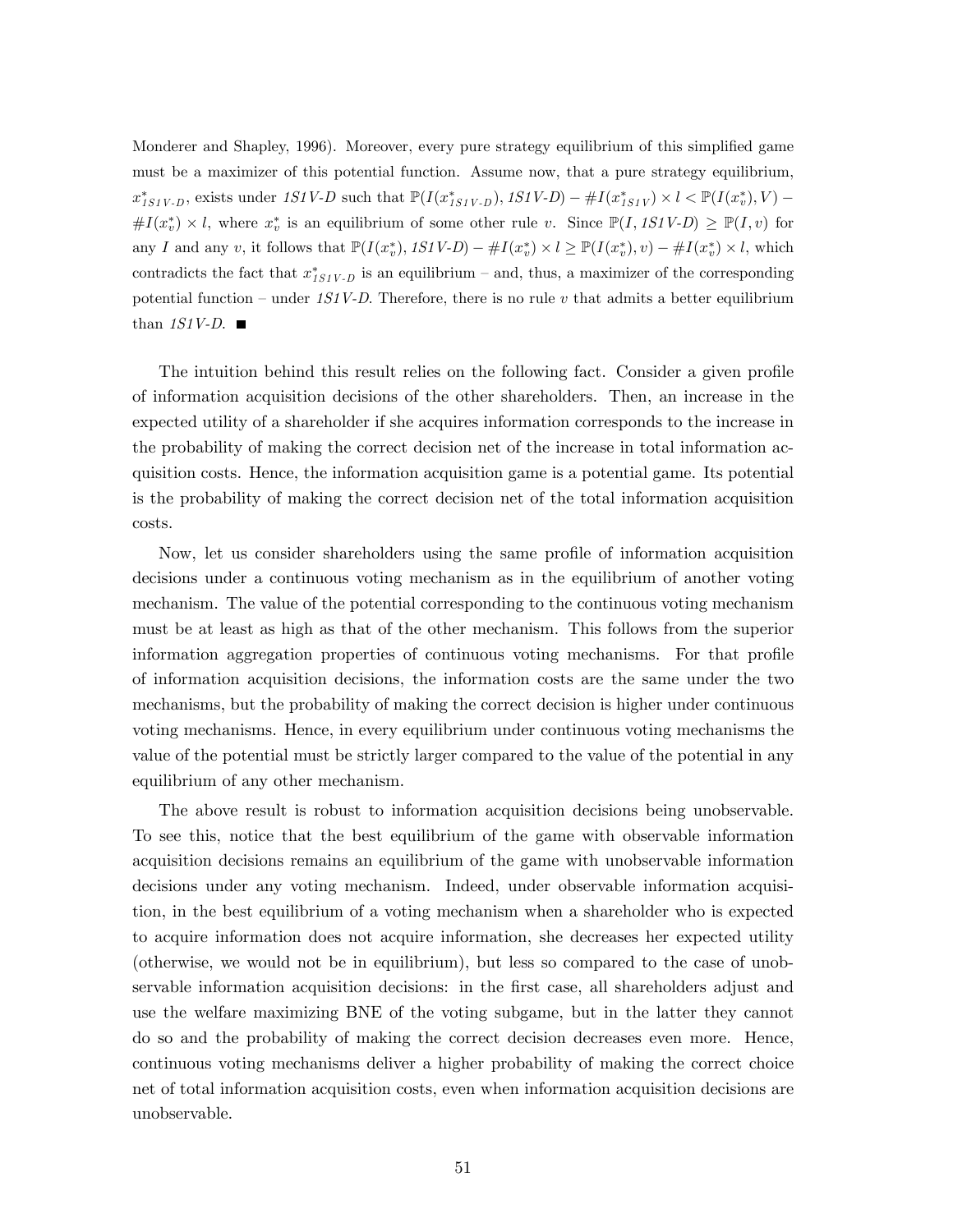## References

- [1] Adams, R. and D. Ferreira (2008). One Share, One Vote: The Empirical Evidence, Review of Finance, 12: 51-91.
- [2] Aggarwal, R., S. Dahiya, and N. Prabhala (2019). The Power of Shareholder Votes: Evidence from Uncontested Director Elections, Journal of Financial Economics, 133: 134-153.
- [3] Ahn, David S., and Santiago Oliveros (2016). Approval voting and scoring rules with common values, Journal of Economic Theory, 166: 304-310.
- [4] Alissa W. 2015. Boards' Response to Shareholders' Dissatisfaction: The Case of Shareholders' Say on Pay in the UK, Europen Accounting Review, 24(4): 727-52.
- [5] Andrade, G., M. Mitchell, and E. Stafford (2001). New Evidence and Perspectives on Mergers. Journal of Economic Perspectives, 15: 103–20.
- [6] Appel, I., T. Gormley, and D. Keim (2016). Passive Investors, Not Passive Owners. Journal of Financial Economics, 121: 111-141.
- [7] Austen-Smith, D. and J. Banks (1996). Information Aggregation, Rationality, and the Condorcet Jury Theorem, American Political Science Review, 90: 34–45.
- [8] Azrieli, Y. (2018). The price of 'one person, one vote'. Social Choice and Welfare,  $50(2):353-385.$
- [9] Babenko, I., G. Choi, and R. Sen (2019). Management (of) Proposals. mimeo.
- [10] Bach, L. and D. Metzger (2019). How Close Are Shareholder Votes? Review of Financial Studies, 32(8): 3183-3214.
- [11] Barelli, P., S. Bhattacharya, and L. Siga (2019). Full Information Equivalence in Large Elections. mimeo.
- [12] Bar-Isaac, H. and J. Shapiro (2020). Blockholder Voting. Journal of Financial Economics, 136 (3): 695-717.
- [13] Becht, M., A. Polo, and S. Rossi (2017). Does Mandatory Shareholder Voting Prevent Bad Acquisitions?, Review of Financial Studies, 29(11): 3035-67.
- [14] Bhattacharya, S. (2013). Preference Monotonicity and Information Aggregation in Elections, Econometrica, 81(3), 1229-1247.
- [15] Bolton, P., Li, T., Ravina, E., & Rosenthal, H. (2020). Investor ideology, Journal of Financial Economics, 137 (2): 320-352.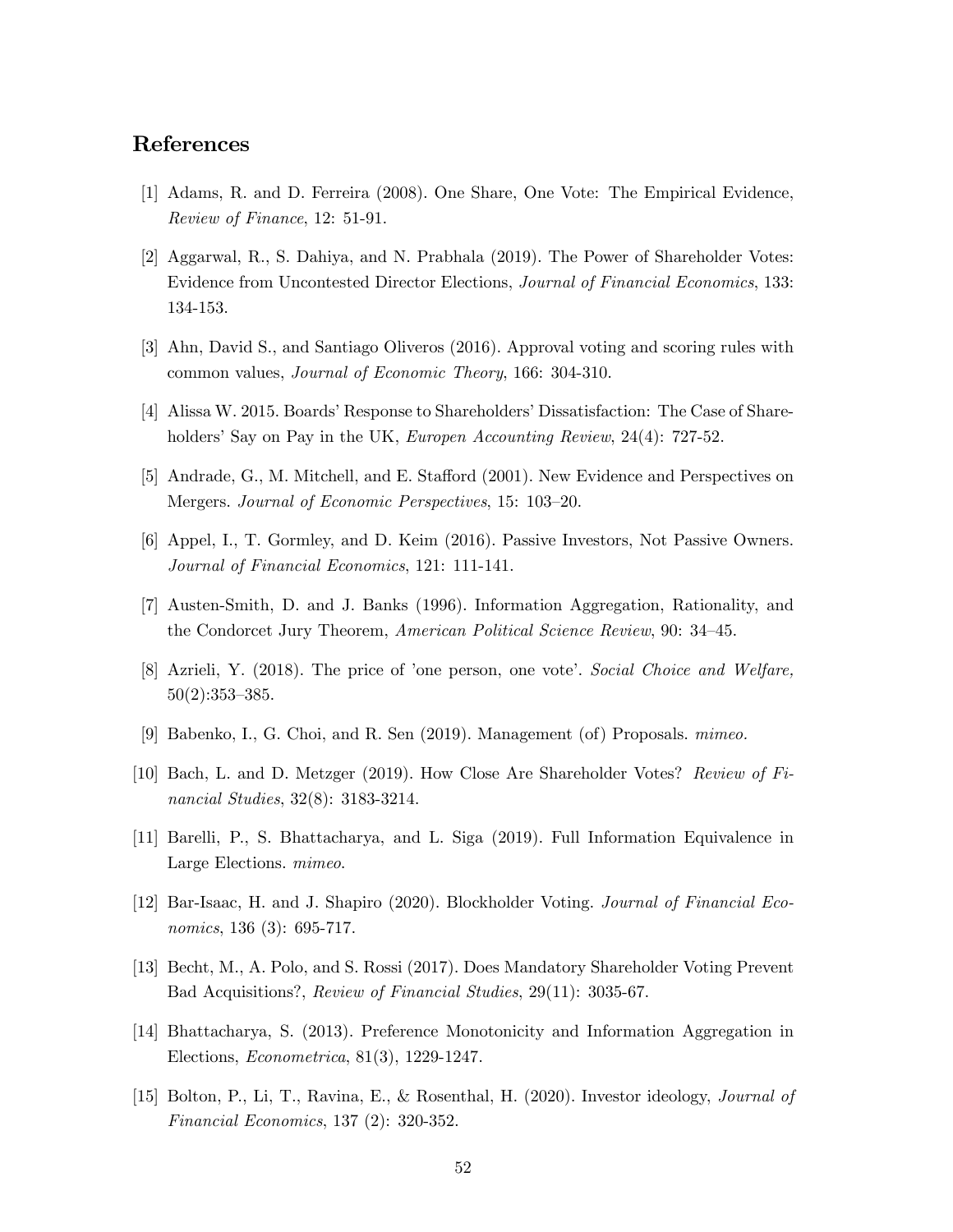- [16] Bond, P. and H. Eraslan (2010). Strategic Voting over Strategic Proposals, Review of Economic Studies, 77(2): 459-490.
- [17] Bouton, L., and M. Castanheira (2012). One Person, Many Votes: Divided Majority and Information Aggregation, Econometrica, 80(1): 43-87.
- [18] Bouton, L., A. Llorente-Saguer, and F. Malherbe (2018). Get Rid of Unanimity: The Superiority of Majority Rules with Veto Power, *Journal of Political Economy*, 126(1): 107-149.
- [19] Bouwman, C. H. S., K. Fuller, and A. S. Nain (2009). Market Valuation and Acquisition Quality: Empirical Evidence. Review of Financial Studies, 22: 633–79.
- [20] Brav, A., D. Cain, and J. Zytnick (2019). Retail Shareholder Participation in the Proxy Process: Monitoring, Engagement, and Voting, ECGI Working Paper Series in Finance, 637/2019.
- [21] Brown, L.D. and J. Han (1992). The Impact of Annual Earnings Announcements on Convergence of Beliefs. Accounting Review, 67: 862-875.
- [22] Burkart, M. and S. Lee (2008). One Share-One Vote: the Theory, Review of Finance, 12: 1-49.
- [23] Cai, J., J. Garner, and R. Walking (2009). Electing Directors, Journal of Finance, 64(5): 2389-2421
- [24] Calluzzo, P. and E. Dudley (2019). The Real Effects of Proxy Advisors on the Firm. Financial Management, 48: 917-943.
- [25] Chen, Xia, Harford, Jarrad, Li, Kai (2007). Monitoring: which institutions matter? Journal of Financial Economics, 86, 279–305.
- [26] Chevalier, Judith, and Glenn Ellison (1999). Career concerns of mutual fund managers, Quarterly Journal of Economics, 114, 389-432.
- [27] Christoffersen, S. E., Geczy, C. C., Musto, D. K. and Reed, A. V. (2007), Vote Trading and Information Aggregation. Journal of Finance, 62: 2897-2929
- [28] Cohen, Lauren, and Breno Schmidt (2009). Attracting flows by attracting big clients, Journal of Finance, 64, 2125-2151.
- [29] Conyon M. and G. Sadler (2010). Shareholder Voting and Directors' Remuneration Report Legislation: Say on Pay in the UK. Corporate Governance: An International Review, 18: 296-312.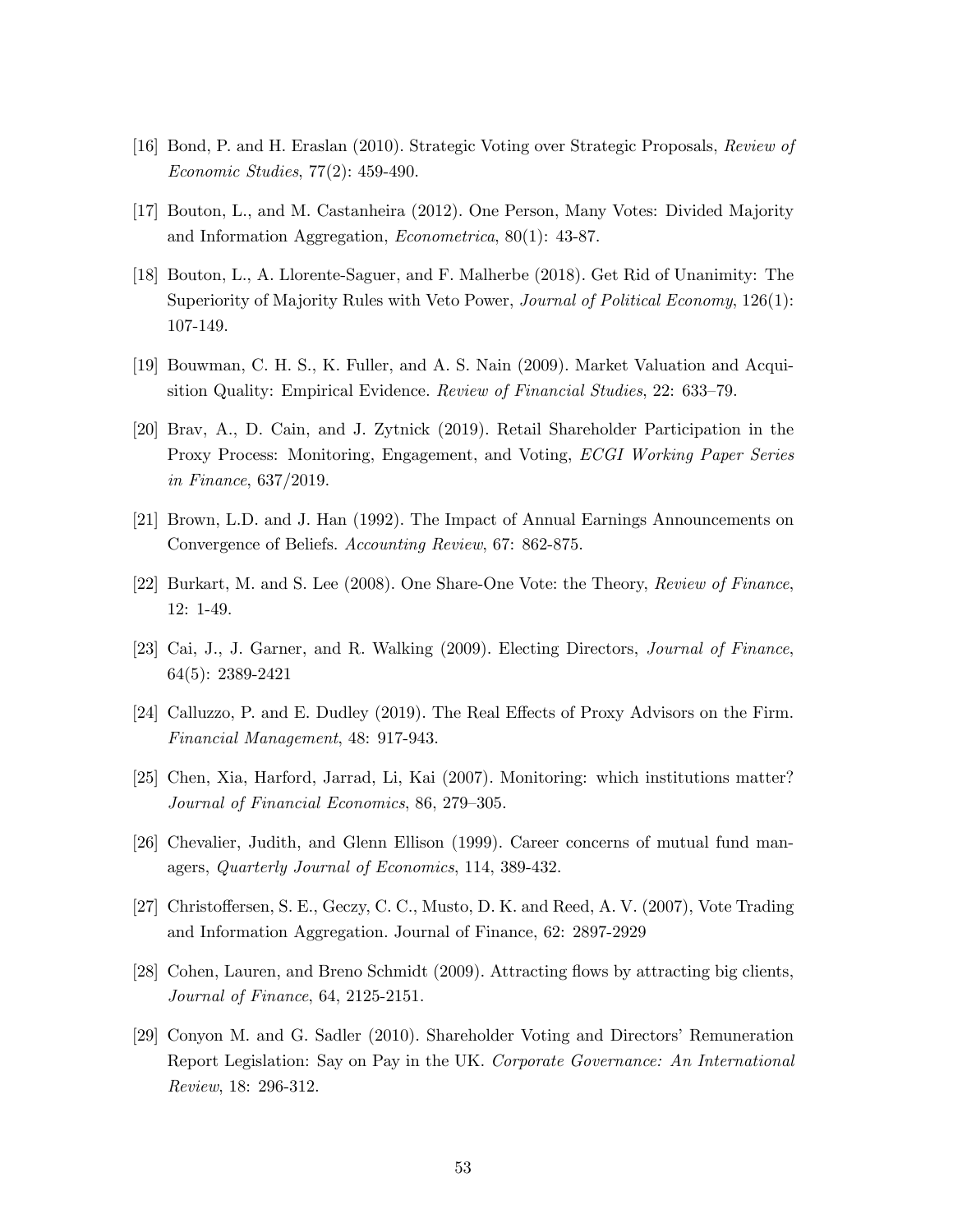- [30] Coughlan, P. (2001). In Defense of Unanimous Jury Verdicts: Mistrials, Communication and Strategic Voting. American Political Science Review, 94: 375-93.
- [31] Cunat, V., M. Gine, and M. Guadalupe (2016). Say Pays! Shareholder Voice and Firm Performance. Review of Finance, 1799-1834.
- [32] Cvijanovic, D., Dasgupta, A., and Zachariadis, K.E. (2016). Ties that Bind: How Business Connections Affect Mutual Fund Activism, Journal of Finance, 71(6): 2933-2966.
- [33] Cvijanovic, D., Dasgupta, A., and Zachariadis, K.E. (2019). Free-riders and Underdogs: Participation in Corporate Voting, mimeo.
- [34] Datta, Sudip, Mai Iskandar-Datta, and Kartik Raman (2001). Executive Compensation and Corporate Acquisition Decisions, *Journal of Finance*, 56: 2299–2336.
- [35] Davis, Gerald F., and E. Han Kim (2007). Business ties and proxy voting by mutual funds, Journal of Financial Economics, 85, 552-570.
- [36] Edmans, A., and C. Holderness (2017). Blockholders: A Survey of Theory and Evidence, Handbook of the Economics of Corporate Governance, Volume 1.
- [37] Eso, P., S. Hansen, L. White (2015). A Theory of Vote Trading and Information Aggregation. mimeo.
- [38] Feddersen, T. and W. Pesendorfer (1996). The Swing Voter's Curse, American Economic Review, 86: 408-424.
- [39] Feddersen, T. and W. Pesendorfer (1997). Voting Behavior and Information Aggregation in Elections with Private Information, Econometrica, 65: 1029-1058.
- [40] Feddersen, T. and W. Pesendorfer (1998). Convicting the Innocent: the Inferiority of Unanimous Jury Verdicts, American Political Science Review, 92: 23-35.
- [41] Ferri, F. and D. Maber, Say on Pay Votes and CEO Compensation: Evidence from the UK, Review of Finance,  $17(2)$ : 527–563.
- [42] Fich, E., Harford, J., and A. Tran (2015). Motivated Monitors: The Importance of Institutional Investorsí Portfolio Weights. Journal of Financial Economics, 118:  $21 - 48.$
- [43] Fos, V., K. Li, M. Tsoutsoura (2018). Do Director Elections Matter?, Review of Financial Studies, 31(4): 1499-1531
- [44] Frankenreiter, J., C. Hwang, Y. Nili, and E. Talley (2021). Cleaning Corporate Governance. University of Penn Law Review, forthcoming.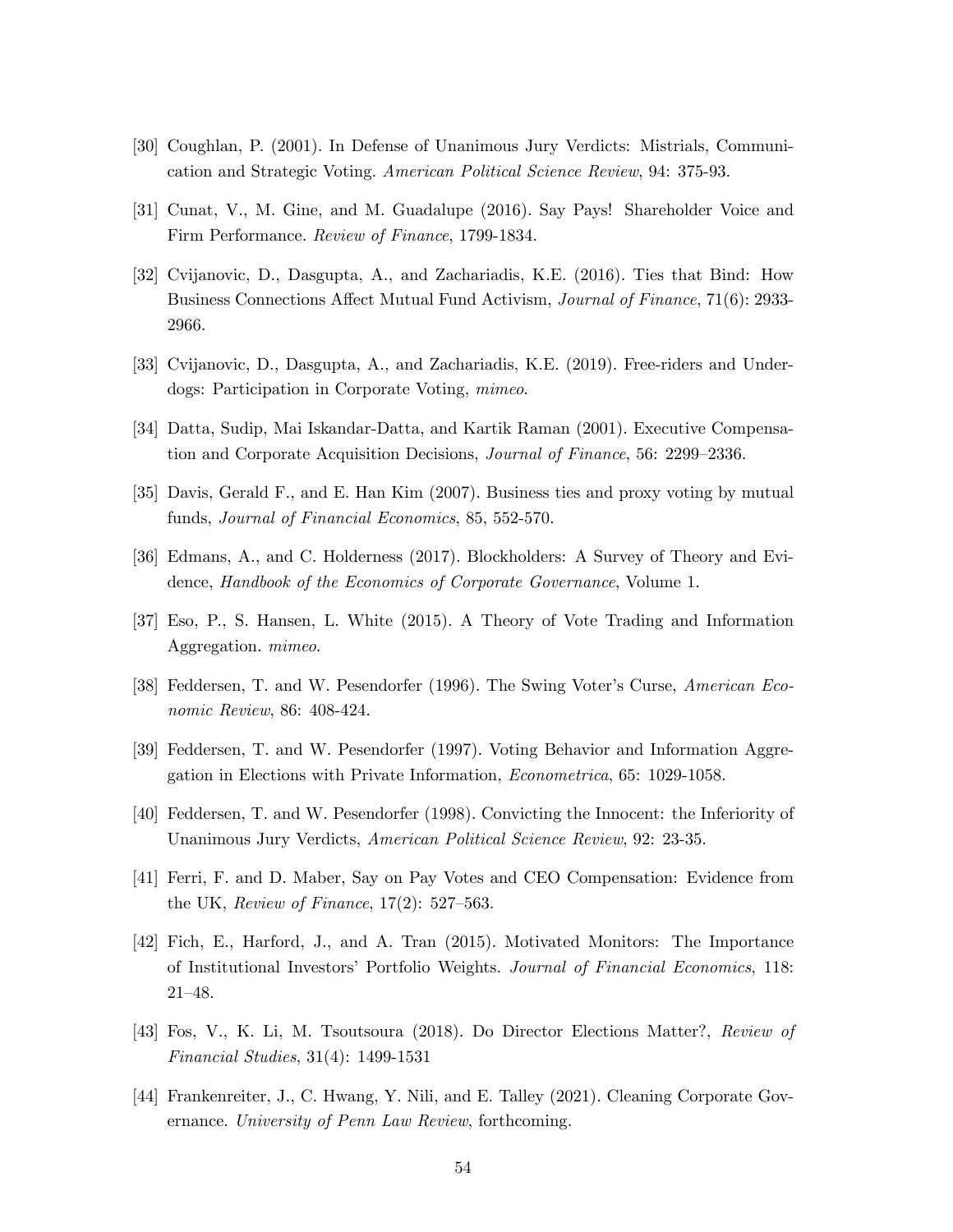- [45] Fu, F., L. Lin, and M. Officer (2013). Acquisitions Driven by Stock Overvaluation: Are They Good Deals? *Journal of Financial Economics*, 109: 24-39.
- [46] Gantchev, N. and M. Giannetti (2020). The Costs and Benefits of Shareholder Democracy: Gadflies and Low-Cost Activism. *ECGI Finance Working Paper*, 586/2018.
- [47] Gerardi, D. and L. Yariv (2007). Deliberative Voting. Journal of Economic Theory, 114: 357-394.
- [48] Gershkov, A. and B. Szentes (2009). Optimal Voting Schemes with Costly Information Acquisition. *Journal of Economic Theory*, 144(1): 36-68.
- [49] Gillan, S. and L. Starks (2000). Corporate Governance Proposals and Shareholder Activism: The Role of Institutional Investors, Journal of Financial Economics, 57: 275-305.
- [50] Glosten, L. and P. Milgrom (1985). Bid, Ask and Transaction Prices in a Specialist Market with Heterogeneously Informed Traders. Journal of Financial Economics, 14(1): 71-100.
- [51] Gompers, P., J. Ishii, and A. Metrick (2003). Corporate Governance and Equity Prices. Quarterly Journal of Economics, 118(1): 107-55.
- [52] Gray, S., T. Smith, and R. Whaley (2003). Stock Splits: Implications for Investor Trading Costs. Journal of Empirical Finance, 10: 271-303.
- [53] Grinstein, Y. and P. Hribar (2004). CEO Compensation and Incentives: Evidence from M&A Bonuses. Journal of Financial Economics, 73: 119-143.
- [54] Hansmann, H. and Pargendler, M., 2013. The evolution of shareholder voting rights: Separation of ownership and consumption. Yale Law Journal, 123, p.948.
- [55] Harford, J., M. Humphery-Jenner, and R. Powell. 2012. The Sources of Value Destruction in Acquisitions by Entrenched Managers. Journal of Financial Economics,  $106: 247–61.$
- [56] Harford, J., Kecskes, A., and M. Mansi (2018). Do long-term investors improve corporate decision making? (Working Paper).
- [57] Harford, J., and K. Li (2007). Decoupling CEO Wealth and Firm Performance: The Case of Acquiring CEOs. Journal of Finance, LXII(2): 917-949.
- [58] Hayden, G. and M. Bodie (2008). The False Promise of One Share, One Vote. Legal Studies Research Paper Series, 08-01.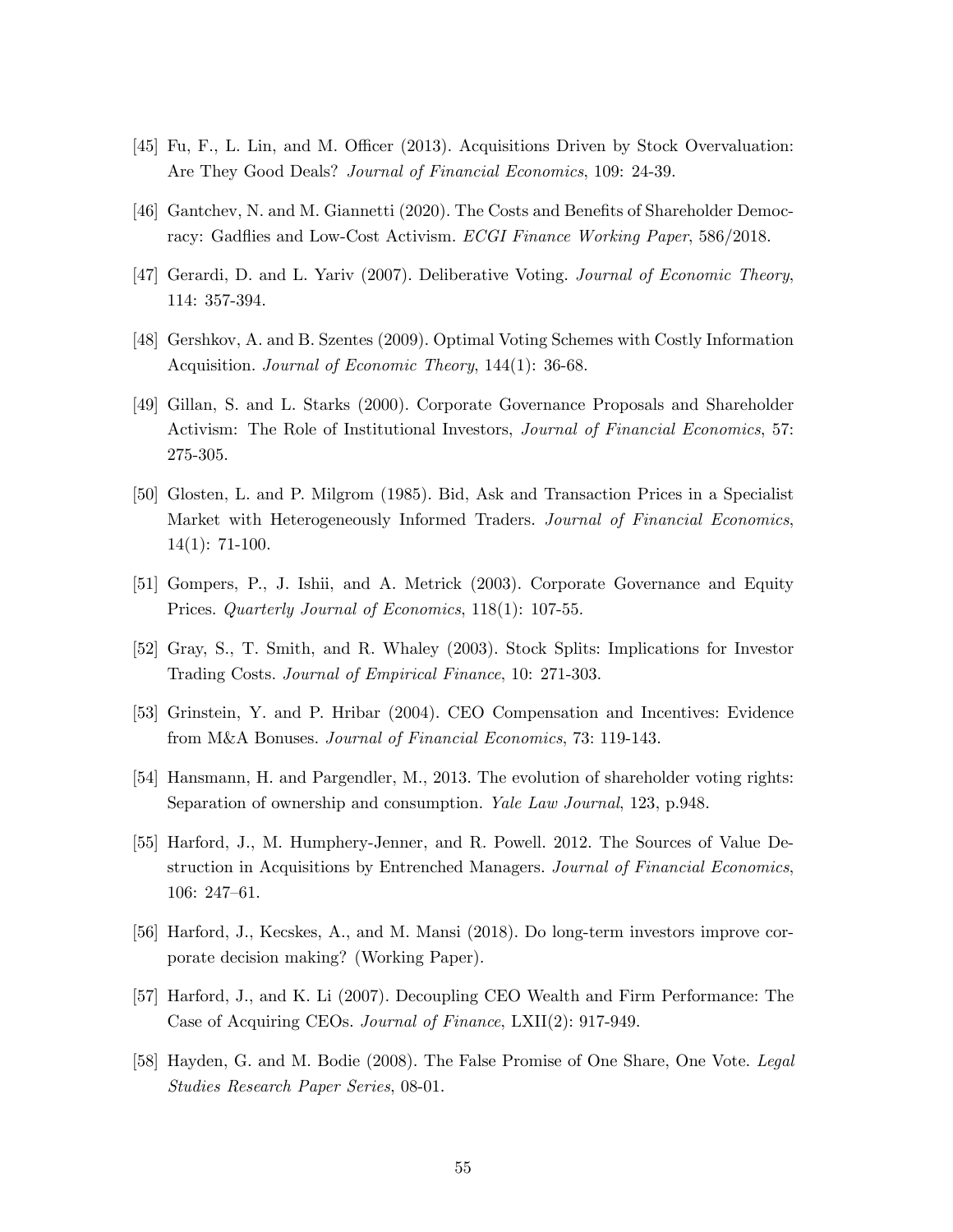- [59] Healy, P., K. Palepu, and A. Sweeney (1995). Causes and Consequences of Expanded Voluntary Disclosure. Working paper Harvard Business School.
- [60] Henry, E. (2008). The Informational Role of Supermajorities. Journal of Public Economics, 92: 2225-2239.
- [61] Herrera, H., Llorente-Saguer, A., and McMurray, J. (2019). The Marginal Voterís Curse, Economic Journal, 129 (624):  $3137\hat{a} \in 3153$ .
- [62] Hirschman, A. (1981). Exit, Voice, and Loyalty: Responses to Decline in Firms, Organizations, and States, Cambridge, MA: Harvard University Press.
- [63] Holderness, C.G. (2009). The Myth of Diffuse Ownership in the United States. Review of Financial Studies, 22 (4), 1377-1408.
- [64] Iliev, P., J. Kalodimos, and M. Lowry (2019). Investors' Attention to Corporate Governance, mimeo.
- [65] Iliev, P. and M. Lowry (2015). Are Mutual Funds Active Voters? Review of Financial Studies, 28(2): 446-485.
- [66] Kandel, E., M. Massa, and A. Simonov (2011). Do Small Shareholders Count? Journal of Financial Economics, 101: 641-665.
- [67] Kim, O., and Verrecchia, R. (1991b). Trading volume and price reactions to public announcements. Journal of Accounting Research, 29, 302–321.
- [68] Knyazeva, A., D. Knyazeva, and L. Kostovetsky (2018). Investor Heterogeneity and Trading. European Financial Managerment, 24: 680-718.
- [69] Levit, D. and N. Malenko (2011). Nonbinding Voting for Shareholder Proposals. Journal of Finance, LXVI(5): 1579-1614.
- [70] Levit, D., N. Malenko, and E. Maug (2021a). The Voting Premium. ECGI Finance Working Paper, 720/2021.
- [71] Levit, D., N. Malenko, and E. Maug (2021b). Trading and Shareholder Democracy. ECGI Finance Working Paper, 631/2019.
- [72] Li, K. T. Liu, J. Wu (2018). Vote Avoidance and Shareholder Voting in Mergers and Acquisitions, Review of Financial Studies, 31(8): 3176-3211.
- [73] Li, S., E. Maug, and M. Schwartz-Ziv (2021). When Shareholders Disagree: Trading after Shareholder Meetings. ECGI Finance Working Paper, 594/2019.
- [74] Ma, S., and Y. Xiong (2020). Information Bias in the Proxy Advisory Market, Review of Corporate Finance Studies, 10(1): 82-135.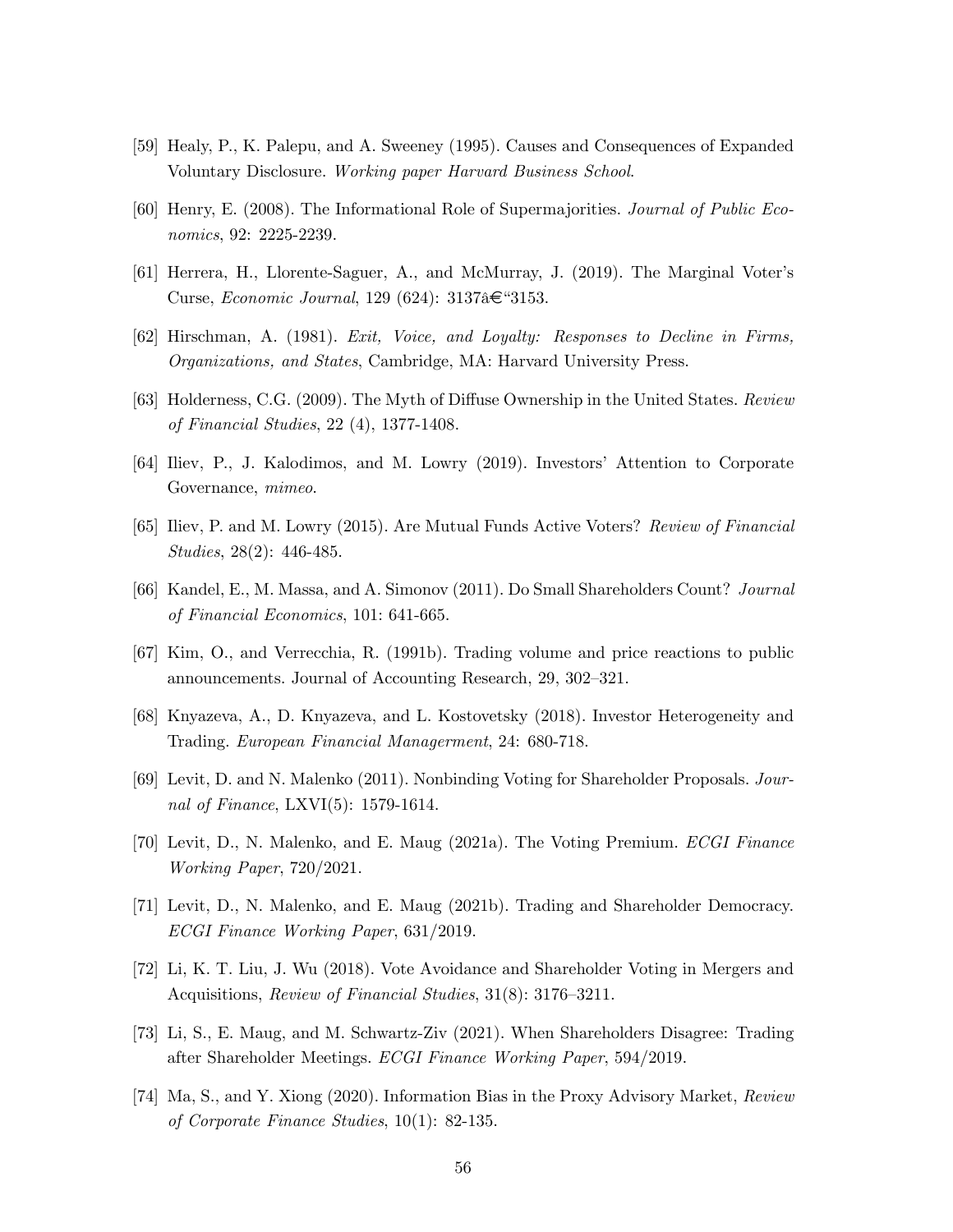- [75] Malenko, A. and N. Malenko (2019). Proxy Advisory Firms: The Economics of Selling Information to Voters. Journal of Finance, 74(5): 2441-2490.
- [76] Mandler, M. (2012), The Fragility of Information Aggregation in Large Elections, Games and Economic Behavior, 74(1): 257-268
- [77] Marquez, R. and B. Yilmaz (2008). Information and Efficiency in Tender Offers. Econometrica, 76(5): 1075-1101.
- [78] Martinelli, C. (2006). Would Rational Voters Acquire Costly Information?, Journal of Economic Theory, 129: 225-251.
- [79] Maskin E, Dasgupta P (1986). The Existence of Equilibrium in Discontinuous Economic Games, Part I (Theory). Review of Economic Studies, 53(1) :1-26.
- [80] Maug, E. and K. Rydqvist (2009). Do Shareholders Vote Strategically? Voting Behavior, Proposal Screening, and Majority Rules, *Review of Finance*, 13 47-79.
- [81] Maug, E. and B. Yilmaz (2002). Two-Class Voting: A Mechanism for Conflict Resolution. American Economic Review, 92(5): 1448-1471.
- [82] McLennan, A. (1998). Consequences of the Condorcet Jury Theorem for Beneficial Information Aggregation by Rational Agents, American Political Science Review, 92: 413-418.
- [83] McMurray, J. (2013). Aggregating Information by Voting: The Wisdom of the Experts versus the Wisdom of the Masses, Review of Economic Studies, 80(1): 277-312.
- [84] Meirowitz, A. and S. Pi (2020). Voting and Trading: The Shareholder's Dilemma. mimeo.
- [85] Monderer, D., and Shapley, L. S. (1996). Potential games. Games and Economic Behavior, 14(1), 124-143.
- [86] Myers, S. and N. Majluf (1984). Corporate Financing and Investment Decisions When Firms Have Information the Investors Do Not Have. NBER Working Paper, 1396.
- [87] Myerson, R. (1998). Population Uncertainty and Poisson Games, International Journal of Game Theory, 27: 375-392.
- [88] Nitzan, S. and J. Paroush (1982). Optimal decision rules in uncertain dichotomous choice situations. International Economic Review, 289-297.
- [89] Nunez, M. and J.-F. Laslier (2014). Preference Intensity Representation: Strategic Overstating in Large Elections. Social Choice and Welfare, 42: 313-340.